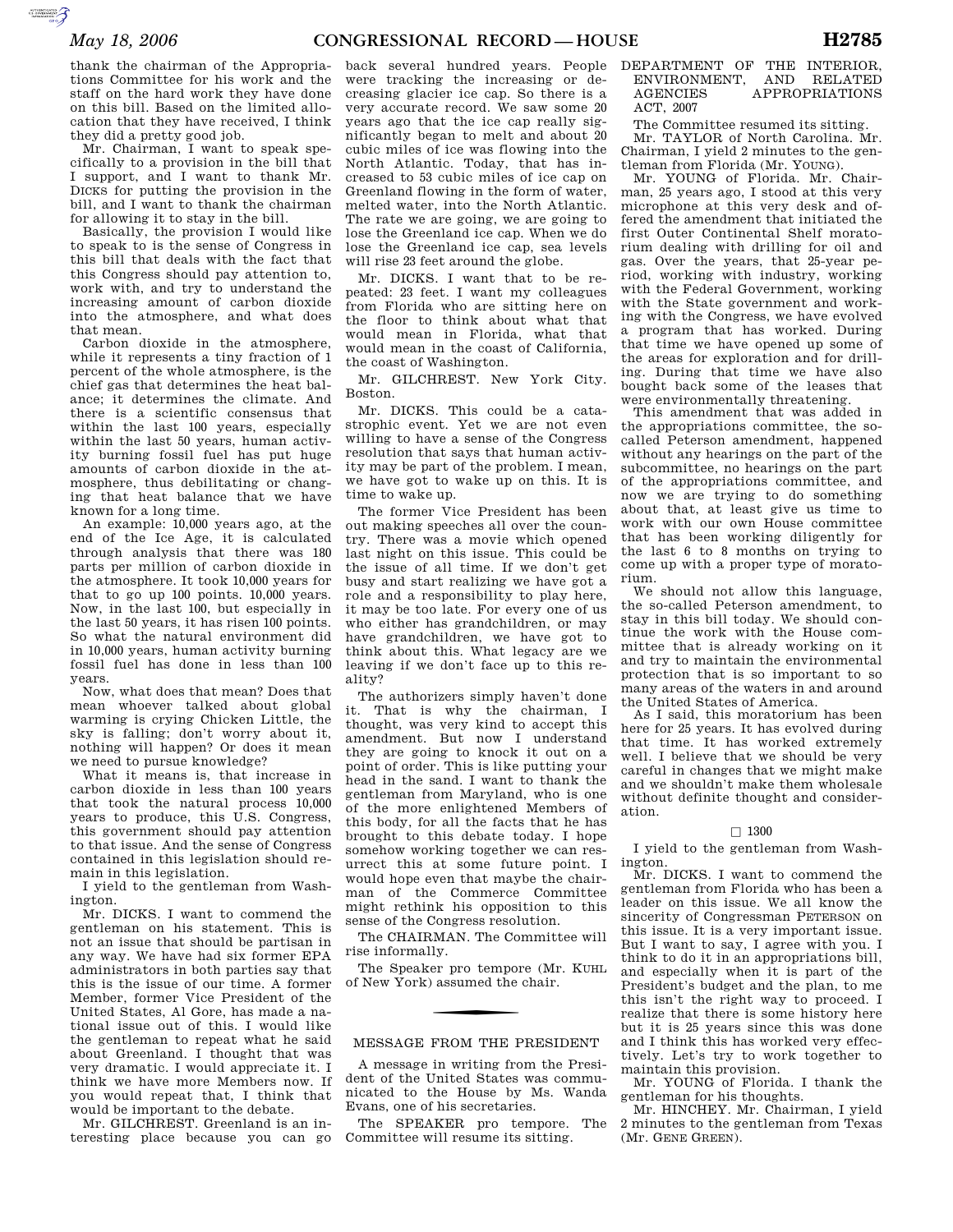Mr. GENE GREEN of Texas. Mr. Chairman, I was really going to wait and discuss this on the Peterson amendment or at least on the Putnam-Capps amendment to strike the Peterson language that is in the bill, but listening to all the Members, I thought maybe we ought to at least have a voice that is on the other side.

I can't near entertain as much as my colleague from Hawaii, who I agree with on this, and I am not going to call environmentalists Taliban, but I know we have considered this amendment for over a year and this issue has been debated on this floor many times, including the energy bill last year.

Supply and demand for energy is out of whack and our Nation needs more energy. The Federal Government tried to mandate demand reduction in the last energy crisis and it contributed to a nationwide recession we do not want to repeat. Opening the Outer Continental Shelf could save \$300 billion in natural gas costs over 20 years for consumers and manufacturers. High natural gas costs are sending manufacturing jobs overseas, following the cheap gas. Environmentally conscious nations like Norway, Denmark, Canada, Japan and the United Kingdom are safely and successfully producing natural gas from their coastal waters. Canada uses natural gas only wells in Lake Erie, but right across the line the U.S. is not allowed to do the same.

No nation can produce energy more responsibly than ours. I have been on oil and gas rigs and they have such few discharges into the ocean, a medium sized fishing boat will leak more in a year.

The Peterson language is a major opportunity for us to respond to today's energy crisis with a national solution. I feel justified in supporting the amendment because I come from a coastal district. My constituents feel the same way. Chemical production and oil and gas exploration, processing and refining are Texas' top coastal industries.

My colleagues from California and Florida think only they have beaches. We have coastal tourism and it is our second biggest income producer. That fact alone shows that the argument that oil and gas production and coastal tourism is mutually exclusive is just plain wrong.

I would close by saying if you're acting like Chicken Little and cannot point to one beach in Texas that has been ruined by oil and natural gas, then you should oppose the Putnam, Capps, et al. amendment.

There will be less need for LNG facilities and LNG tankers when we tap our own offshore resources so we can use the safest mode of transportation in the world—pipelines.

To address the needs of American families, we need a 3 pronged strategy. First, we need more production and infrastructure to meet our needs of today and tomorrow.

Second, we need more conservation to keep our economy going as resources become more competitive globally.

Third we need more research to transition our economy to future sources of energy, for a time when petrochemicals are only used for materials, and not as an everyday fuel.

Suppprting only long-term solutions and conservation is just not enough. It might be easier if it was, but we need to do more for today's energy problems. We will need continued American energy production for some time.

If we allow domestic production to die out, conservation and research will not save us, and we will have to pay a terrible economic price.

I urge my colleagues to support oil and gas production in the Outer Continental Shelf, and oppose this amendment.

Mr. TAYLOR of North Carolina. Mr. Chairman, I yield 2 minutes to the gentleman from Pennsylvania (Mr. SHER-WOOD).

Mr. SHERWOOD. Mr. Chairman, the Interior and Environmental appropriations bill we have before us today is a responsible, balanced piece of legislation that very much deserves our support. It might not be a perfect bill, but it is the best possible product given the tight budget restraints that we have had trying to control Federal spending. Chairman TAYLOR and Ranking Member DICKS deserve our respect and gratitude for drafting a bill which funds a variety of Federal responsibilities, including our national parks, our Federal forests, abandoned mine reclamation, fish and wildlife resources, EPA, Indian programs, museums and arts agencies.

This is a bipartisan bill, and it is the product of fair and impartial hearings.

I think it is fitting that this first appropriations bill of the season shows that it is funded at \$211 million below the current fiscal year. We are on a track here to some fiscal sanity.

Tough choices had to be made. The chairman made the right choices.

Also important, it includes a very important amendment offered in full committee by Mr. PETERSON which modifies the current congressional moratorium to allow for safe and efficient production of natural gas along our Outer Continental Shelf. This is a rational step to take in a time when we need to be increasing domestic production to meet our Nation's energy needs. Any effort to take this out would be the wrong thing to do right now. This is in this bill because that is where the rule is.

I believe that this bill provides the environmental, energy, resource, cultural and recreational needs of our Nation while still playing a significant role in controlling Federal spending.

Again, I commend the chairman and Mr. DICKS for their hard work in bringing this bill to the floor, and I urge my colleagues to support the bill and to support the Peterson amendment.

Mr. HINCHEY. Mr. Chairman, I yield 2 minutes to the gentleman from California (Mr. FARR), my friend and colleague.

(Mr. FARR asked and was given permission to revise and extend his remarks.)

Mr. FARR. Mr. Chairman, let us be very clear what is going on here. This is an election year. Everybody in this House is up for election.

The Governor of California and the President of the United States, who is the former Governor of Texas, have not supported the idea that we ought to open up oil and gas drilling under the guise of just doing gas drilling off the coast. Why? Because they represent States and a Nation that knows that one of the biggest industries in this Nation is tourism, and tourism is jobs. I can assure you, the people do not go visit the coasts of Florida, the coasts of California to watch oil wells. That is not what draws tourism to the coast. It is not what makes those coastlines the biggest economic engines in the United States.

This is not about trying to respond to the high gas prices. This is a giveaway. The oil companies tell you they are not interested in offshore drilling because there is a lot of expense that goes into it and it takes years and years. So just be mindful, what is this? This is a play to the oil companies.

Let me just tell you what the Governor of California says, the biggest gas guzzling State in the Nation, ''The current movement to lift the ban is nothing more than a weak attempt to cater to oil interests in the face of high gasoline prices. I encourage you to move your focus instead to reducing our consumption of fossil fuels and supporting the development of alternative fuels such as ethanol in order to diversify our energy portfolio.''

Let us be creative about how we diversify the energy portfolio. Let us not use the dinosaur effect that we are just going to go after oil and gas wherever it was. These same people will tell you if there is oil right under this Capitol, drill for it. My God, can we not in the leadership of the United States Congress respect the fact that it is just not about oil and gas, it is about a lot of other values in this country?

The provision in the bill is a bad one, and I strongly support the amendment to take it out.

## STATE CAPITOL, *Sacramento, CA, May 10, 2006.*

CALIFORNIA CONGRESSIONAL DELEGATION, *House of Representatives,* 

*Washington, DC.* 

DEAR CALIFORNIA CONGRESSIONAL DELEGA-TION: I strongly oppose any efforts to end or weaken the federal moratorium on oil and gas leasing off the coast of California and I will fight any effort to expand offshore drilling as long as I am Governor. This current movement to lift the ban is nothing more than a weak attempt to cater to oil interests in the face of high gasoline prices. I encourage you to move your focus instead to reducing our consumption of fossil fuels and supporting development of alternative fuels such as ethanol in order to diversify our energy portfolio.

The moratorium has been in place for twenty-five years and enjoys widespread support from the people of California, including bipartisan support from elected leaders. It has been widely recognized by an overwhelming majority of Californians that there are better ways to address our energy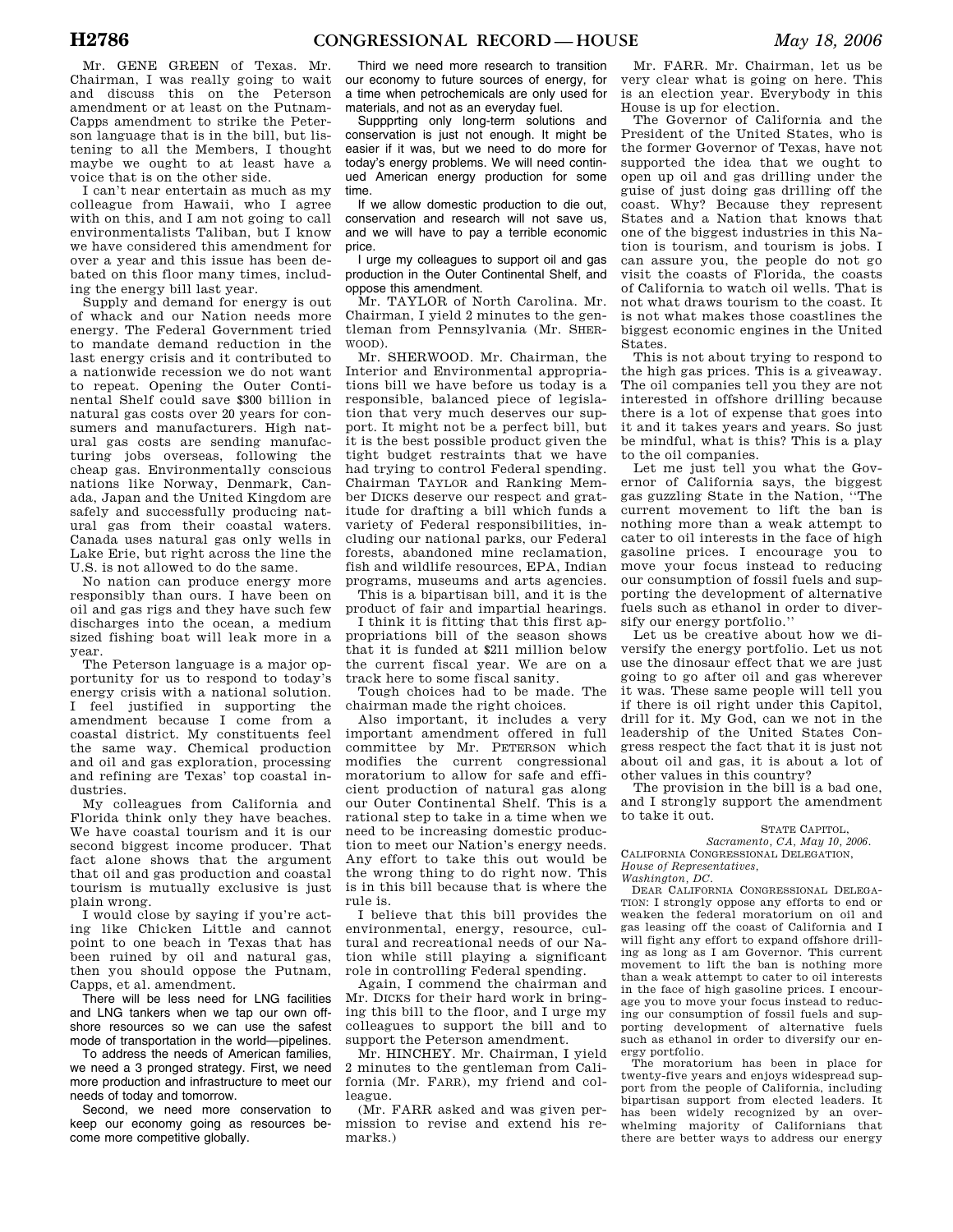needs without populating our waters with oil platforms and adding additional scars to our beautiful coastline.

The actions taken today by the House Appropriations Committee is extremely disappointing. As a result, the federal FY07 Interior Appropriations bill that you will be asked to vote on as early as next week ends the twenty-five year bipartisan Congressional moratorium and the protection it guarantees California's coast. Moreover, the bill's provisions would allow drilling to begin just three miles from our coast. Rather than watching the sun set on the western horizon each day, millions of Californians and visitors will now see grotesque oil platforms in plain sight. I urge the Delegation to oppose these provisions and work to defeat them during the House debate. California's beautiful coastline is an integral part of our culture, our heritage and our economy. Putting it at risk would be an absolute travesty.

The price of gasoline has risen dramatically in California, but reducing our use of fossil fuels and diversifying our energy supply would have a much greater and more direct impact on prices than drilling off shore. California has gone to great lengths to do just this. We have dedicated \$6.5 million to the Hydrogen Highway initiative to build hydrogen fueling stations and expand research for cleaner, reliable fuels; we have implemented new car standards that will reduce emissions by thirty percent in the next ten years, cutting ozone-forming pollutions by five tons per day by 2020; we have invested \$165 million to get gross polluters off of California's streets; and finally, we have created incentives to reduce gasoline consumption by making more people eligible to receive \$1,000 when they turn in gross-polluting, inefficient vehicles. California leads the nation on these initiatives.

Ending or weakening the current moratorium on offshore oil and gas leasing will not result in reduced prices for consumers nor is it the foundation for a sustainable energy policy. I urge your support for renewing the OCS moratorium and your continued support for California's economy and coastal environment.

#### Sincerely,

#### ARNOLD SHWARZENEGGER, *Governor.*

Mr. TAYLOR of North Carolina. Mr. Chairman, I yield 2 minutes to the gen-

tlewoman from Florida (Ms. HARRIS). (Ms. HARRIS asked and was given permission to revise and extend her remarks.)

Ms. HARRIS. Mr. Chairman, later today, we will debate a natural gas exploration provision in this bill over which I have grave concerns. Thus, Mr. Chairman, I rise in support of the bipartisan Putnam-Capps amendment.

We are all acutely aware of the financial strain that higher gas prices place on average Americans. We imperil our national and economic security if we do not identify alternative energy sources to meet our Nation's ever increasing demand for energy.

The answer, however, is not in this provision. It will end the 25-year bipartisan Outer Continental Shelf, OCS, moratorium that Chairman YOUNG spoke earlier about and, thus, allow construction of these gas wells as close as 3 miles from every coastal State.

From an economic perspective, this provision will jeopardize coastal economies that rely on healthy tourism industries for continued prosperity. Set-

ting up natural gas wells visibly 3 miles from the shore would have a crippling effect on these coastal communities and the residents whose livelihoods they support.

Additionally, opening up our most sensitive coastlines to offshore natural gas drilling within these 3 miles could adversely impact the coastal waters, the fisheries and the marine ecosystems.

If the Putnam-Capps amendment is not adopted, States would be shut out from offshore oil drilling decisions. Coastal Governors and the State legislatures would be denied a meaningful role in decisions about where and when drilling might occur. They would be silent, yet subject to a Federal mandate.

Finally, the Secretary of Defense has indicated that areas east of the military mission line are vital to military operations and training. Specifically, Secretary Rumsfeld has indicated that language akin to what is currently in this bill would be incompatible with military operations and that it could be crucial to our Nation's security.

For these reasons, I urge my colleagues to support the bipartisan Putnam-Capps amendment.

Mr. HINCHEY. Mr. Chairman, I yield 1 minute to the gentleman from Ohio (Mr. KUCINICH).

Mr. KUCINICH. Mr. Chairman, I thank the gentleman.

It is sad that as we stand on the cusp of the most profound change in our environment the civilized world has ever seen, the actions of a few in Congress can stop desperately overdue action.

The science is clear. This is not a problem of the future. It is happening now. The United Nations has declared that at least 5 million cases of illness and more than 150,000 deaths every year are attributed to global warming. The 2003 European heat wave killed over 20,000 people. The 10 hottest years on record have occurred in the last 15 years. Two consecutive record-breaking hurricane seasons. The problem will not fix itself.

And yet we will not allow a provision in this bill that has no timeline, no specific targets and no commitment. The committee inserted text that merely expressed the sense that we should take action on global warming, but the Rules Committee chose to leave it open to challenge by anyone, and I understand that challenge will be coming on a technicality. So we cannot even say we should be doing something about this.

Just how bad does it have to get?

Mr. TAYLOR of North Carolina. Mr. Chairman, I yield 2 minutes to the gentleman from Florida (Mr. SHAW).

Mr. SHAW. Mr. Chairman, I rise in strong support of the Putnam amendment that will be given later here this evening.

We have heard a lot today about drilling off the coast of Florida. Let me make a parallel here and something every Member should think about. Would we allow oil rigs on the edge of

the Grand Canyon, on the rim? How about at the foot of Old Faithful?

The Florida beaches are really tremendously important. When you start to think about how far that this bill, as it is presently written, would bring these oil wells and gas wells into proximity to our beaches, we are talking about 3 miles. The line of sight is over 7 miles.

This bill just goes way too far in really imposing mass destruction on our beaches and on our tourism. Florida beaches are really the most important thing that we have for our economy. It is the lifeblood of our economy, and the very thought that with the tremendous opposition that Florida has to this particular amendment that this body would do anything except strike it.

I urge all my colleagues, Democrats and Republicans, this is a bad provision. ADAM PUTNAM is going to be putting an amendment in this evening that would strip it out of this particular bill, and I think as Mr. YOUNG said earlier, that if we are going to be doing this, you need discussion and you need to talk about it.

It was said that we have talked about it. I cannot remember one time that we have ever talked about bringing them within 3 miles of the coastal State of Florida.

I urge all my colleagues to vote with the Florida delegation. Kill this amendment to the appropriations bill that was put in inside the committee and support the Putnam amendment that would strip it out.

Mr. HINCHEY. Mr. Chairman, I yield myself 31⁄2 minutes.

Mr. Chairman, we have had a lot of discussion about the amendment that has been put forward by the gentleman from Pennsylvania (Mr. PETERSON). There are some technical problems with this amendment that I think have not been adequately addressed in the context of this debate thus far.

## $\Box$  1315

One of those technical amendments has to do with the fact that the experts on this issue, both within Interior and Energy, believe that it may not be possible to give leases for the extraction of natural gas alone. All the leases that we have currently are for natural gas and oil. And the reason for that is, if you drill for natural gas, the likelihood is that you are going to hit oil. And if you hit oil, and you are not capable or prepared to deal with that, then you are going to encounter some very serious problems.

So the amendment that Mr. PETER-SON is going to bring before the House sometime later this afternoon or this evening has within it this very serious technical problem, and for that reason alone it ought to be rejected.

The gentleman from Florida, the former chairman of the Appropriations Committee, was up here just a few minutes ago talking about the serious damage that this amendment, if it is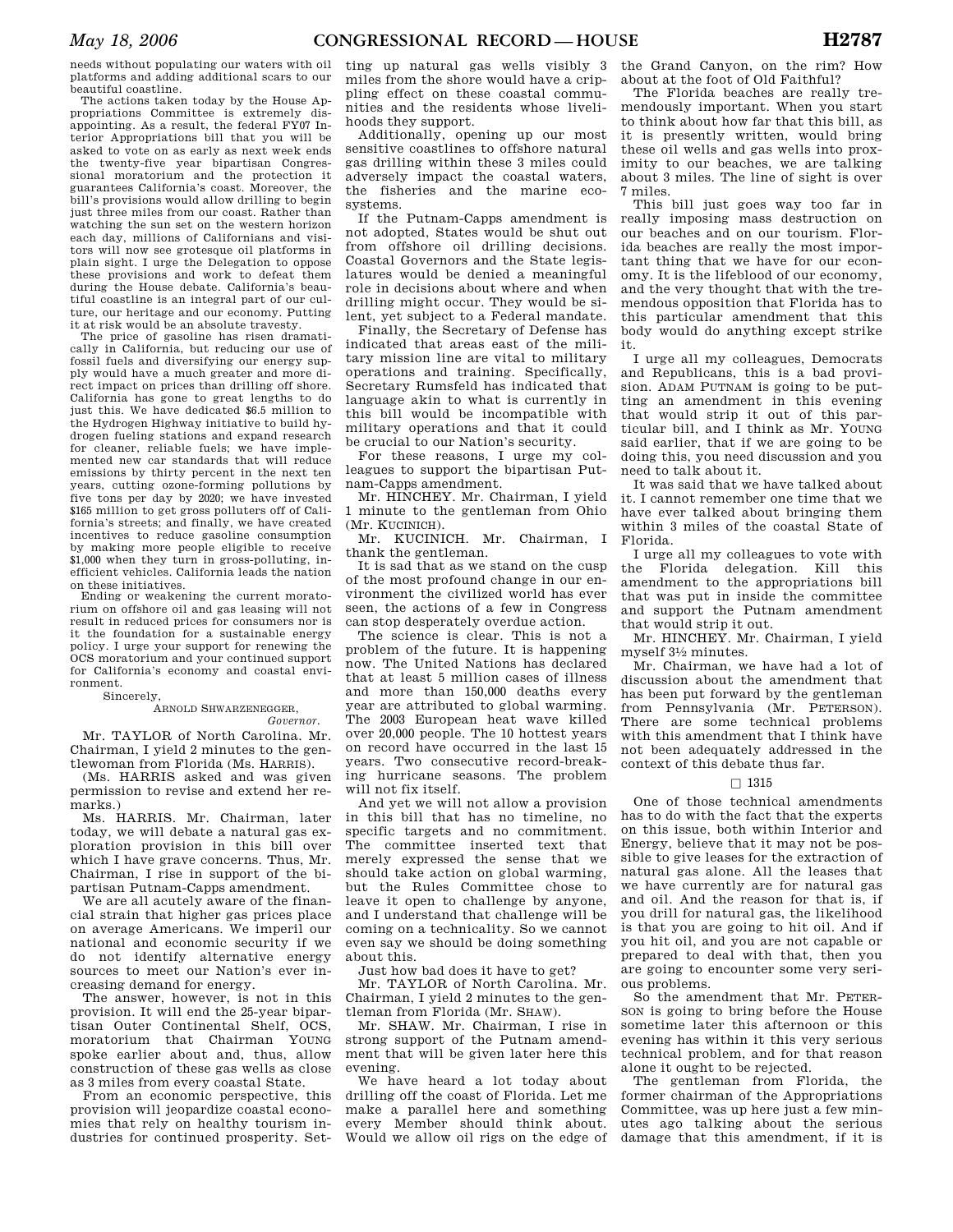passed and put into action, might have on the tourist industry in Florida and on the general situation of the coastal region in Florida and California and in parts of the gulf.

So when you are thinking about this particular amendment, keep in mind that if you think you are going to drill just for natural gas, the likelihood is if you hit natural gas you are going to hit oil too. And if you are not prepared for it, you are going to have some very serious problems. We ought to address this issue, but address it in a much more comprehensive way.

As has been pointed out, again by the gentleman from Florida on the other side of the aisle just a few minutes ago, we have not had adequate hearings on this. This is an issue that has not gone through the appropriate authorizing committee. We are attempting to inappropriately put it into the context of this appropriations bill, and for that reason also that amendment ought to be rejected.

Furthermore, we need to be conserving our natural resources, particularly our energy resources. Anything that you find anyplace in the world on energy resources, natural gas and oil, these materials are fungible. They go out anywhere. If we are smart about our natural resources, we ought to be doing everything we can to conserve them, keep them where they are because the value of those natural resources is going to dramatically increase over time. If we exploit them now, extract them now, exhaust them now, we are going to be very sorry for it later on.

In addition to that, we have another circumstance with regard to this amendment and the ideas behind it, and that has to do with the fact that we are not now receiving adequate royalties from the natural resources, particularly petroleum and natural gas, that are being extracted by oil companies from public lands, whether those public lands are dry or under water. And there will be an amendment coming up later this evening, in all likelihood towards the end of this bill, which will deal with the need to get those royalties.

So for those reasons I think that this amendment ought to be rejected.

Mr. Chairman, may I inquire as to how much time we have.

The CHAIRMAN. The gentleman's time has expired.

Mr. HINCHEY. The entire time for the bill?

The CHAIRMAN. The entire time for general debate has expired. The gentleman from North Carolina remains the only person with time, and he has 91⁄2 minutes.

Mr. TAYLOR of North Carolina. Mr. Chairman, I yield 1 minute to the appropriations chairman, the gentleman from California (Mr. LEWIS).

Mr. LEWIS of California. Mr. Chairman, I very much appreciate my chairman yielding me this time, and I want to express my deep appreciation to him

for his work, as well as for Norm Dicks of Washington. This is a fabulous bill, in my view. It is the first step in the passage of 11 of our bills between now and the 4th of July break, all of them off the House floor.

This bill reflects exactly the approach and style we are attempting to take within our committee this year and in the years ahead. The total spending on this bill provides \$19.5 billion in total discretionary spending. That is a \$145 million decrease from the previous year.

The chairman and the ranking member are attempting to help us balance the importance of preserving our resources, our environment, and, indeed, our country as we move towards energy independence. And one of the pieces of preserving our independence is to make certain that our appropriations process is spending less money, not more money, in the years ahead.

Mr. TAYLOR of North Carolina. Mr. Chairman, I yield 2 minutes to the gentleman from Florida (Mr. MILLER).

Mr. MILLER of Florida. I thank the chairman for yielding me time. Opponents of the Putnam-Capps amendment say that the underlying language does nothing to hurt the readiness of our military here in the United States, and I can say that that is 100 percent wrong.

This map is the eastern Gulf of Mexico off the State of Florida. This is a joint test range that extends from the panhandle of Florida all the way to Key West. Let me tell you, the Air Force uses this for live fire. Live fire. And the Navy uses the gulf ranges to predeploy certification and to fire Tomahawk cruise missiles from submarines.

Now, I want to read you a list, if I can, which is just a sampling of some of the future and current missions conducted in the eastern Gulf of Mexico: the F–35 Joint Strike Fighter initial training and live fire; the F–22 pilot upgrade training, including the AMRAAM live fire; Tomahawk cruise missiles launched from submerged vessels; testing of Small Diameter Bomb program against man-made targets in the Gulf of Mexico; F–16 weapons system testing and evaluation; air dominance munitions; unmanned combat air vehicles; directed energy weapons and classified programs.

Now, the former commander of the Air Armament Center, Major General Robert W. Chedister, said last August: ''Clearly, structures associated with oil and gas production are totally incompatible with, and would have a significant impact on, the mission activity in the eastern Gulf of Mexico.''

The Secretary of Defense, Donald Rumsfeld recently wrote: ''Areas east of 86/41, which is the military mission line, commonly known as the mission line, are critical to DOD.'' He went on to say: ''In these areas east of the military mission line, drilling structures and associated development would be incompatible with military activities,

such as missile flights, low-flying drone aircraft, and weapons testing and training.''

Now, let me show you where that military mission line is. The underlying language in this bill would open the door to drilling in the entire Joint Gulf Range and is completely incompatible with the military mission of our Air Force and our Navy. We cannot allow this area to be impacted.

Mr. TAYLOR of North Carolina. Mr. Chairman, I yield 2 minutes to the gentleman from Pennsylvania (Mr. SHER-WOOD).

Mr. SHERWOOD. Mr. Chairman, I wish to engage in a little colloquy with you.

As you know, the administration proposed \$49.5 million for the National Clean Diesel Initiative, which was authorized at \$200 million in the Energy Policy Act. We were only able to fund that at \$26 million. I am concerned the demand will far exceed the amount the committee was able to provide.

For example, Pennsylvania's 13 school districts have filed applications with EPA for funding to retrofit diesel engines, and we are going to have a lot more of this.

I would like to yield to my friend from New York (Mr. KUHL).

Mr. KUHL of New York. Mr. Chairman, I want to compliment my colleague from Pennsylvania (Mr. SHER-WOOD) on his efforts on this particular important matter. And while he addresses the issues dealing particularly with his district in Pennsylvania, which I think is laudable, we should know that actually diesel engines play a very important role in our Nation's economy. They are, however, responsible for a substantial portion of particulate matter emissions and there are 11 million vehicles that need to be retrofitted, nearly 500,000 of which are school buses, which my colleague has addressed.

So I compliment again my colleague, Mr. SHERWOOD, for approaching this problem, and certainly I compliment the chairman for what he has been able to do. Hopefully, he will be able to supplement what has been appropriated in this bill by substantial increases in the appropriation.

Mr. TAYLOR of North Carolina. Mr. SHERWOOD, I agree that the demand for funding for retrofitting diesel vehicles has exceeded the funding made available to date. However, it is important to note that in fiscal year 2006, funding for programs under the National Clean Diesel Initiative was less than \$12 million, and the \$26 million recommended by the committee for fiscal 2007 represents an increase in funding of nearly 120 percent.

I have been personally involved in programs to promote the use of diesel retrofits back in my district, and I believe the generous amount provided by the committee will make significant strides in addressing the clean diesel program's objectives. Having said that,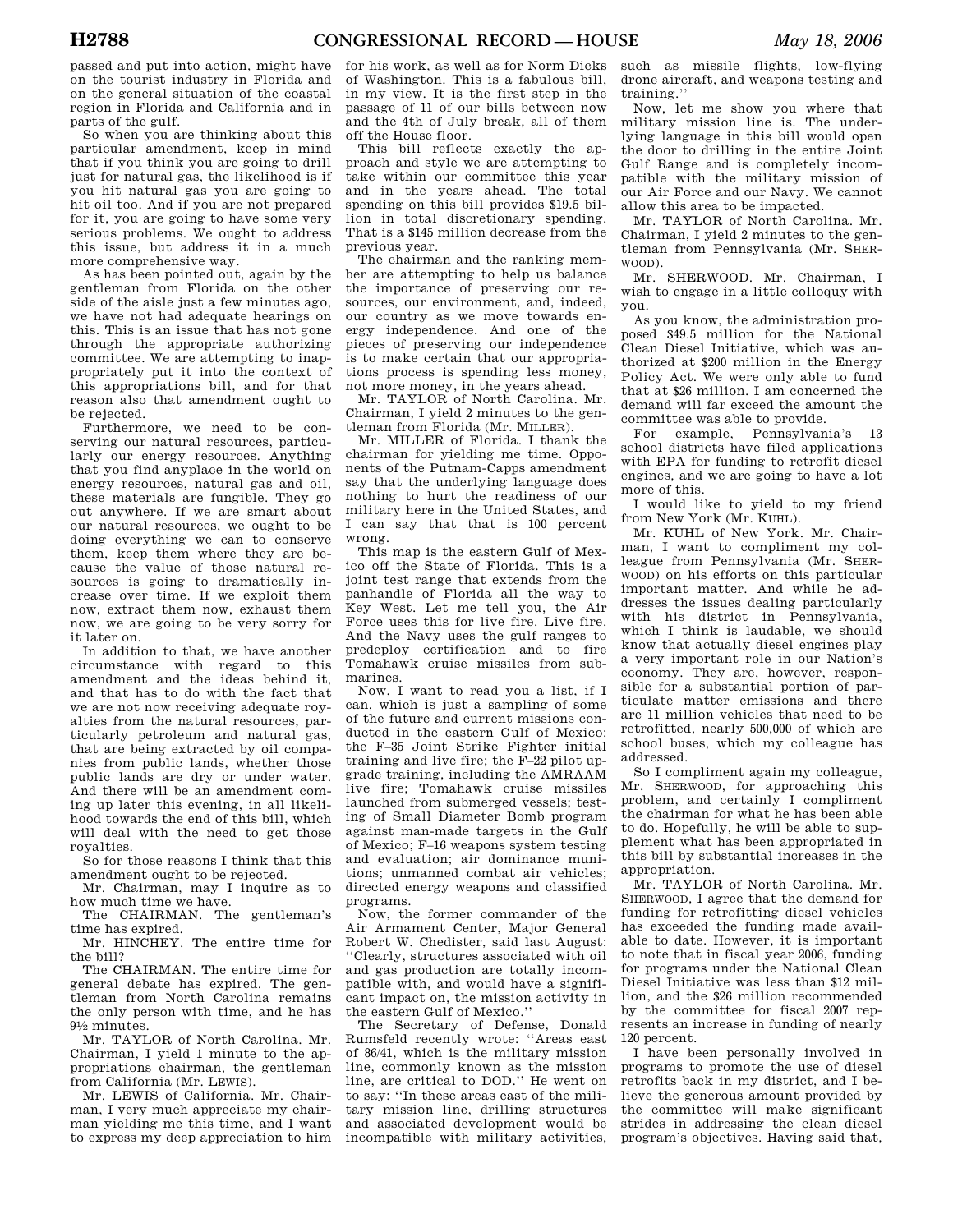I would be happy to work with my colleagues to see if we might be able to increase the funding for this program should additional funds be made available when we go to conference with the Senate.

Mr. Chairman, I yield 31⁄2 minutes to the gentleman from Pennsylvania (Mr. PETERSON)

Mr. PETERSON of Pennsylvania. I thank the chairman. We are beginning the most important debate this country has had on energy in a long time, and I am glad to see we have finally moved forward.

My good friend, BILL YOUNG, 25 years ago started the moratorium. Back then, the cost of natural gas was a dollar something a thousand. Oil was less than \$10. It didn't matter that we locked up our resources. Last year, the average price of natural gas was \$9.50. At times it was 14 and 15, and the rest of the world was a fraction of that. We are putting our industries and businesses out of business in this country.

We have witnessed today serious fear from coastline people, and I respect that. This is not ''us against you.'' This is about America. Fear is only in our hearts when we don't have the facts, and I feel convinced in my heart that when we have the facts, and we debate this issue, we will do the right thing and we will figure out how to produce natural gas off our shorelines at the right distance so that we have wonderful tourism, we have affordable energy our people can stay in their homes in the north and keep warm, and our businesses can stay in this country and prosper and build our economy.

Now, this bill, if it passes, only removes the legislative moratorium. The Presidential moratorium still remains. I could not remove that because that is legislating on an appropriations bill. We still have the 5-year plan, which is a 2- or 3-year process that we all react to before any drilling is done anywhere. We have to change language that we can have gas-only leases. You all know that I have a bill that gives 20 miles of shoreline protection and gives the States control over that and only allows for natural gas production.

Folks, States like Florida, that use 235 times more gas than they produce, could be self-sufficient and could bring in a lot of money to the State of Florida. California likewise, huge energy users, could bring in huge amounts of money and could produce natural gas only.

And those who say we can't produce natural gas only just don't understand how you drill. I grew up in this. I have never been in the oil business, but I grew up around it. You drill through the layers of the surface. You drill through oil sands, coal sands, and gas sands; and you put a steel casing down, you cement the top and the bottom, and you go back and open that casing up where you want to produce. It doesn't all just come gushing out.

We have been drilling for oil for hundreds of years. It is a sound science

today. I am not promoting oil, but the last major oil spill was Santa Barbara in 1969. How long do they have to do it right? There has never been a gas well that has polluted a beach and made it a place we wouldn't want to be.

I have spent dozens of vacations on Florida beaches. I just spent a week at Duck. Do you think I don't appreciate the value of that, folks? But I also want my kids and my grandchildren to have a job and to have economies, and polymers, plastics, petrochemicals, bricks, and all of the industries, steel and aluminum, which use huge amounts of natural gas.

The President of U.S. Steel told me his cost went up \$600 million; and if we don't get gas below \$8 consistently, he cannot compete in America. Every glass company will be in South America where gas is \$1.87, and every brick company. We won't even make bricks in America. We will bring them in from South America. The petrochemical business has 120 plants being built, with one in America. The rest will move jobs out of this country when they are completed, folks.

We don't have a lot of time. We need to provide affordable energy.

Mr. TAYLOR of North Carolina. Mr. Chairman, I yield 1 minute to the gentleman from Colorado (Mr. BEAUPREZ).

Mr. BEAUPREZ. Mr. Chairman, I want to rise to express my strong opposition to language in the bill that earmarks \$13 million in funding to continue operations at an existing U.S. Geological Survey mapping facility in Rolla, Missouri. This facility is planned to be closed based on a careful and thorough analysis of the 21st-century role of the USGS mapping. The amendment also prohibits the planned consolidation of the mapping functions at the USGS, which is estimated to save the American taxpayers millions of dollars.

## $\Box$  1330

Two formal investigations, including one by the Department of the Interior's Inspector General, have assessed the process used to select the consolidated site and have supported the decision.

I would like to yield back to the chairman and engage him in a colloquy and suggest to him that we have an obligation here in Congress to be prudent stewards of the taxes that our constituents back home pay and give them value for the dollars with improved service.

I believe this earmark fails both standards of accountability, and I would ask and hope that the chairman can correct that error in conference.

Mr. TAYLOR of North Carolina. I say to my friend and colleague that I share his concern and will work with him in the conference to do what we can.

Mr. BEAUPREZ. I thank the chairman.

Miss McMORRIS. Mr. Chairman, the northern portion of my district in Washington State is contiguous with the United States border with Canada. One of the Indian tribes in my

district, the Confederated Tribes of the Colville Reservation, has for the last several months been experiencing an epidemic of crossborder drug smuggling activity from Canada onto its reservation. I mention this, Mr. Chairman, because since 1990 Congress has funded a very important program that as of late has had a direct impact in fighting this smuggling activity, and I am hopeful that the Congress can again restore the funds in this bill.

This program, identified as Lake Roosevelt Management/Enforcement funds in the Bureau of Indian Affairs budget, enables both the Colville Tribe and the Spokane Tribe to employ law enforcement officers to patrol Lake Roosevelt and its shoreline to enforce Federal laws and tribal health and safety laws. Lake Roosevelt is the 151-mile reservoir of the Grand Coulee Dam, the largest hydroelectric power plant in the United States and the third largest in the world. A portion of the dam lies within the boundaries of the Colville Reservation.

Currently, the Colville Tribe's law enforcement officials are under increasing strain due to crossborder smuggling activity that is on the rise. In recent months, numerous sightings of unmarked fixed-winged aircraft capable of landing on water have been reported on the lakes and waterways within and near the Colville Reservation.

Most significantly, on March 15 of this year, Colville tribal law enforcement officers funded with the Lake Roosevelt Management/Enforcement funds seized an unmarked float plane from Canada that was attempting to smuggle illegal drugs into the United States through the Colville Reservation. After being alerted to the plane and after a long chase, the tribe's officers captured and detained the pilot and handed over to Federal law enforcement authorities an estimated \$2 million in illegal drugs that had been dropped by the plane on the bank of Columbia River near the Grand Coulee Dam. Last month the U.S. Border Patrol honored the Colville Tribal officers that participated in this seizure.

In addition to this incident, other incidents involving float planes from Canada smuggling drugs through the lakes and waterways on the Colville Reservation have also resulted in arrests in recent months and have also involved the Colville Tribe's law enforcement personnel. I understand from the Colville Tribe that its law enforcement personnel register two to three reports of float plane sightings per week and that the tribe's police department has reason to believe that up to 25 aircraft may be involved in cross-border drug smuggling activities using the lakes and waters on the Colville Reservation.

The apparent ease with which these small planes fly back and forth across the northern border is truly cause for alarm. In commenting on these recent smuggling incidents, the U.S. Attorney for the Eastern District of Washington was recently quoted by a northwest newspaper as saying that "a person that will smuggle drugs, guns, meth, Ecstasy and cash will also be the kind of person who would smuggle a special-interest alien or a terrorist.'' As disturbing as this prospect is, I believe that it is equally important for all of our law enforcement agencies on the northern border to have the resources available to combat these incursions, including the Colville Tribe.

Congress has in past years funded this program at the \$630,000 level and our colleagues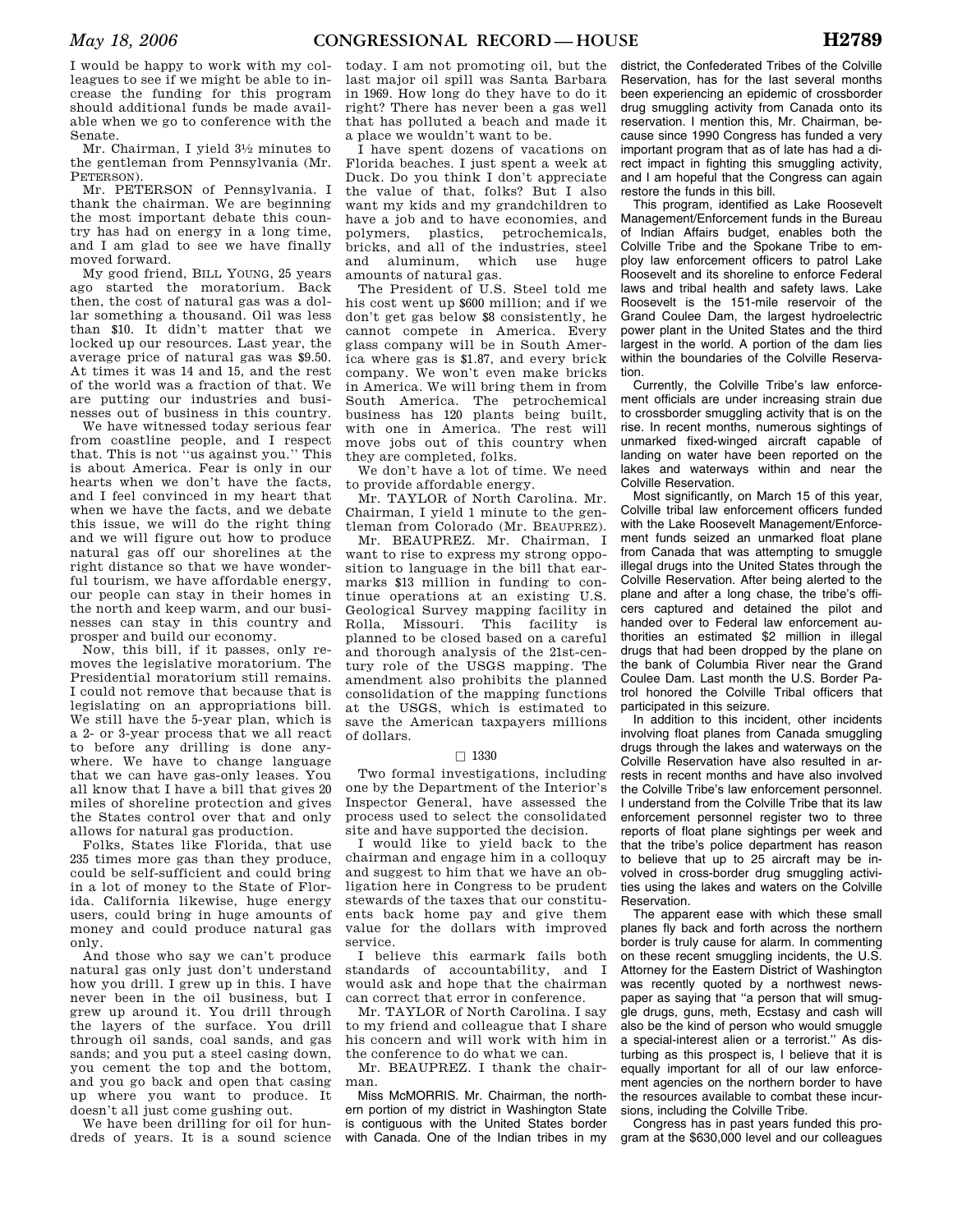should know that both the Colville Tribe and the Spokane Tribe contribute significant funds of their own and secure matching funds from various sources to keep these patrols running. Given the critical importance of this program to both border security and homeland security, and given the relatively modest request, I very much hope the chairman can support this request in conference, with an eye toward inclusion in the conference report.

Mr. UDALL of Colorado. Mr. Chairman, I regret that I cannot vote for this appropriations bill.

Colorado has a special stake in the bill because it provides funds for Federal agencies that are particularly important for our State, including most of the Interior Department, the Forest Service, and the Environmental Protection Agency.

And of course the bill is important for the entire country, because it provides much of the funding necessary for the Federal Government to meet its responsibilities regarding protection of the environment and the conservation of our natural, historic, and cultural resources.

If the bill dealt adequately with those matters, I would gladly support it. Unfortunately, however, it falls so far short of the mark that I do not think it should be approved.

Responsibility for the bill's shortcomings lies with the Republican leadership and the misguided budget resolution that they forced through the House in the very early hours of this morning. Their budget plan provides \$9.4 billion less for domestic programs than the amount necessary just to maintain current service levels.

That is why the funds available for this bill are \$145 million below this year's level and about \$800 million below what would be required to maintain current services. That is why the bill includes only about 70 percent of increases mandated by law for Federal pay and for other fixed costs for the Federal agencies covered by the bill. And that is why despite maintenance backlogs of some \$12 billion in our parks, refuges and forests, funding for construction projects throughout the bill are cut by \$216 million below last year and there is no funding at all for new schools on Indian reservations.

And that is why there are similar cuts in the Clean Water Revolving Fund, wildlife grants, and the North American Wetlands program while funding for Federal land acquisitions—already reduced by more than 80 percent over the last 4 years—is cut by \$98 million.

These cuts are particularly bad for Colorado because our growing population puts increasing pressure on our open spaces and wildlife as well as the water-related infrastructure of our rural communities.

If the bill now before the House were to be enacted as it stands, the result would be dirtier water and air, reduced care for our natural landscapes and historic structures, and declining levels of services for the visitors to the national parks, wildlife refuges, and national forests in Colorado and across the country. I cannot support such results and cannot support the bill.

Of course, today's vote is not the end of the story for this legislation. Once the Senate has acted on the bill, differences between its version and the House-passed bill will have to be resolved and a final version considered. I hope that the result of that process will be a

version that deserves to be supported and enacted into law.

Mr. FORTENBERRY. Mr. Chairman, I am pleased to express my support for H.R. 5386, the fiscal year 2007 Interior-Environment appropriations bill and I urge my colleagues to vote for it.

I would like to begin by commending the distinguished gentleman from North Carolina (Mr. TAYLOR), the chairman of the Interior Appropriations Subcommittee, and the distinguished gentleman from Washington (Mr. DICKS), the ranking member of the subcommittee, for their outstanding work in bringing this bill to the Floor.

I recognize that extremely tight budgetary constraints this year made the job of the subcommittee much more difficult. Therefore, I believe the subcommittee should be commended for its diligence in creating this fiscally responsible measure.

In light of these fiscal constraints, I am very pleased that the bill includes \$1 million for a sanitary sewer crossing between Nebraska and Iowa. This new crossing is a very immediate need for the community of South Sioux City, NE. The existing crossing is more than 40 years old and 3 years ago, the pipe carrying sewage between South Sioux City to the treatment plant in Sioux City, IA, broke. For several weeks, about 1.6 million gallons of raw sewage each day was dumped into the Missouri River. The pipe was eventually replaced, but the incident highlighted the need for a second crossing. The new crossing that is proposed, to be located south of the city, would provide a more direct link to the regional treatment plant in Sioux City.

Since the original sewer pipe was installed in the early 1960s, South Sioux City's population has increased more than 60 percent. Also, the community's economic base continues to grow, which places an additional burden on the sewer system. In an effort to meet the growing needs for an improved sewer system, the city's residents have seen significant rate increases over the past several years. However, it is now clear that Federal assistance is necessary.

Again Mr. Chairman, I appreciate the subcommittee's inclusion of \$1 million for the South Sioux City sanitary sewer crossing project. I support passage of H.R. 5386 and urge my colleagues to vote for it.

Mr. HOLT. Mr. Chairman, I rise today in opposition to the Department of Interior and related agencies appropriations bill for fiscal year 2007. Today we are considering a bill that funds the majority of our Nation's environmental programs. However, the funding levels that this bill allows are inadequate to meet the needs of our country. By passing this bill today we are turning our back on programs that conserve our public lands, protect our wildlife, and protect our environment.

I am disappointed with a variety of programs that are losing funding in this appropriations bill but I want to talk specifically about the cuts to the Land and Water Conservation Fund LWCF. As many of my colleagues know, for the last 40 years, the Land and Water Conservation Fund program has helped State and local government preserve open space and develop recreational facilities. By providing Federal matching grants, LWCF has helped create a national legacy of public parks and outdoor leisure areas.

This bill would provide for LWCF a mere \$60.3 million in funding, the lowest in more than 30 years. This funding level is more than \$80 million below last year's funding level. LWCF's State and local matching grant program that helps States acquire open space and recreational land has been completely eliminated in this bill.

My good friend and colleague, Representative JIM MCGOVERN, the gentleman from Massachusetts, and I have worked together to try to restore ''State side'' funding for LWCF. I was pleased that over 150 of my colleagues joined a letter that Representative MCGOVERN, Representative PETER KING and I sent to the Interior Appropriations Subcommittee to restore state side LWCF funding. Mr. McGov-ERN, Mr. KING and I all represent densely populated States that are combating overdevelopment, and programs like the matching grant program help our local communities establish the recreational and open space areas that are so vitally important to our children's health, appreciation for the environment and community development. In the past 40 years, roughly 40,000 grants to States and local governments have been funded through the LWCF State side program.

According to the National Park Service ''Today, there is clear evidence that the grant program has been successful in encouraging States to take greater responsibility for the protection and development of recreation resources at every level.'' Now is not the time to cut funding for conservation programs that help our local communities.

Protecting open space is not an abstract environmental matter—it is a quality of life issue. I urge my colleagues to vote against this rule and the underlying bill and demand real attention to our Nation's environmental needs.

Mr. KING of Iowa. Mr. Chairman, I wish to take time to highlight a watershed-related project at Storm Lake, IA, in my district. As background, Storm Lake's depth and water quality have been deteriorating since the last dredging in the early 1960s. Storm Lake is among 156 water bodies to make the U.S. Environmental Protection Agencies list of ''imperiled'' streams and lakes because of siltation. Removing silt and radically improving water quality will prevent massive fish kills. Storm Lake is well known for being a conducive environment to Walleye breeding. The Department of Natural Resources has come to depend on this Walleye population to assist in feeding other lakes and tributaries within the State of Iowa.

The Storm Lake community has implemented practices by both business and residents in an effort to ensure that the current dredging of Storm Lake will last for several generations to come. Finally, local agricultural land owners on or near the Storm Lake watershed have incorporated farming practices that help curb or reduce the amount of runoff into the Storm Lake Watershed. I believe this comprehensive approach to water resource management by the Storm Lake community is to be commended.

Funds will be used to dredge 700,000 cubic yards of spoil from the lake. Through decades of ground erosion and silt freely entering Storm Lake the lake levels have diminished. In order to remove the silt and prevent the continued inflow of silt, a Lake Restoration Program was needed to dredge a large portion of the lake and to develop watershed protection practices. Therefore the Iowa Department of Natural Resources believes this dredging and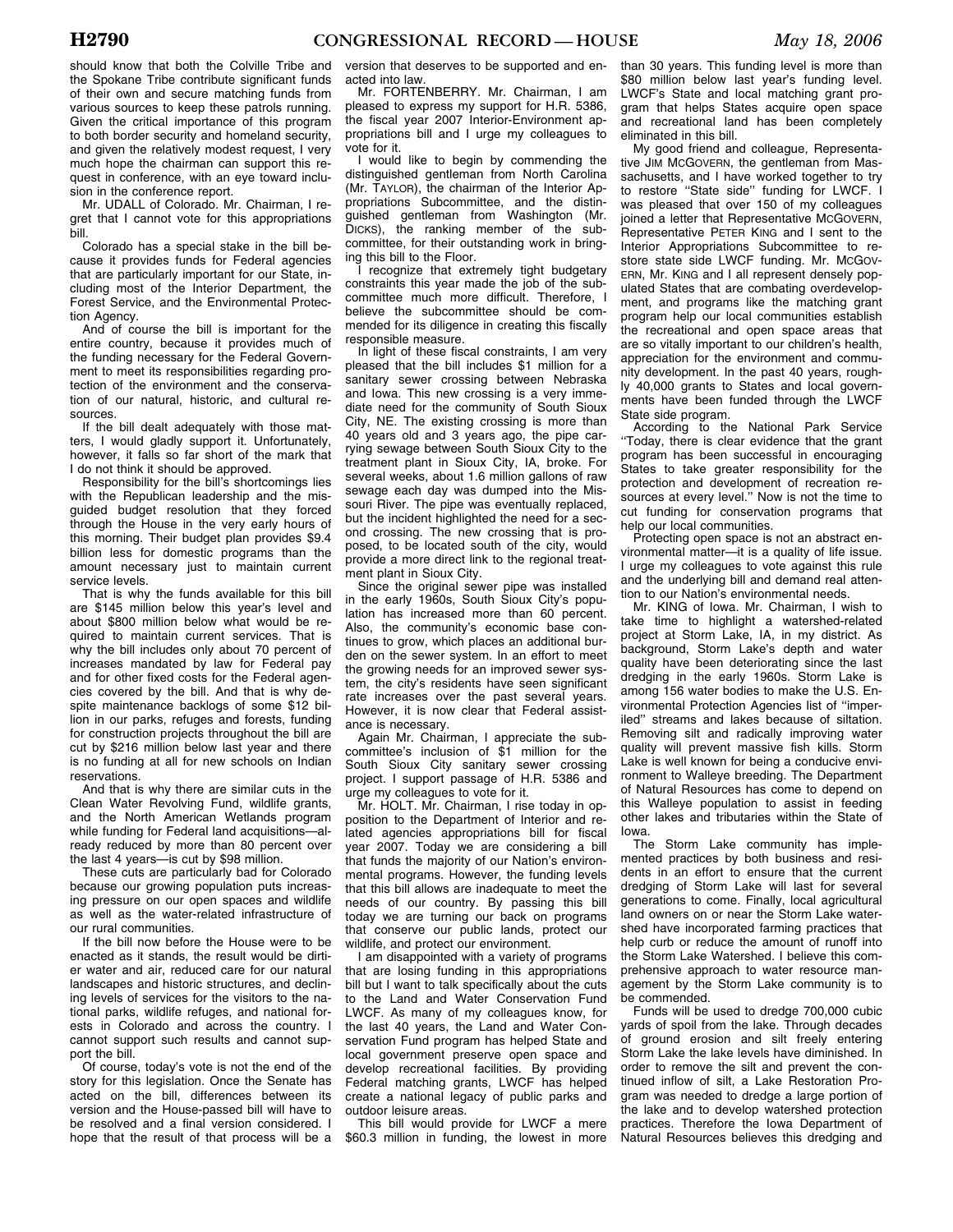watershed work plays a vital role in the water quality and restoration of the lake. Buena Vista County, the city of Storm Lake, and the city of Lakeside view the dredging project as an essential component in the overall economic development of the area. Dredging will create positive environmental effects while increasing the natural habitat for native fish and marine organisms.

Mr. Chairman, I look forward to working with Chairman TAYLOR for the inclusion of funding in the final conference report.

Mr. ETHERIDGE. Mr. Chairman, I rise today in opposition to H.R. 5386.

Rural America is hurting economically. Our families are faced with the highest fuel prices in history. And this bill cuts \$142 million from last year's funding level for essential services like environmental protection.

These cuts come from state grants that help fund rural water, sewer, and infrastructure projects. They come from state wildlife preservations grants and wetland preservation funds. This bill even cuts funding to EPA programs like the clean air diesel program; all while rolling back the mandatory pollution control standards for power plants for the first time ever.

This bill would also allow drilling off of our pristine coastlines, and it would provide for the exploration and development of drilling in the Alaska National Wildlife Refuge (ANWR), an area that is currently off limits for drilling, at a cost of \$113 million.

The priorities of this Congress are wrong for the American people. I urge my colleagues to vote against this legislation.

Mr. STARK. Mr. Chairman, I rise today in opposition to the Interior Appropriations bill.

Given their commitment to ''conservative values,'' I would think that Republicans would be more committed to actual conservation. Instead, this bill shortchanges our environment, attacks our natural heritage, and recklessly endangers public health.

This bill slashes funding for environmental programs by \$145 million and provides about \$800 million less than is necessary to maintain current environmental protection services. Specifically, this legislation cuts Land and Water Conservation programs, which provide funding for the acquisition of land for national parks, wildlife refuges, forests and monuments, to their lowest funding levels in 30 years. At the same time, this bill cuts the Forest Legacy Program by more than \$43 million, the Fish and Wildlife Service by \$55 million and the National Park Service by \$100 million.

We have an obligation to ensure that future generations can enjoy the beauty of our national parks and public lands. With this bill, however, the ''Moral Majority'' has abandoned their social and ethical responsibility to protect our environment and invest in America's future.

This indefensible legislation not only harms our environment but places Americans' health at risk by cutting the Clean Water State Revolving Fund to its lowest funding level in a decade. According to the EPA, close to \$20 billion—nearly 30 times the appropriated amount—is necessary to maintain our current water quality. I am not willing to endanger the health of millions of Americans by exposing them to dirtier water.

I don't believe something as important as our natural resources should be left in the hands of Republican members of the flat-earth

society who don't even believe in global warming. There is scientific consensus that the earth is warming because of manmade greenhouse gases and the threat posed by global warming is real and immediate. Recent polls show that 85 percent of Americans believe that global warming is probably happening and 76 percent, including 63 percent of conservatives, think the Federal government is not doing enough to address the problem. Yet Republicans are so reluctant to acknowledge global warming, they won't even allow the House to consider the issue.

If Republicans want to preach conservative values, perhaps they should start with actually conserving our most precious resources. I simply cannot vote for this mockery of environmental legislation and I encourage my colleagues to join me in opposing this bill.

Mr. HAYWORTH. Mr. Chairman, the state of Arizona has a rich history, much of it left to us by Native Americans from centuries past. One way in which the great tribal traditions and cultural stories of our native predecessors are passed down is in the form of petroglyphs. These scenes, pictures and designs carved into rock formations tell the stories of the first Americans, and it is important that we give special attention to the preservation of these artifacts.

One of Arizona's largest collections of petroglyphs is housed at the Deer Valley Rock Art Center in Phoenix. Conceptualized with the intent to both preserve and educate, the center is operated and maintained by Arizona State University and the 47 acre facility is home to over 1,500 petroglyphs.

I would like to encourage the Bureau of Land Management to engage in conversations with the Deer Valley Rock Art Center in order to see where the agency might be able to provide assistance to the center. It is my hope that strengthening the relationship between the agency and the center will make it possible for Arizona's historical treasures to continue to be preserved, allowing the center to remain a valuable educational tool for generations to come.

Mr. CARTER. Mr. Chairman, in 1991, the Texas legislature authorized the establishment of the Texas Institute of Applied Environmental Research (TIAER) at Tarleton State University. Congress quickly recognized the merits of the effort and since 1992 has provided an average of \$500,000 a year and the U.S. Department of Agriculture has added \$4.5 million dollars. These dollars have been effectively leveraged, and when added to state and private funds, total funding has exceeded \$45 million. This project is an excellent example of how critical federal support can effectively trigger matching funds to help meet the needs of this country.

The mandate for the organization has been to:

Conduct applied research on environmental issues that have public policy implications

Provide a setting for environmental studies that focuses on the interface between government and the private sector

Provide national leadership on emerging environmental policy

Establish programs and partnerships with public and private institutions of higher education, governmental agencies, or private entities to develop and implement new policies, technology, strategies, relationships and sources of funding.

The organization's mission statement is: ''TlAER conducts scientific research, economic inquiry, and institutional, statutory and regulatory analyses to address pressing environmental issues facing the state and nation and assists public entities in developing and implementing policies that promote environmental quality.

## STRONG ECONOMY, HEALTHY EARTH

TIAER continues to fulfill its mission by assembling and supporting a multidisciplinary research staff. TIAER houses economists, engineers, attorneys, agricultural scientists, mathematical modelers, communication specialists, water quality scientists, graphic artists, computer scientists, and water quality monitoring specialists to address the next generation of Clean Water Act initiatives.

TIAER was among the first to recognize that emerging environmental issues in agriculture required new policy. TIAER developed the Planned Intervention Microwatershed Approach (PIMA) to address landscape-based, polluted runoff issues. PIMA uniquely links USDA voluntary programs with EPA programs in a manner that is tailored to the needs of production agriculture. PIMA protects privatelyheld lands from government intrusion.

TIAER operates a one-million-acre outdoor laboratory, the Bosque River watershed, which consists of cropland, ranch land and, in the upper reaches of the North Bosque, a 250,000-acre watershed that is home to one of the largest concentrations of dairy farms in the Nation. The Bosque River watershed provides TIAER with a cross-section of agricultural lands and enables TIAER to address many of the environmental issues that production agriculture will face over the next quartercentury.

## INDUSTRY-LED SOLUTIONS (ILS)—LEADERSHIP TOWARD ENVIRONMENTAL SOLUTIONS

A major focus of TIAER's work began with the conception of ''Industry-Led Solutions'' (ILS) in 1999. TIAER has hosted four national workshops and two regional Gulf of Mexico workshops with leaders of animal agriculture, the row crop industry, environmental groups, and government to explore ways that agriculture can proactively address environmental initiatives that will enable agricultural producers to be good stewards of the land while maintaining the economic viability of the industry. The intent is for ILS to serve as a ''thinktank'' for agricultural environmental issues.

The Nation is at a strategic point in determining how agriculture can meet Clean Water Act objectives. ILS is TIAER's response to the need for agriculture to become proactively involved in both policy initiatives and developing science-based programs that will lead to sustainable agricultural practices that provide for a strong economy and a healthy Earth.

Agricultural producers and TIAER work together in a unique manner. Agricultural producers lead all ILS initiatives. TIAER provides staffing for ILS programs. The multidisciplinary staff of TIAER enables ILS to address all issues related to resolving environmental issues in agriculture. TIAER is unique in other ways:

TIAER recognizes that the U.S. economy must remain strong in order to have a healthy Earth—''Strong economy, healthy Earth.''

TIAER has the capacity to move quickly to address new initiatives. The TIAER Director reports directly to the Tarleton State University President. In addition, TIAER staff work fulltime, further enabling TIAER to move quickly.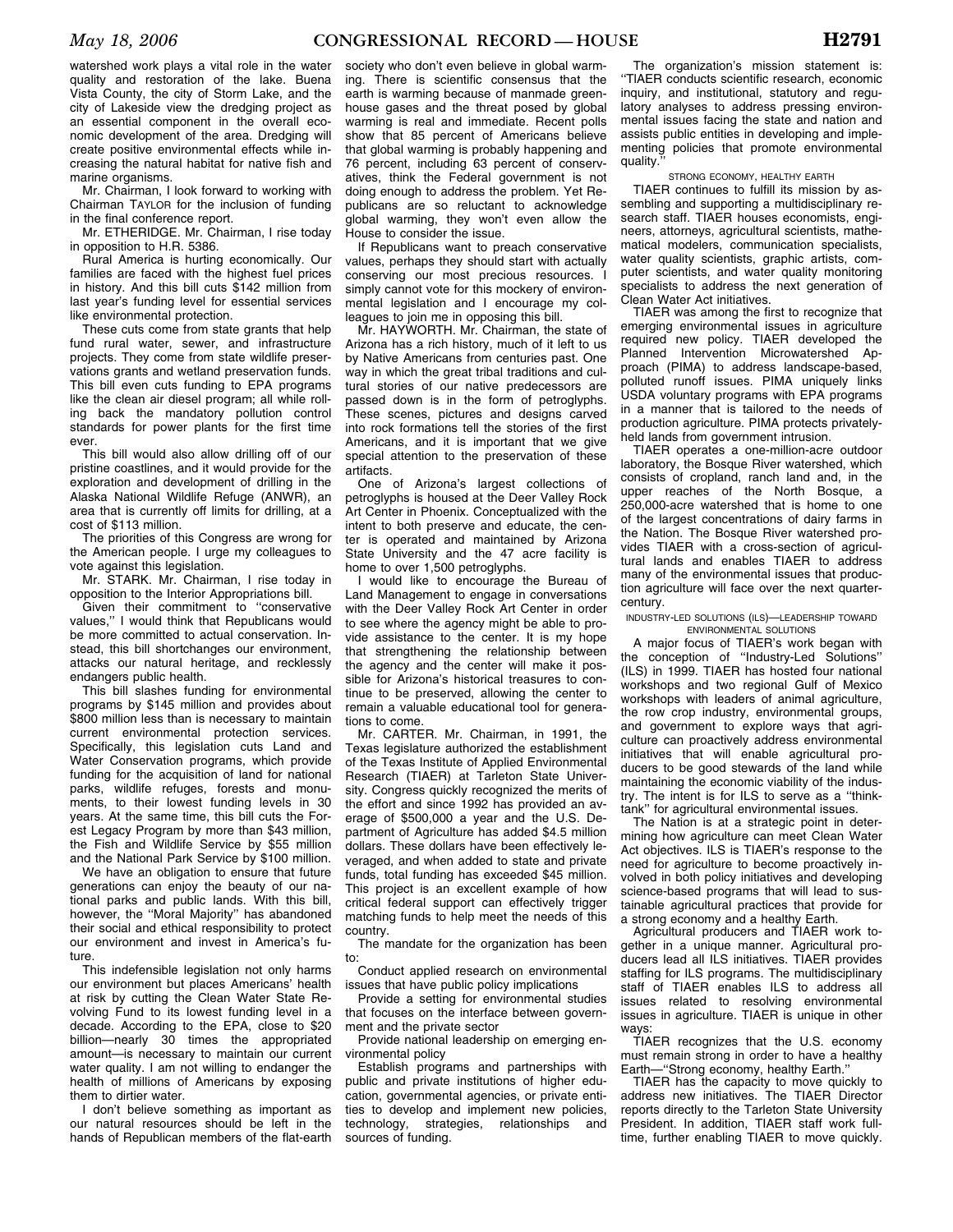The institute operates in an entrepreneurial manner. TIAER has no permanent funding. Therefore, the institute must address issues that are seen by TIAER clientele as pertinent and useful in addressing problems and issues they face.

As a proponent of ILS, TIAER brings together the distinct concerns of entrepreneurs and environmentalists to develop effective public policies and cooperative, science-based solutions.

In the past 30 years, efforts to improve the Nation's waters focused on cleaning up point source discharges—with great success. Now, however, water quality efforts will increasingly address nonpoint sources for the next increments in water quality improvements. The Clean Water Act of 1972 provided little insight into how agriculture would address polluted runoff from crop and ranch lands. It has become evident over the past decade that agricultural lands are in the crosshairs of the EPA and environmental groups. The challenge lies in developing programs that are specifically tailored to the needs of agriculture. At this fifteen-year anniversary, TIAER looks toward facilitating future successes in improving our Nation's air and water quality. That is a laudable goal, and it is made possible by congressional appropriations support that triggers valuable matching dollars. I hope my colleagues will continue to support successful efforts like this—responsible federal funding triggering additional financial support. That is a partnership that makes sense.

The CHAIRMAN. All time for general debate has expired.

Pursuant to the rule, the bill shall be considered for amendment under the 5 minute rule. During consideration of the bill for amendment, the Chair may accord priority in recognition to a Member offering an amendment that he or she has printed in the designated place in the CONGRESSIONAL RECORD. Those amendments will be considered read.

The Clerk will read.

The Clerk read as follows: H.R. 5386

*Be it enacted by the Senate and House of Representatives of the United States of America in Congress assembled,* That the following sums are appropriated, out of any money in the Treasury not otherwise appropriated, for the Department of the Interior, environment, and related agencies for the fiscal year ending September 30, 2007, and for other purposes, namely:

## TITLE I—DEPARTMENT OF THE INTERIOR

# BUREAU OF LAND MANAGEMENT

MANAGEMENT OF LANDS AND RESOURCES

For necessary expenses for protection, use, improvement, development, disposal, cadastral surveying, classification, acquisition of easements and other interests in lands, and performance of other functions, including maintenance of facilities, as authorized by law, in the management of lands and their resources under the jurisdiction of the Bureau of Land Management, including the general administration of the Bureau, and assessment of mineral potential of public lands pursuant to Public Law 96–487 (16 U.S.C. 3150(a)), \$867,738,000, to remain available until expended, of which \$1,250,000 is for high priority projects, to be carried out by the Youth Conservation Corps; and of which \$2,750,000 shall be available in fiscal year 2007

subject to a match by at least an equal amount by the National Fish and Wildlife Foundation for cost-shared projects supporting conservation of Bureau lands; and such funds shall be advanced to the Foundation as a lump sum grant without regard to when expenses are incurred.

AMENDMENT OFFERED BY MS. SLAUGHTER Ms. SLAUGHTER. Mr. Chairman, I offer an amendment.

The Clerk read as follows:

Amendment offered by Ms. SLAUGHTER:

Page 2, line 15, after the dollar amount, insert the following: "(reduced by \$1) (increased by \$1)''.

Page 28, line 2, after the first dollar amount, insert the following: ''(reduced by \$5,000,000)''.

Page 46, line 8, after the dollar amount, insert the following: ''(reduced by \$3,000,000)''. Page 75, line 1, after the dollar amount, in-

sert the following: ''(reduced by \$2,000,000)''. Page 107, line 1, after the dollar amount,<br>insert the following: "(increased by following:  $$5,000,000$ <sup>"</sup>.

Page 107, line 21, after the dollar amount,<br>insert the following: "(increased by the following: \$5,000,000)''.

Ms. SLAUGHTER (during the reading). Mr. Chairman, I ask unanimous consent that the amendment be considered as read and printed in the RECORD.

The CHAIRMAN. Is there objection to the request of the gentlewoman from New York?

There was no objection.

Ms. SLAUGHTER. Mr. Chairman, over the past 40 years the National Endowment for the Arts and the National Endowment for the Humanities have proven themselves time and time again to be among our country's most valuable and successful organizations.

Their reach is national, their impact profound. They are tremendously beneficial to our economy, generating \$134 billion annually in economic activity. Artistic endeavors return some \$10.5 billion to the Federal Government in income taxes every year. And the arts support nearly 5 million full-time jobs.

When our children have art education in their lives, they score higher on their SATs, have greater self-confidence, and are more focused on their studies.

I ask you today to urge stronger Federal commitment to the arts by supporting this amendment to provide modest increases to the NEA and NEH of \$5 million each.

Unless we provide an overall increase for NEA, the programs like Challenge America and the Big Read, which have been so important, will be slashed. And they will reach fewer people.

Challenge America has enhanced America's communities through direct grants for arts education, at-risk youth and cultural preservation, community arts partnerships and improved access to the arts for all Americans, with local programs in every single congressional district.

Because of the NEA, more children have music in the classroom today than ever before, and high school students are participating in poetry sessions and learning more about Shakespeare. And our brave men and women

serving on our military bases throughout our country are entertained by popular opera performances.

NEA's Big Read program has resulted in committed partnerships among local government officials, schools, libraries and arts organizations to address the terrible national decline in literary reading.

As part of the program, a book is selected and everybody is encouraged to read it. It is that simple. The first 10 pilot programs now under way have proven to be overwhelmingly successful. The neighbors talk about ''Great Gatsby,'' friends are locked in heated debate about ''To Kill a Mockingbird,'' and coworkers are analyzing ''Fahrenheit 451.''

Imagine the conversations, connections and community enrichment that will be generated if NEA expands the Big Read into 100 communities, as it currently plans.

The value of these programs should no longer have to be proved. The real question is, Will the Congress, with its patriotism and pride in America, prioritize the betterment of its culture?

In the late 1980s and 1990s, we funded the NEA at \$170 million. The NEA was last funded at this amount in 1994 and has never recovered from the awful budget cut it took.

As a result, today its invaluable programs remain seriously underfunded. The increases I propose today are modest, but without adequate funding the NEA and the NEH will be unable to continue these and other important programs.

I urge Members to vote for the Slaughter-Shays-Dicks-Leach-Price

amendment and to preserve its funding in the final conference report. I thank my colleagues who have joined me today.

Mr. DICKS. Will the gentlewoman yield?

Ms. SLAUGHTER. I yield to the gentleman from Washington.

Mr. DICKS. I want to rise in strong support of the gentlewoman's amendment. She has been a leader and a valued advocate on this issue for many, many years; and I am very proud to be associated with her on this amendment.

Mr. Chairman, I rise to urge support for this amendment offered by Mrs. SLAUGHTER and myself to increase funding for the National Endowment for the Arts and the National Endowment for the Humanities.

The amendment would provide an additional \$10 million to be split equally between the two Endowments. The increase would be offset by a series of small cuts to several Interior Department programs.

I am gratified to note that the debate over the last few years has calmed down. The votes in favor of this annual Arts and Humanities amendment had been growing by an increasing margin. And last year, Chairman TAY-LOR accepted this amendment without the need for a rollcall vote.

Although we offer this amendment each year, it is important that we again discuss the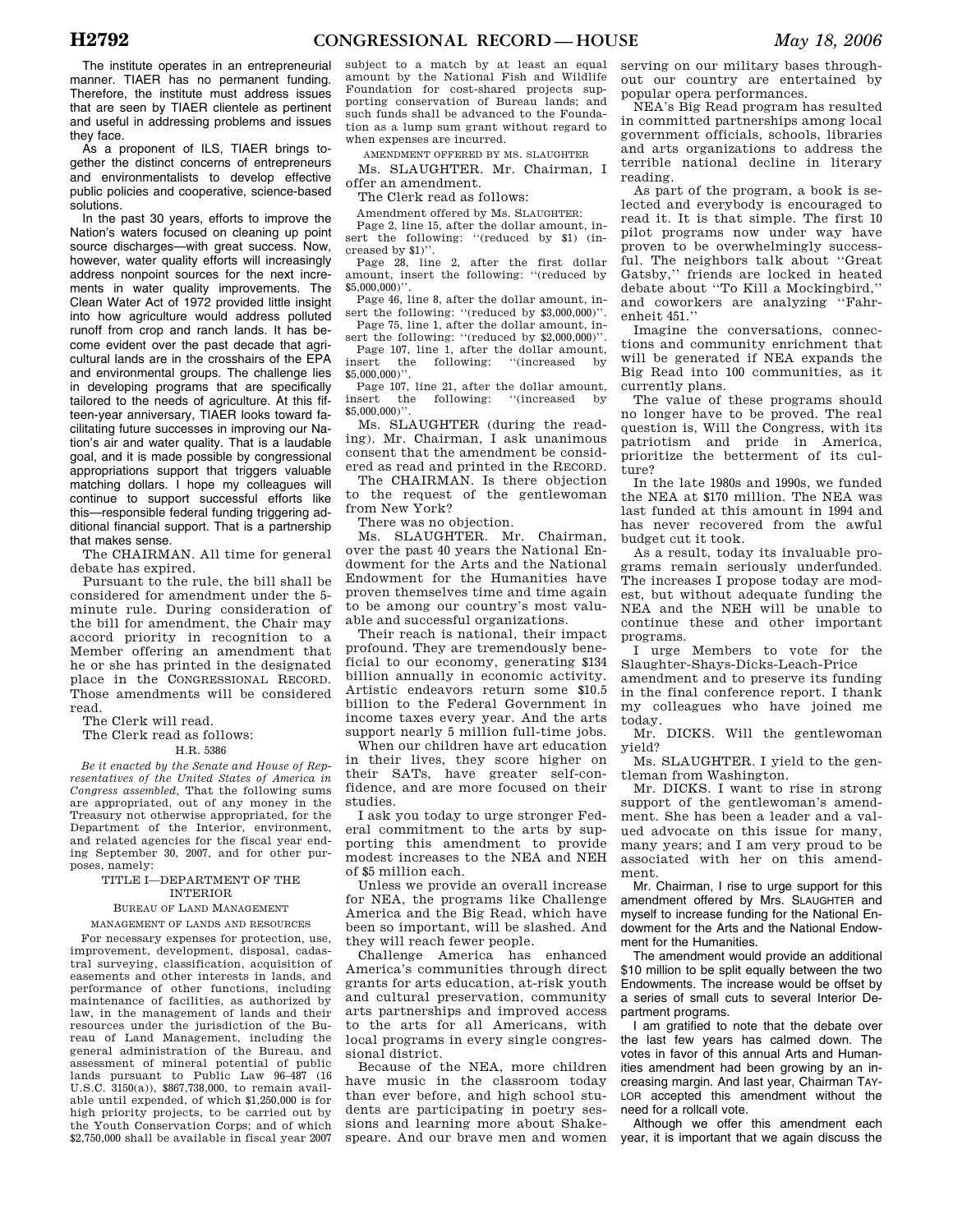importance of how this rather modest Federal support can have such large impact on our home districts. Most importantly, this seed money spurs private donations to the arts and humanities.

I still wish that we could restore the funding levels for the NEA and NEH back to their level 12 years ago but this amendment will get us closer. I urge your support on this important amendment.

Mr. SHAYS. Will the gentlewoman yield?

Ms. SLAUGHTER. I yield to the gentleman from Connecticut.

Mr. SHAYS. It is my understanding that the chairman, if we can close this debate quickly, will gladly accept it.

Mr. Chairman, I rise in support of the Slaughter/Shays/Dicks/Leach/Price amendment which will increase funding for the National Endowment for the Arts and National Endowment for the Humanities.

As Dana Goia, the NEA Chairman, said ''A great nation deserves great art.''

How we prioritize the arts and humanities and their impact on our society and children's education says a lot about us as Americans.

Support of the arts should come from so many sources—individuals, foundations, arts consumers, and, yes, taxpayers. In a bill where we are spending \$29.5 billion on various government programs, I believe spending \$275.3 million on cultural programs is well worth the investment. It is a moderate amount of money that can have a big impact because today's economy is driven by ideas and innovation.

In fact, nationwide, there are 548,000 businesses involved in the creation or distribution of the arts and employ 2.9 million people. The fourth District of Connecticut is home to 2,841 arts-related businesses employing 14,711 people.

The Federal investment in the arts is the smallest part of arts funding. But we have a role—an important one. A stabilizing one. And one that we should continue.

I grew up in an arts family. My parents both performing actors—met in the theater.

Listening to my father play the piano each night and hearing stories from their days on the stage gave me a profound appreciation for creative expression—an appreciation that I know so many of the constituents I represent share.

I thank the Chairman TAYLOR and Ranking Member DICKS for their continued support of the arts and humanities.

I urge my colleagues to support this amendment.

Mr. TAYLOR of North Carolina. We accept this amendment, Mr. Chairman. Ms. SLAUGHTER. I thank the chair-

man very much. Mr. FARR. Mr. Chairman, I rise in support of

the Slaughter/Shays Amendment to the FY07 Interior Appropriations Bill that would add \$5 million each to the National Endowment for the Arts and the National Endowment for the Humanities.

Many of us do not recognize the role the arts play in our lives. But without the arts, our lives would be black and white. Arts add the color. Arts add the diversity and aid the understanding. Arts allow for expression and facilitate the acceptance. These experiences are truly immeasurable.

Cultures that have the ability to create, preserve and appreciate the arts are truly unique.

I know you can think of times when a certain peal of a trumpet, or glimpse of a color triggers something—a memory, an awareness, or an idea. Though art can trigger strong emotions, the value of these has not historically been measured. But they are no less important than our experiences that are quantifiable.

NEA and NEH ensure that Americans across the country can discover and share the treasure of artful expression while instilling a sense of historical and cultural heritage throughout the generations.

I urge my colleagues to recognize the benefits of preserving the arts and humanities by supporting this amendment's funding to NEA and NEH.

Mr. MORAN of Virginia. Mr. Chairman, I rise in support of the Dicks-Slaughter-Shays-Leach-Price amendment to increase National Endowment for the Arts by \$5 million and increase the National Endowment for the Humanities by \$5 million.

The dividend this Nation receives from the Endowment for the Arts and the Humanities far exceeds the investment we make with the limited Federal dollars.

We could eliminate all funding for the endowments tomorrow, and the arts and humanities would survive.

That's not the issue.

The grants NEA provides don't make or break most theater productions, studio exhibitions or symphonic performances.

What NEA does with its grants is to ensure that these performances, exhibits and productions are shared with greater audiences of Americans.

Scholarly research on the humanities will continue without the NEH, but research, writings and creative thought on what it is to be an American, like the We the People initiative, the embodiment of who and what we are, and diffusion of this understanding and insight among Americans will suffer.

Mr. Chairman, there is too much that divides us as a Nation.

We need institutions like the NEA and the NEH, that find common ground through performances and pamphlets that inspire us to look past the parochial and appreciate greatness.

Support the Dicks-Slaughter-Shays-Leach-Price amendment.

Mrs. MALONEY. Mr. Chairman, as a proud representative of New York City, an important center of the creative industries in our Nation, I rise in enthusiastic support of the Slaughter-Shays-Dicks-Leach-Price amendment.

This amendment will provide a very small, but critical increase in funding for the National Endowment for the Arts and the National Endowment for the Humanities.

Earlier this week, I was honored to be joined by the gentlewoman from New York and the gentleman from Connecticut—sponsors of this amendment and co-chairs of the Arts Caucus—in passing legislation recognizing the American Ballet Theater for their 65 years of service as ''America's National Ballet Theater."

The ABT is just one of well over 7,000 artsrelated businesses in my district, employing nearly 120,000 employees—the highest number of arts-related jobs in the country.

And the NEA is key in bolstering the economic and creative force of these organizations.

Mr. Chairman, for the 120,000 arts-related employees that I represent and the countless others who enjoy and benefit from their creativity and hard work, I urge a yes vote on the Slaughter-Shays-Dicks-Leach-Price Amendment.

Mr. PRICE of North Carolina. Mr. Chairman, I rise as a cosponsor of the Slaughter amendment providing increased funding for the National Endowment for the Humanities and the National Endowment for the Arts.

For 40 years, the NEH has helped advance the study and understanding of our Nation's history, culture and heritage. The NEH provides seed money for high quality projects and programs that reach millions of Americans each year.

As Co-Chair of the Congressional Humanities Caucus, I am pleased to support this amendment, which would increase funding for NEH by \$5 million and for NEA by a like amount.

With a modest appropriation, the Humanities Endowment provides seed money for projects including continuing education for K–12 teachers and college and university faculty, television documentaries, educational museum exhibitions, and preservation of historically important books and newspapers.

The State humanities councils, in partnership with the NEH, reach millions of Americans each year in all 50 states with such activities as teacher institutes, literacy programs, and programs on local history and culture.

Today, the humanities play an increasingly important role in preparing our students and the public to be contributing and productive American citizens who also have a global awareness.

This modest funding increase will aid NEH's efforts to conserve and nurture America's heritage, bring the humanities to communities across the country, and educate the next generation of Americans.

I encourage my colleagues to support this amendment.

Mrs. LOWEY. Mr. Chairman, I rise in support of this amendment and strongly urge its adoption.

Our contributions to the arts and humanities are the standard by which our history as a society will be measured. A strong public commitment to the arts and humanities, along with a dedication to freedom, is the hallmark of great civilizations. History has shown that religious and political freedoms go hand in hand with greater artistic and literary activity, and that the societies that flourish and have a lasting influence on humanity are those that encourage free expression in all of its forms. This is a lesson that resonates with people of every age, background, and belief, and one that we can guarantee our children learn.

By sharing ideas and images from a diverse range of hack grounds and through many different media, the arts and humanities help to create a more informed citizenry. We are better prepared to meet the responsibilities of democracy; to ask ourselves the hard questions; to demand of our leaders the full answers; and to judge fairly the actual and potential endeavors of our country.

Our support for the arts and humanities also has a profound impact on our economy. In my Congressional District, there are close to 2,000 arts-related businesses, providing more than 9,000 jobs. This creates a substantial economic impact. Nationally, the arts industry generates \$134 billion in economic activity, sustaining over 4 million jobs.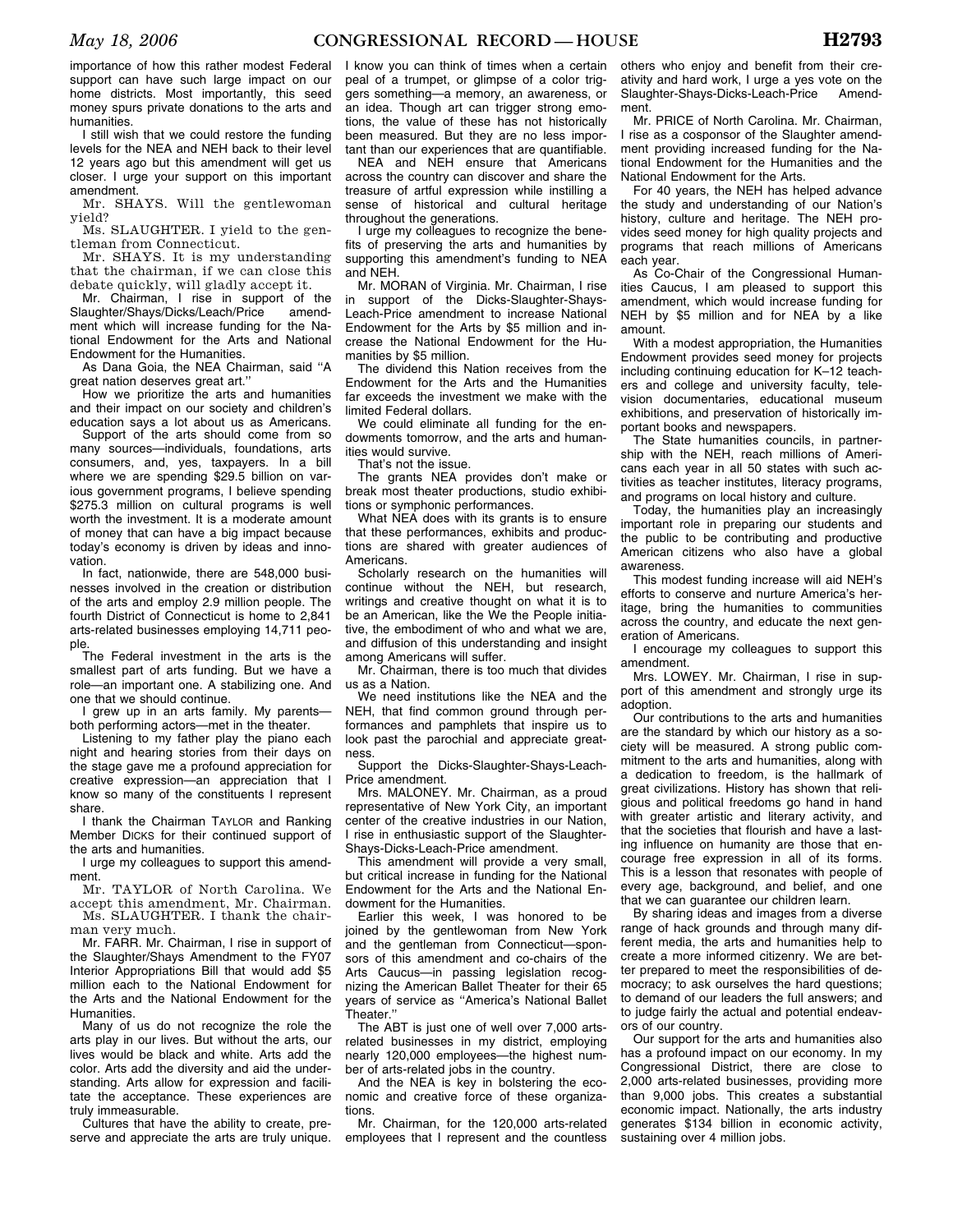Even more significant is the return on the investment for the American taxpayer. While the Federal Government spends just over \$250 million on the NEA and NEH annually, it collects over \$10 billion in tax revenue related to the arts industry. Federal funding for the NEA and NEH is crucial to the arts community, helping leverage more state, local, and private funds. Clearly, the numbers show that investment in the arts is important not only to our national identity, but also to our national economy.

Mr. Chairman, we must act decisively to commit ourselves to our national heritage and culture, by voting to increase funding for the NEA and NEH. I urge my colleagues to support creativity and reflection, to support our economy, and to support the continued growth and expression of democracy in its fullest form.

Mr. HOLT. Mr. Chairman, I rise today in strong support of the Slaughter-Shays-Dicks-Leach-Price amendment to provide much needed funds for the National Endowment for the Arts and the National Endowment for the Humanities.

As a scientist, I am often advocating for investments in math, science, and technology research, development, and education. These are worthwhile expenditures that contribute to innovation and economic growth, but our nation requires a parallel investment in the arts to retain the cultural and creative growth that ties our diverse society together.

This modest increase in funding will build programs that use the strength of the arts and our Nation's cultural life to enhance communities in every State and every county around America. The additional funds provided through this amendment would support the very successful Challenge America program, which brings the arts to rural communities and inner-city neighborhoods whose limited resources don't always allow for community arts programs.

In 2005, the Challenge America program provided grants to towns and cities in 99 percent of Congressional districts for jazz and blues festivals, showcases for regional musicians and artists, and public-private partnerships that bring the arts into local schools. Dozens of studies have demonstrated the significant positive effect of arts education on students' academic performance, self esteem, and behavior, and the Challenge America grants are an excellent mechanism to bring the arts to students who can greatly benefit from that exposure.

Similarly, the NEH serves to advance the nation's scholarly and cultural life. The additional funding contained in this amendment would enable NEH to improve the quality of humanities education to America's school children and college students, offer lifelong learning opportunities through a range of public programs, and support new projects that encourage Americans to discover their storied and inspiring national heritage.

It is clear that increasing funding for the arts and humanities are among the best investments that we as a society can make. They help our children learn. They give the elderly sustenance. They power economic development, even in regions that are down and out.

Will the projects that would be sponsored by this increase in funding help defend our country? Probably not, but they will make our country more worth defending. I urge my colleagues to support this amendment.

Ms. LEE. Mr. Chairman, I rise in strong support of the bipartisan Arts' Caucus amendment that would fully fund the National Endowment for the Arts, NEA, and the National Endowment for the Humanities, NEH.

I Would like to especially thank co-chairs of the Arts Caucus and the authors of the amendment—the gentlewoman from New York (Ms. SLAUGHTER) and the gentleman from Connecticut (Mr. SHAYS)—for their leadership on this issue.

In my district, the 9th congressional district of California, more than 10,000 people are employed in arts related jobs. They play an integral role in building and sustaining our local economy.

The AXIS Dance Company, an NEA grants recipient in Oakland California, is just one example of an organization in my community that relies on these funds to sustain their programs.

The AXIS Company includes dancers with and without disabilities. Thanks to an NEA Access to Artistic Excellence Grant, the company launched their first-ever Summer Intensive session last year.

As Judith Smith, the companies' artistic director, explains: ''By presenting dance that includes dancers with and without disabilities we show youth what is possible when people with differences collaborate. . . . Ultimately it helps them see that they can do and accomplish whatever they set their mind to. This is the beauty of art.''

The AXIS Company is but one example; nationally there are 548,000 arts-related businesses, but it is impossible to count how many lives are impacted by their services. The facts speak for themselves—if you cut arts funding, you cut jobs and opportunities for all.

Mr. Chairman, I strongly urge my colleagues to vote ''yes'' on the Arts' Caucus bipartisan amendment.

The CHAIRMAN. The question is on the amendment offered by the gentlewoman from New York (Ms. SLAUGH-TER).

The amendment was agreed to.

Ms. MILLENDER-MCDONALD. Mr. Chairman, I move to strike the last word.

Mr. Chairman, I would like to enter into a colloquy with the chairman. I would like to thank the gentleman from North Carolina in this colloquy. And, Mr. Chairman, as a resident of Southern California, I have witnessed the impact diesel emissions has had on our air quality. Our constituents are more likely to contract cancer, asthma and other respiratory problems. The emissions from older heavy-duty trucks, in particular, are among the highest contributors of ground level ozone, volatile organic compounds, and particulate pollution in the country. These trucks are the highest polluters among on-road transportation emissions sources.

As a primary player in the movement of goods, diesel engines play an important role in keeping our economy strong. While the administration has taken action with the diesel fuel engine regulations to reduce emissions, the EPA estimates that there are 11 million existing engines that still need to be fixed. This is why providing the necessary resources for the important diesel initiatives under the Diesel Emissions Reduction Act should be central to any current national transportation plan.

We have worked extremely hard to ensure that Americans may have cleaner air where they work and live. I know, despite the bipartisan support we received for DERA funding, finding the funds for this program was a tough process. Ultimately, while cuts had to be made to DERA's appropriation, I am very proud to have worked with the subcommittee leadership to get the funds that we did receive. However, the fight is not over.

While the \$26 million will go far in the mission for reducing diesel emission, a great deal more is needed. Despite the fact that today's diesel vehicles are 99 percent cleaner than their 1970 counterparts, each older truck contributes an average of 1 ton of pollutants into the air per year. We must make certain that every effort will be made during conference to increase funding above the \$26 million level, or at least to consider keeping it where it is.

So, Mr. Chairman, the DERA program is very important to my district. These funds play a critical role in fully integrating today's technological advances with consumer demands and environmental needs in order to provide cleaner air where our constituents live and work. And I would like just to have the chairman respond that we hope that in the conference, at least the money that has been placed there by the administration will be maintained with perhaps increases if we can.

Mr. TAYLOR of North Carolina. Mr. Chairman, the gentlewoman has made a huge contribution on this matter to the committee. We did increase the amount up 12 percent from where we were. But I agree with the gentlewoman, if we can do more in conference, we will try to do it because the great need is there.

The CHAIRMAN. The Clerk will read. The Clerk read as follows:

In addition, \$32,696,000 is for Mining Law Administration program operations, including the cost of administering the mining claim fee program; to remain available until expended, to be reduced by amounts collected by the Bureau and credited to this appropriation from annual mining claim fees so as to result in a final appropriation estimated at not more than \$867,738,000, and \$2,000,000, to remain available until expended, from communication site rental fees established by the Bureau for the cost of administering communication site activities.

WILDLAND FIRE MANAGEMENT

# (INCLUDING TRANSFER OF FUNDS)

For necessary expenses for fire preparedness, suppression operations, fire science and research, emergency rehabilitation, hazardous fuels reduction, and rural fire assistance by the Department of the Interior, \$769,253,000, to remain available until expended, of which not to exceed \$7,338,000 shall be for the renovation or construction of fire facilities: *Provided*, That such funds are also available for repayment of advances to other appropriation accounts from which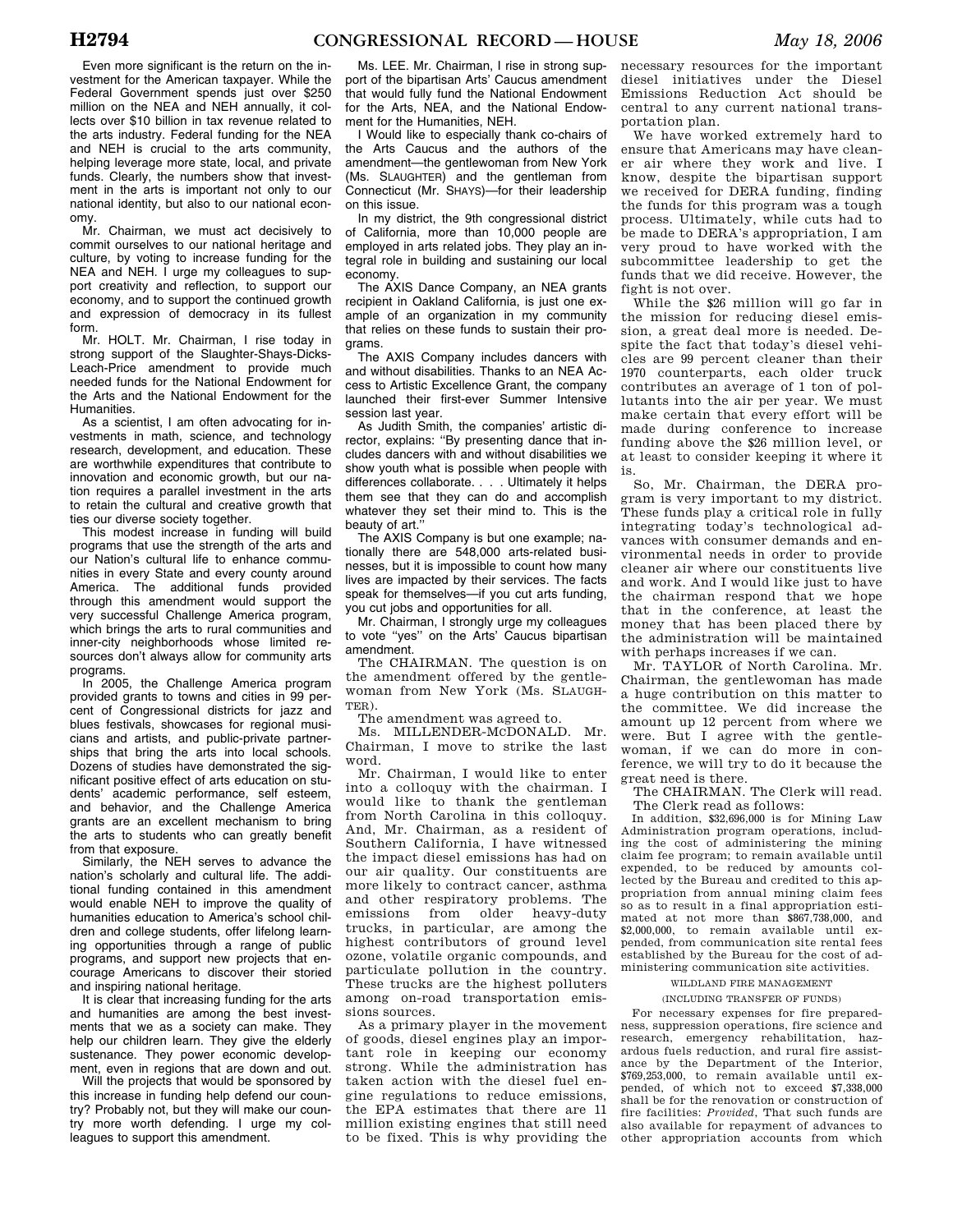funds were previously transferred for such purposes: *Provided further*, That persons hired pursuant to 43 U.S.C. 1469 may be furnished subsistence and lodging without cost from funds available from this appropriation: *Provided further*, That notwithstanding 42 U.S.C. 1856d, sums received by a bureau or office of the Department of the Interior for fire protection rendered pursuant to 42 U.S.C. 1856 et seq., protection of United States property, may be credited to the appropriation from which funds were expended to provide that protection, and are available without fiscal year limitation: *Provided further*, That using the amounts designated under this title of this Act, the Secretary of the Interior may enter into procurement contracts, grants, or cooperative agreements, for hazardous fuels reduction activities, and for training and monitoring associated with such hazardous fuels reduction activities, on Federal land, or on adjacent non-Federal land for activities that benefit resources on Federal land: *Provided further*, That the costs of implementing any cooperative agreement between the Federal Government and any non-Federal entity may be shared, as mutually agreed on by the affected parties: *Provided further*, That notwithstanding requirements of the Competition in Contracting Act, the Secretary, for purposes of hazardous fuels reduction activities, may obtain maximum practicable competition among: (1) local private, nonprofit, or cooperative entities; (2) Youth Conservation Corps crews or related partnerships with State, local, or non-profit youth groups; (3) small or micro-businesses; or (4) other entities that will hire or train locally a significant percentage, defined as 50 percent or more, of the project workforce to complete such contracts: *Provided further*, That in implementing this section, the Secretary shall develop written guidance to field units to ensure accountability and consistent application of the authorities provided herein: *Provided further*, That funds appropriated under this head may be used to reimburse the United States Fish and Wildlife Service and the National Marine Fisheries Service for the costs of carrying out their responsibilities under the Endangered Species Act of 1973 (16 U.S.C. 1531 et seq.) to consult and conference, as required by section 7 of such Act, in connection with wildland fire management activities: *Provided further*, That the Secretary of the Interior may use wildland fire appropriations to enter into non-competitive sole source leases of real property with local governments, at or below fair market value, to construct capitalized improvements for fire facilities on such leased properties, including but not limited to fire guard stations, retardant stations, and other initial attack and fire support facilities, and to make advance payments for any such lease or for construction activity associated with the lease: *Provided further*, That the Secretary of the Interior and the Secretary of Agriculture may authorize the transfer of funds appropriated for wildland fire management, in an aggregate amount not to exceed \$9,000,000, between the Departments when such transfers would facilitate and expedite jointly funded wildland fire management programs and projects: *Provided further*, That funds provided for wildfire suppression shall be available for support of Federal emergency response actions.

#### **CONSTRUCTION**

For construction of buildings, recreation facilities, roads, trails, and appurtenant facilities, \$11,476,000, to remain available until expended.

# LAND ACQUISITION

For expenses necessary to carry out sections 205, 206, and 318(d) of Public Law 94–579, including administrative expenses and acquisition of lands or waters, or interests therein, \$3,067,000, to be derived from the Land and Water Conservation Fund and to remain available until expended.

## OREGON AND CALIFORNIA GRANT LANDS

For expenses necessary for management, protection, and development of resources and for construction, operation, and maintenance of access roads, reforestation, and other improvements on the revested Oregon and California Railroad grant lands, on other Federal lands in the Oregon and California land-grant counties of Oregon, and on adjacent rights-of-way; and acquisition of lands or interests therein, including existing connecting roads on or adjacent to such grant lands; \$111,408,000, to remain available until expended: *Provided*, That 25 percent of the aggregate of all receipts during the current fiscal year from the revested Oregon and California Railroad grant lands is hereby made a charge against the Oregon and California land-grant fund and shall be transferred to the General Fund in the Treasury in accordance with the second paragraph of subsection (b) of title II of the Act of August 28, 1937 (50 Stat. 876).

## FOREST ECOSYSTEM HEALTH AND RECOVERY FUND

# (REVOLVING FUND, SPECIAL ACCOUNT)

In addition to the purposes authorized in Public Law 102–381, funds made available in the Forest Ecosystem Health and Recovery Fund can be used for the purpose of planning, preparing, implementing and monitoring salvage timber sales and forest ecosystem health and recovery activities, such as release from competing vegetation and density control treatments. The Federal share of receipts (defined as the portion of salvage timber receipts not paid to the counties under 43 U.S.C. 1181f and 43 U.S.C. 1181f– 1 et seq., and Public Law 106–393) derived from treatments funded by this account shall be deposited into the Forest Ecosystem Health and Recovery Fund.

## RANGE IMPROVEMENTS

For rehabilitation, protection, and acquisition of lands and interests therein, and improvement of Federal rangelands pursuant to section 401 of the Federal Land Policy and Management Act of 1976 (43 U.S.C. 1701), notwithstanding any other Act, sums equal to 50 percent of all moneys received during the prior fiscal year under sections 3 and 15 of the Taylor Grazing Act (43 U.S.C. 315 et seq.) and the amount designated for range improvements from grazing fees and mineral leasing receipts from Bankhead-Jones lands transferred to the Department of the Interior pursuant to law, but not less than \$10,000,000, to remain available until expended: *Provided*, That not to exceed \$600,000 shall be available for administrative expenses.

## SERVICE CHARGES, DEPOSITS, AND FORFEITURES

For administrative expenses and other costs related to processing application documents and other authorizations for use and disposal of public lands and resources, for costs of providing copies of official public land documents, for monitoring construction, operation, and termination of facilities in conjunction with use authorizations, and for rehabilitation of damaged property, such amounts as may be collected under Public Law 94–579, as amended, and Public Law 93– 153, to remain available until expended: *Provided*, That, notwithstanding any provision to the contrary of section 305(a) of Public Law 94–579 (43 U.S.C. 1735(a)), any moneys that have been or will be received pursuant to that section, whether as a result of forfeiture, compromise, or settlement, if not

appropriate for refund pursuant to section 305(c) of that Act (43 U.S.C. 1735(c)), shall be available and may be expended under the authority of this Act by the Secretary to improve, protect, or rehabilitate any public lands administered through the Bureau of Land Management which have been damaged by the action of a resource developer, purchaser, permittee, or any unauthorized person, without regard to whether all moneys collected from each such action are used on the exact lands damaged which led to the action: *Provided further*, That any such moneys that are in excess of amounts needed to repair damage to the exact land for which funds were collected may be used to repair other damaged public lands.

### MISCELLANEOUS TRUST FUNDS

In addition to amounts authorized to be expended under existing laws, there is hereby appropriated such amounts as may be contributed under section 307 of the Act of October 21, 1976 (43 U.S.C. 1701), and such amounts as may be advanced for administrative costs, surveys, appraisals, and costs of making conveyances of omitted lands under section 211(b) of that Act, to remain available until expended.

## ADMINISTRATIVE PROVISIONS

Appropriations for the Bureau of Land Management shall be available for purchase, erection, and dismantlement of temporary structures, and alteration and maintenance of necessary buildings and appurtenant facilities to which the United States has title; up to \$100,000 for payments, at the discretion of the Secretary, for information or evidence concerning violations of laws administered by the Bureau; miscellaneous and emergency expenses of enforcement activities authorized or approved by the Secretary and to be accounted for solely on her certificate, not to exceed \$10,000: *Provided*, That notwithstanding 44 U.S.C. 501, the Bureau may, under cooperative cost-sharing and partnership arrangements authorized by law, procure printing services from cooperators in connection with jointly produced publications for which the cooperators share the cost of printing either in cash or in services, and the Bureau determines the cooperator is capable of meeting accepted quality standards.

Section 28 of title 30. United States Code is amended: (1) in section 28 by striking the phrase ''shall commence at 12 o'clock meridian on the 1st day of September'' and inserting ''shall commence at 12:00 ante meridian on the 1st day of September''; (2) in section 28f(a), by striking the phrase ''for years 2004 through 2008''; and (3) in section 28g, by striking the phrase "and before September"  $30, 2008$ 

Refunds or rebates received on an on-going basis from an information technology (IT) vendor as part of the Bureau of Land Management (BLM) consolidated IT procurements for the Department of the Interior and other Federal Government departments hereafter may be deposited into the Management of Lands and Resources Fund to be used to offset BLM's costs incurred in providing this service.

# UNITED STATES FISH AND WILDLIFE SERVICE RESOURCE MANAGEMENT

For necessary expenses of the United States Fish and Wildlife Service, as authorized by law, and for scientific and economic studies, maintenance of the herd of longhorned cattle on the Wichita Mountains Wildlife Refuge, general administration, and for the performance of other authorized functions related to such resources by direct expenditure, contracts, grants, cooperative agreements and reimbursable agreements with public and private entities,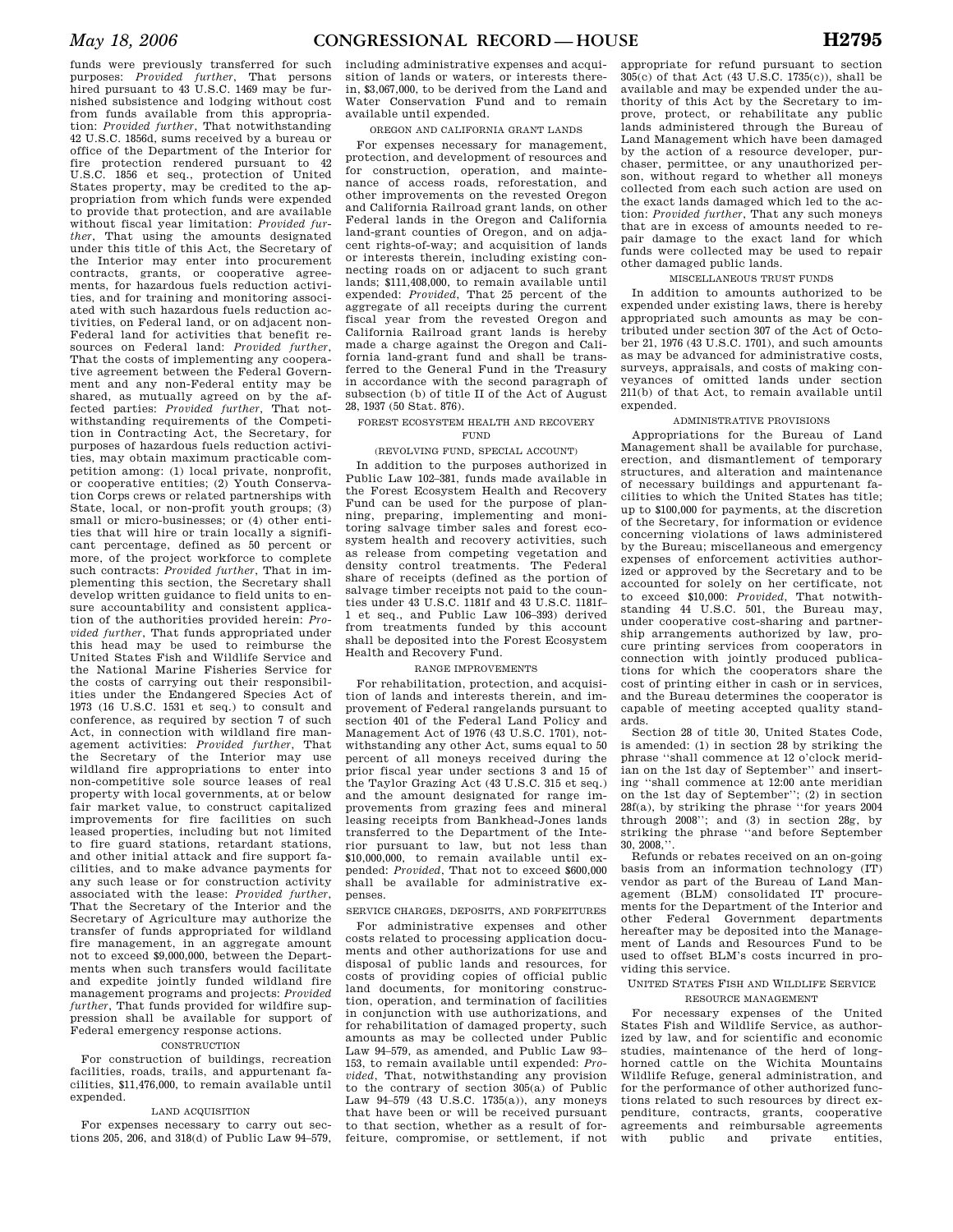\$1,016,669,000, to remain available until September 30, 2008, except as otherwise provided herein: *Provided*, That \$2,500,000 is for high priority projects, which shall be carried out by the Youth Conservation Corps: *Provided further*, That not to exceed \$17,759,000 shall be used for implementing subsections (a), (b), (c), and (e) of section 4 of the Endangered Species Act, as amended, for species that are indigenous to the United States (except for processing petitions, developing and issuing proposed and final regulations, and taking any other steps to implement actions described in subsection  $(c)(2)(A)$ ,  $(c)(2)(B)(i)$ , or  $(c)(2)(B)(ii)$ , of which not to exceed \$12,581,000 shall be used for any activity regarding the designation of critical habitat, pursuant to subsection (a)(3), excluding litigation support, for species listed pursuant to subsection (a)(1) prior to October 1, 2006: *Provided further*, That of the amount available for law enforcement, up to \$400,000, to remain available until expended, may at the discretion of the Secretary be used for payment for information, rewards, or evidence concerning violations of laws administered by the Service, and miscellaneous and emergency expenses of enforcement activity, authorized or approved by the Secretary and to be accounted for solely on her certificate: *Provided further*, That of the amount provided for environmental contaminants, up to \$1,000,000 may remain available until ex-

pended for contaminant sample analyses. CONSTRUCTION

For construction, improvement, acquisition, or removal of buildings and other facilities required in the conservation, management, investigation, protection, and utilization of fishery and wildlife resources, and the acquisition of lands and interests therein; \$39,756,000, to remain available until expended.

## LAND ACQUISITION

For expenses necessary to carry out the Land and Water Conservation Fund Act of 1965, as amended (16 U.S.C. 460l–4 through 11), including administrative expenses, and for acquisition of land or waters, or interest therein, in accordance with statutory authority applicable to the United States Fish and Wildlife Service, \$19,751,000, to be derived from the Land and Water Conservation Fund and to remain available until expended: *Provided*, That none of the funds appropriated for specific land acquisition projects can be used to pay for any administrative overhead, planning or other management costs.

#### LANDOWNER INCENTIVE PROGRAM

For expenses necessary to carry out the Land and Water Conservation Fund Act of 1965, as amended (16 U.S.C. 460l–4 through 11), including administrative expenses, and for private conservation efforts to be carried out on private lands, \$15,000,000, to be derived from the Land and Water Conservation Fund, and to remain available until expended: *Provided*, That the amount provided herein is for a Landowner Incentive Program established by the Secretary that provides matching, competitively awarded grants to States, the District of Columbia, federallyrecognized Indian tribes, Puerto Rico, Guam, the United States Virgin Islands, the Northern Mariana Islands, and American Samoa, to establish or supplement existing landowner incentive programs that provide technical and financial assistance, including habitat protection and restoration, to private landowners for the protection and management of habitat to benefit federally listed, proposed, candidate, or other at-risk species on private lands.

## PRIVATE STEWARDSHIP GRANTS

For expenses necessary to carry out the Land and Water Conservation Fund Act of

1965, as amended (16 U.S.C. 460l–4 through 11), including administrative expenses, and for private conservation efforts to be carried out on private lands, \$7,000,000, to be derived from the Land and Water Conservation Fund, and to remain available until expended: *Provided*, That the amount provided herein is for the Private Stewardship Grants Program established by the Secretary to provide grants and other assistance to individuals and groups engaged in private conservation efforts that benefit federally listed, proposed, candidate, or other at-risk species.

COOPERATIVE ENDANGERED SPECIES

## CONSERVATION FUND

For expenses necessary to carry out section 6 of the Endangered Species Act of 1973  $(16 \text{ U.S.C. } 1531 \text{ et seq.}),$  as amended, \$80,507,000 to remain available until expended, of which \$20,161,000 is to be derived from the Cooperative Endangered Species Conservation Fund and \$60,346,000 is to be derived from the Land and Water Conservation Fund.

## NATIONAL WILDLIFE REFUGE FUND

For expenses necessary to implement the Act of October 17, 1978 (16 U.S.C. 715s), \$14,202,000.

## NORTH AMERICAN WETLANDS CONSERVATION FUND

For expenses necessary to carry out the provisions of the North American Wetlands Conservation Act, Public Law 101–233, as amended, \$36,646,000, to remain available until expended.

NEOTROPICAL MIGRATORY BIRD CONSERVATION

For financial assistance for projects to promote the conservation of neotropical migratory birds in accordance with the Neotropical Migratory Bird Conservation Act, Public Law 106–247 (16 U.S.C. 6101–6109), \$4,000,000, to remain available until expended.

MULTINATIONAL SPECIES CONSERVATION FUND

For expenses necessary to carry out the African Elephant Conservation Act (16 U.S.C. 4201–4203, 4211–4213, 4221–4225, 4241–4245, and 1538), the Asian Elephant Conservation Act of 1997 (Public Law 105–96; 16 U.S.C. 4261– 4266), the Rhinoceros and Tiger Conservation Act of 1994 (16 U.S.C. 5301–5306), the Great Ape Conservation Act of 2000 (16 U.S.C. 6301), and the Marine Turtle Conservation Act of 2004 (Public Law 108–266; 16 U.S.C. 6601), \$6,057,000, to remain available until expended.

## STATE AND TRIBAL WILDLIFE GRANTS

For wildlife conservation grants to States and to the District of Columbia, Puerto Rico, Guam, the United States Virgin Islands, the Northern Mariana Islands, American Samoa, and federally-recognized Indian tribes under the provisions of the Fish and Wildlife Act of 1956 and the Fish and Wildlife Coordination Act, for the development and implementation of programs for the benefit of wildlife and their habitat, including species that are not hunted or fished, \$50,000,000, to be derived from the Land and Water Conservation Fund*,* and to remain available until expended: *Provided*, That of the amount provided herein, \$5,000,000 is for a competitive grant program for Indian tribes, not subject to the remaining provisions of this appropriation: *Provided further,* That the Secretary shall, after deducting said \$5,000,000 and administrative expenses, apportion the amount provided herein in the following manner: (1) to the District of Columbia and to the Commonwealth of Puerto Rico, each a sum equal to not more than one-half of 1 percent thereof; and (2) to Guam, American Samoa, the United States Virgin Islands, and the Commonwealth of the Northern Mariana Islands, each a sum equal to not more than one-

fourth of 1 percent thereof: *Provided further*, That the Secretary shall apportion the remaining amount in the following manner: (1) one-third of which is based on the ratio to which the land area of such State bears to the total land area of all such States; and (2) two-thirds of which is based on the ratio to which the population of such State bears to the total population of all such States: *Provided further*, That the amounts apportioned under this paragraph shall be adjusted equitably so that no State shall be apportioned a sum which is less than 1 percent of the amount available for apportionment under this paragraph for any fiscal year or more than 5 percent of such amount: *Provided further*, That the Federal share of planning grants shall not exceed 75 percent of the total costs of such projects and the Federal share of implementation grants shall not exceed 50 percent of the total costs of such projects: *Provided further*, That the non-Federal share of such projects may not be derived from Federal grant programs: *Provided further*, That no State, territory, or other jurisdiction shall receive a grant if its comprehensive wildlife conservation plan is disapproved and such funds that would have been distributed to such State, territory, or other jurisdiction shall be distributed equitably to States, territories, and other jurisdictions with approved plans: *Provided further*, That any amount apportioned in 2007 to any State, territory, or other jurisdiction that remains unobligated as of September 30, 2008, shall be reapportioned, together with funds appropriated in 2009, in the manner provided herein: *Provided further*, That balances from amounts previously appropriated under the heading ''State Wildlife Grants'' shall be transferred to and merged with this appropriation and shall remain available until expended.

AMENDMENT OFFERED BY MR. PUTNAM

Mr. PUTNAM. Mr. Chairman, I offer an amendment.

#### The Clerk read as follows:

Amendment offered by Mr. PUTNAM:

Page 16, line 13, after the dollar amount insert "(increased by \$500,000)".

Page 107, line 21, after the dollar amount insert ''(reduced by \$500,000)''.

Mr. PUTNAM. Mr. Chairman, I rise today to submit an amendment to assist States dealing with the increasing problem of alligator attacks.

As you may know, just in the past week there have been a number of attacks resulting in three human fatalities, just in the State of Florida. Florida is not the only State that has to deal with this problem. Citizens across Alabama, Georgia, Louisiana, South Carolina, and Texas have all been victims of alligator attacks, often deadly, over the years.

The number of alligator complaints received by the Florida Fish and Wildlife Commission continues to grow. Last year there were over 18,000 complaints alone, which resulted in the removal of over 7,000 alligators.

Unfortunately, with three deaths in 1 week, current efforts are insufficient to prevent these attacks. I rise today to offer an amendment to add \$500,000 to the monies available to the States to hire trappers and expand alligator trapping activities.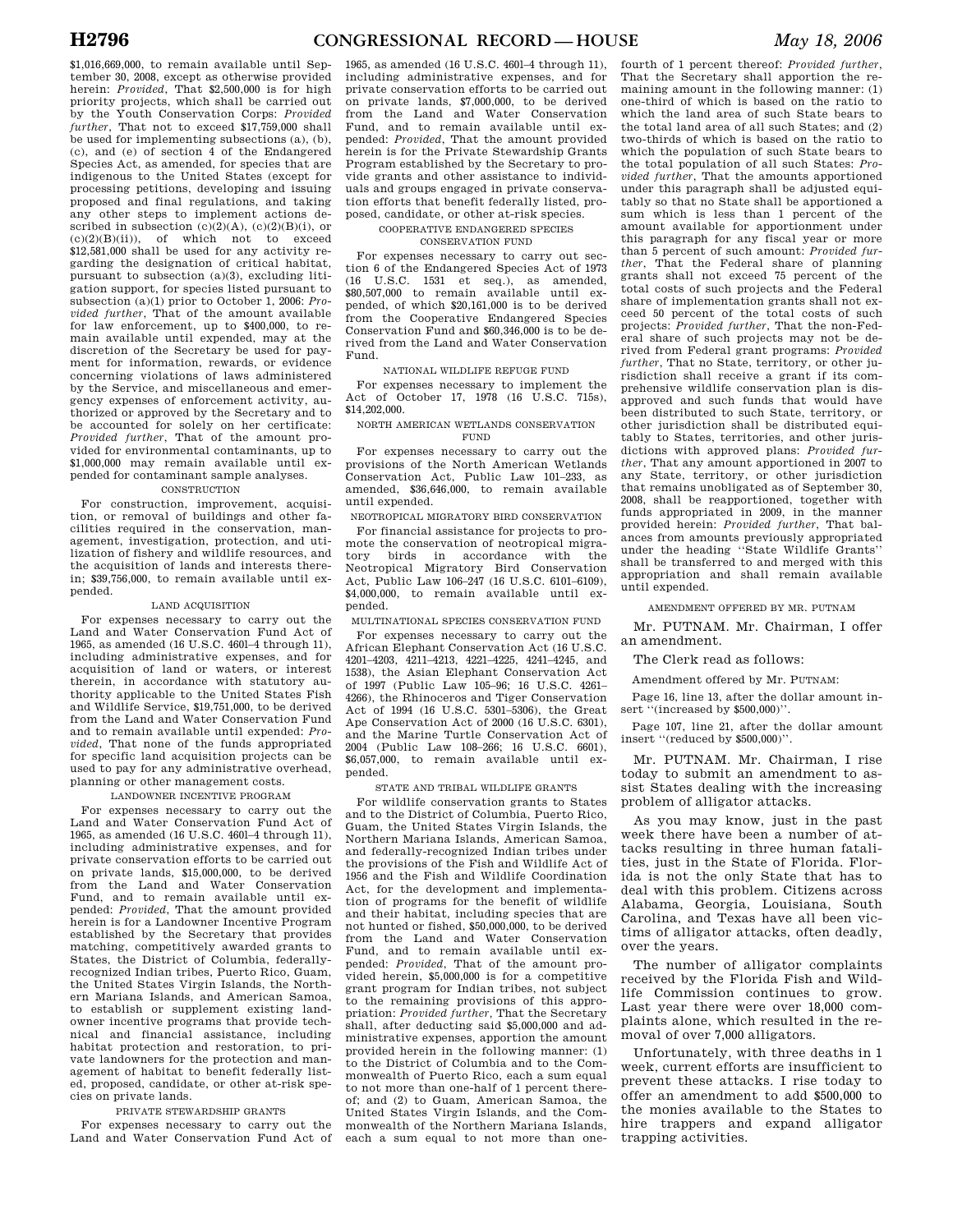Our support for nuisance alligator programs helps provide the critical resources States need to respond and remove these alligators, as well as educate the public on the prevention of these attacks.

Across the gulf coast and throughout the South, these attacks are increasing in frequency and severity and this amendment will help the States obtain the resources they need to accelerate their trapping program as we continue to face this challenge of an urban interface with the wildlife that are listed as threatened only because of their resemblance to the American crocodile.

# $\Box$  1345

There is no population concern whatsoever with the alligator.

And I thank my colleagues for their support and urge adoption of the amendment.

I see that the distinguished chairman of this subcommittee has risen, and I would be happy to yield to him for any comments.

Mr. TAYLOR of North Carolina. Mr. Chairman, I appreciate what the gentleman is trying to do, but I would ask him to withdraw his amendment.

The money that you want is in control of the State, and if you could withdraw, we will sit down between now and the conference and try to work with you.

Mr. PUTNAM. Mr. Chairman, reclaiming my time, certainly I recognize the difficult position that Mr. DICKS and Mr. TAYLOR are in in crafting an appropriate spending bill for this area. I appreciate the gentleman's expression of concern about this problem. Obviously being from the South, he understands the issues we are dealing with, and I hope that we will be able to work something out in conference toward that end.

Mr. DICKS. Mr. Chairman, will the gentleman yield?

Mr. PUTNAM. I would be happy to yield to my friend from Washington.

Mr. DICKS. Mr. Chairman, even from Washington State we understand the severity of this problem because we have seen it on national television, but I want him to know we are very willing to work with the gentleman on this issue before the conference and during the conference.

Mr. PUTNAM. We appreciate that. Obviously, the Wildlife Grant Fund is something that is a formula-driven process and was an imperfect vehicle, but we certainly wanted to take this opportunity to make the important case for doing everything we can to ameliorate what has become a deadly situation this alligator mating season.

Mr. WELDON of Florida. Mr. Chairman, I rise to express my concerns about both the underlying Peterson amendment that was adopted in the committee and the amendment offered by my colleague from Florida. I voted against the Peterson amendment when it was offered in committee because it fails to include the 100-mile buffer along Florida's coast that

I believe is important to ensuring that we can adequately protect Florida's shoreline. I am not opposed to the drilling for natural gas, provided we have a 100-mile buffer to protect Florida's coast.

I want it to be very clear what I support and that is: a policy that allows for natural gas wells 100 miles or more off the coast of Florida.

The amendment before us, offered by my Florida colleague, however would ban natural gas wells not only along the Florida coast, but also along southern, central and northern California; Washington; Oregon; and the North Atlantic. It would not permit natural gas wells located 100 miles or more off the coast of Florida, and for that reason I will not support it.

There is some confusion that must be cleared up. No one here today is proposing that we allow natural gas wells within 3 miles of the Florida coast. In the event that the underlying bill before us is approved today the Presidential moratorium remains in place protecting Florida, and President Bush has pledged to ensure that Florida is permitted to maintain at least a 100-mile protective buffer. Moreover should the Presidential moratorium be removed, the Congress must enact legislation directing the Department of Interior on where to permit Outer Continental Shelf (OCS) leases. This is not a one step process.

Some have suggested that allowing natural gas wells will do little to address the energy costs in the United States. This claim simply is not based on sound economics. As many of my colleagues know, over the past decade there has been a dramatic increase in the use of natural gas to produce electricity. Switching to natural gas for electric power generation has been a very quick and cost effective way to reduce greenhouse gas emissions. According a 2005 report from the Florida Public Service Commission, in 2003, 26 percent of Florida's electric power was generated using natural gas. By 2013, just seven years from now, the FPSC projects that over 50 percent of Florida's electric power will be generated using natural gas. Clearly, Florida is increasingly relying on natural gas to meet our everyday energy needs and ensuring a longer-term affordable supply of natural gas will help keep Florida consumer's power bills affordable.

When you consider this growing reliance on clean burning natural gas along with price increases we have seen, it is clear that Florida consumers will continue to pay higher costs for electricity if we don't address natural gas supply concerns. According to the U.S. Department of Energy, the costs of natural gas for electric power generation increased 300 percent between 2000 and 2005.

I look forward to working with my colleagues to support ensure that Florida has an adequate protective buffer while looking to meet our long-term clean energy needs.

Mr. PUTNAM. Mr. Chairman, I ask unanimous consent to withdraw the amendment.

The CHAIRMAN. Is there objection to the request of the gentleman from Florida?

There was no objection.

The CHAIRMAN. The Clerk will read. The Clerk read as follows:

ADMINISTRATIVE PROVISIONS

Appropriations and funds available to the United States Fish and Wildlife Service shall be available for purchase of not to exceed 54

passenger motor vehicles, of which 54 are for replacement only (including 15 for policetype use); repair of damage to public roads within and adjacent to reservation areas caused by operations of the Service; options for the purchase of land at not to exceed \$1 for each option; facilities incident to such public recreational uses on conservation areas as are consistent with their primary purpose; and the maintenance and improvement of aquaria, buildings, and other facilities under the jurisdiction of the Service and to which the United States has title, and which are used pursuant to law in connection with management, and investigation of fish and wildlife resources: *Provided*, That notwithstanding 44 U.S.C. 501, the Service may, under cooperative cost sharing and partnership arrangements authorized by law, procure printing services from cooperators in connection with jointly produced publications for which the cooperators share at least one-half the cost of printing either in cash or services and the Service determines the cooperator is capable of meeting accepted quality standards: *Provided further*, That, notwithstanding any other provision of law, the Service may use up to \$2,000,000 from funds provided for contracts for employment-related legal services: *Provided further*, That the Service may accept donated aircraft as replacements for existing aircraft: *Provided further*, That, notwithstanding any other provision of law, the Secretary of the Interior may not spend any of the funds appropriated in this Act for the purchase of lands or interests in lands to be used in the establishment of any new unit of the National Wildlife Refuge System unless the purchase is approved in advance by the House and Senate Committees on Appropriations in compliance with the reprogramming procedures contained in the statement of the managers accompanying this Act.

Mr. EHLERS. Mr. Chairman, I move to strike the last word.

I rise to engage the distinguished chairman of the subcommittee in a colloquy, along with Mr. KIRK from Illinois.

Chairman TAYLOR, let me first thank you and the committee for the funding you provided to the Science and Technology Account of the EPA. This important funding will be used to address a wide range of environmental and health concerns, including both longterm basic research and near-term applied research in order to discover knowledge and develop technologies necessary to protect our environmental resources and prevent future harm. I recognize that the apparently dramatic increases are primarily due to transfers of funds from other accounts, and for that reason I would strongly discourage any Member from offering an amendment to reduce this account. Nevertheless, the minor increases in basic science research funding are much appreciated, and I wanted to convey my appreciation.

But I rise today to discuss an issue of pressing national importance: the cleanup and protection of the Great Lakes. The Great Lakes comprise the largest source of freshwater in the world, 20 percent of the Earth's total and 95 percent of surface freshwater in the U.S., and they provide drinking water, transportation, and recreation to millions of people in the U.S. and Canada. However, the Great Lakes are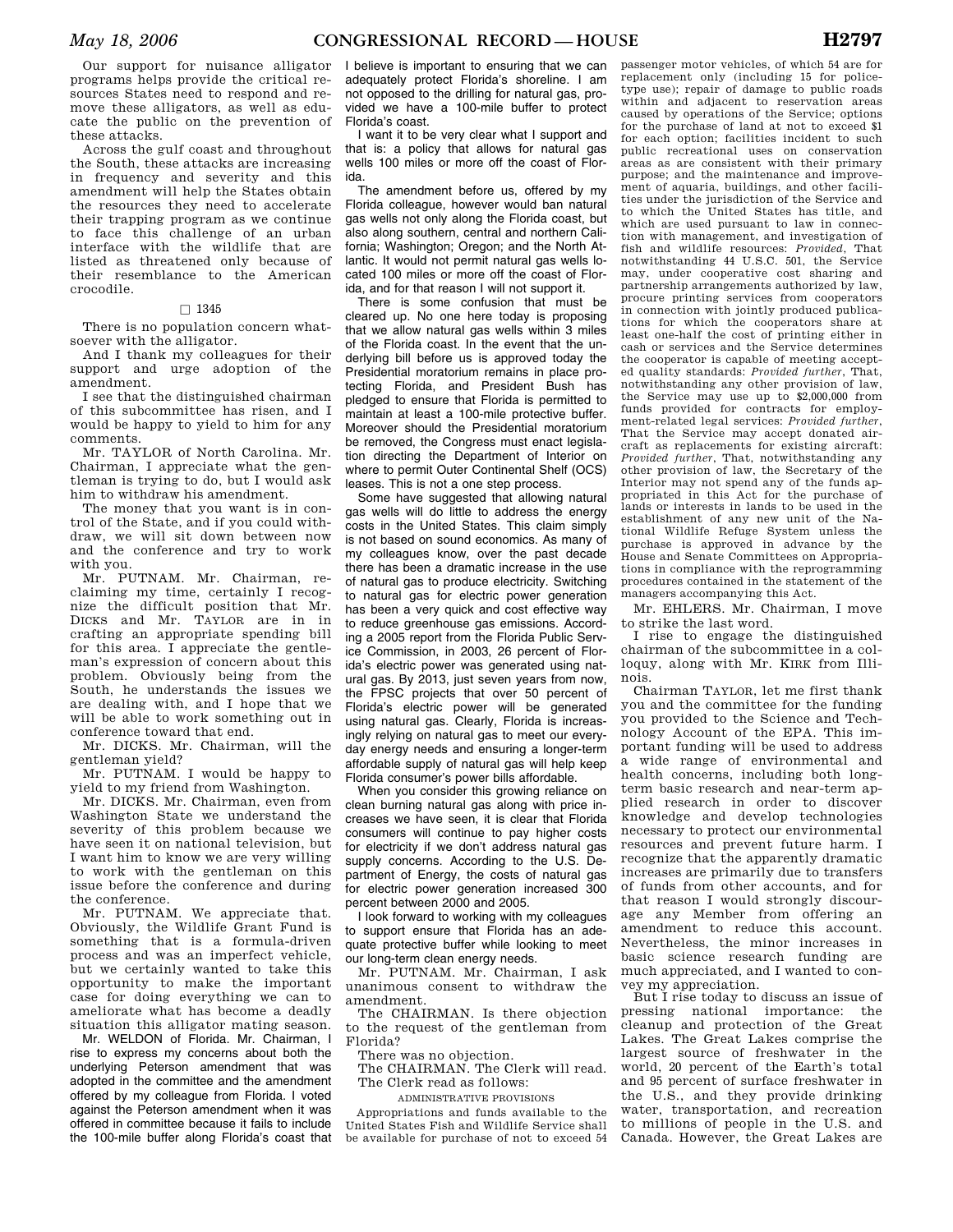plagued by contaminants from years of industrial pollution that have settled into the sediments of tributaries to the lakes. These pollutants degrade the health of both humans and wildlife and disrupt the beneficial uses of those waters. The longer we take to clean up these areas, the greater likelihood that the sediment will be transported into the open waters of the Great Lakes where cleanup is virtually impossible.

The Great Lakes Legacy Act, which was enacted in 2002 in response to slow cleanup progress, authorizes the EPA to clean up contaminated sediments in the Areas of Concern in the Great Lakes. This Legacy Act has an added advantage in that 35 percent of the funding comes from the local communities and the States. The Legacy Act program was funded at about \$29 million last year, and the authorization is \$50 million. The bill your committee drafted provides a small increase to \$29.6 million. Frankly, I considered offering an amendment to boost this total to that recommended by the President, to near full funding of \$49 million. I am also disappointed by the \$500,000 cut to the Great Lakes National Program Office, which operates the Legacy Act program, directs other EPA cleanup and protection actions in the lakes, and helps to coordinate the activities of other Federal agencies within the region. But I decided against offering an amendment because I recognize that limited resources are available to you in this bill because of your small allocation.

I can assure you that I am not the only one concerned about these funding levels. Last year over 1,500 Federal, State, and local government officials, scientists, engineers, and other stakeholders participated in the President's groundbreaking Great Lakes Regional Collaboration. This diverse group of experts and advocates developed a strategic action plan for restoring the Great Lakes. Among the recommendations was \$150 million in annual funding for the Legacy Act. This funding level is justified because of the success of the six projects that are completed or underway or in the pipeline and nine other potential projects being considered by the EPA. In fact, Federal and State officials involved in cleaning up contaminated sediment have recently estimated that 75 million cubic yards of sediment need to be remediated at a total cost range of \$1.6 billion to \$4.4 billion. The comparatively small amounts in the Legacy Act will help leverage State, local, and private dollars and get some of these ready-to-go projects off the ground.

Chairman TAYLOR, I urge you to work with me and my Great Lakes colleagues on increasing funding for this important, oversubscribed program, and help to jump-start restoration efforts for this national treasure. We simply cannot wait.

I yield now to my friend from Illinois, a stalwart champion of Great Lakes restoration and my Cochair of the Great Lakes Task Force, Mr. KIRK.

Mr. KIRK. Mr. Chairman, I thank my friend for yielding and strongly share his sentiments regarding the importance of funding the Great Lakes and especially the Great Lakes Legacy Act.

As the gentleman from Michigan noted, the Great Lakes are a national treasure. Our history is filled with supporting these national treasures, and in 2000 Congress and the administration rose to the occasion, providing a restoration plan for the Everglades that yielded impressive results.

Today the country is beginning to recognize a new effort. The Great Lakes Regional Collaboration brought together local, State, and national officials and interests, including the administration, to work on a coherent plan, a thorough plan for Great Lakes restoration and protection. Last December all Great Lakes Collaboration members met and endorsed this process. But we must go further. We must waste no time in moving forward with tangible changes in practice and funding. The Great Lakes face a myriad of threats, from invasive species to mercury contamination to the effects of long-term pollutants which are awaiting cleanup. These same Great Lakes are also an invaluable resource for drinking water, recreation, and transportation purposes. And to protect them we must increase coordination and funding of Great Lakes programs.

The Great Lakes Legacy Act provides an essential function: addressing sediment contamination in areas of concern in the Great Lakes. My district contains Waukegan Harbor, a contaminated area that, if properly cleaned, would increase the economic value of lakefront property by over \$800 million.

Mr. KIRK. Mr. Chairman, I move to strike the last word.

The Great Lakes Legacy Act funding cleans one of our national treasures while simultaneously adding value to the areas it addresses.

I strongly urge the chairman to lend his support to this program as we move through the committee process. More funding for the Great Lakes Legacy Act is extremely important in the overall effort to clean up the Great Lakes and to restore the economy of our region.

Mr. Chairman, I yield to the chairman of the subcommittee.

Mr. TAYLOR of North Carolina. Mr. Chairman, I appreciate the comments of the gentleman from Michigan and the gentleman from Illinois. I recognize the importance of the Great Lakes as a natural resource and an issue of national importance. I commend those involved in the Regional Collaboration for their work, which will provide research managers and policymakers with a helpful guide in setting priorities and implementing critical resource and protection programs.

The committee allocation did not allow us to provide a sizable increase in the funding for the Great Lakes Legacy Act. Indeed, many programs in the bill are funded substantially below the 2006

level while the Great Lakes program received an increase, albeit a small one.

I would be happy to work with my colleagues to see if we might increase funding for this program should additional funds be available when we go to conference with the Senate.

Mr. EHLERS. Mr. Chairman, will the gentleman yield?

Mr. KIRK. I yield to the gentleman from Michigan.

Mr. EHLERS. Mr. Chairman, I thank the chairman for his assurance. I thank him for his consideration.

And I also wish to thank the Chairman of the Committee of the Whole House for being generous with his time and also for his outstanding work over the years in working for the Great Lakes.

Mr. KIRK. Mr. Chairman, I thank these two chairmen.

The CHAIRMAN. The Clerk will read. The Clerk read as follows:

NATIONAL PARK SERVICE

OPERATION OF THE NATIONAL PARK SYSTEM

For expenses necessary for the management, operation, and maintenance of areas and facilities administered by the National Park Service (including special road maintenance service to trucking permittees on a reimbursable basis), and for the general administration of the National Park Service, \$1,754,317,000, of which \$9,829,000 is for planning and interagency coordination in support of Everglades restoration and shall remain available until expended; of which \$86,164,000, to remain available until September 30, 2008, is for maintenance, repair or rehabilitation projects for constructed assets, operation of the National Park Service automated facility management software system, and comprehensive facility condition assessments; and of which \$1,909,000 is for the Youth Conservation Corps for high priority projects: *Provided*, That the only funds in this account which may be made available to support United States Park Police are those funds approved for emergency law and order incidents pursuant to established National Park Service procedures, those funds needed to maintain and repair United States Park Police administrative facilities, and those funds necessary to reimburse the United States Park Police account for the unbudgeted overtime and travel costs associated with special events for an amount not to exceed \$10,000 per event subject to the review and concurrence of the Washington headquarters office: *Provided further*, That funds in this account may be spent without regard to the ''no net loss'' of law enforcement personnel policy.

AMENDMENT OFFERED BY MR. WEINER

Mr. WEINER. Mr. Chairman, I offer an amendment.

The Clerk read as follows:

Amendment offered by Mr. WEINER:

Page 20, line 3, after the first dollar amount, insert the following: ''(increased by  $$1,000,000$ 

Page 46, line 8, after the dollar amount, insert the following: ''(reduced by \$1,000,000)''.

Mr. WEINER. Mr. Chairman, on September 11, like so many institutions of the Federal Government, everything came to a halt, including all the facilities of the national parks. Almost immediately thereafter, we began a process to reopen them. We reopened them literally but we also reopened them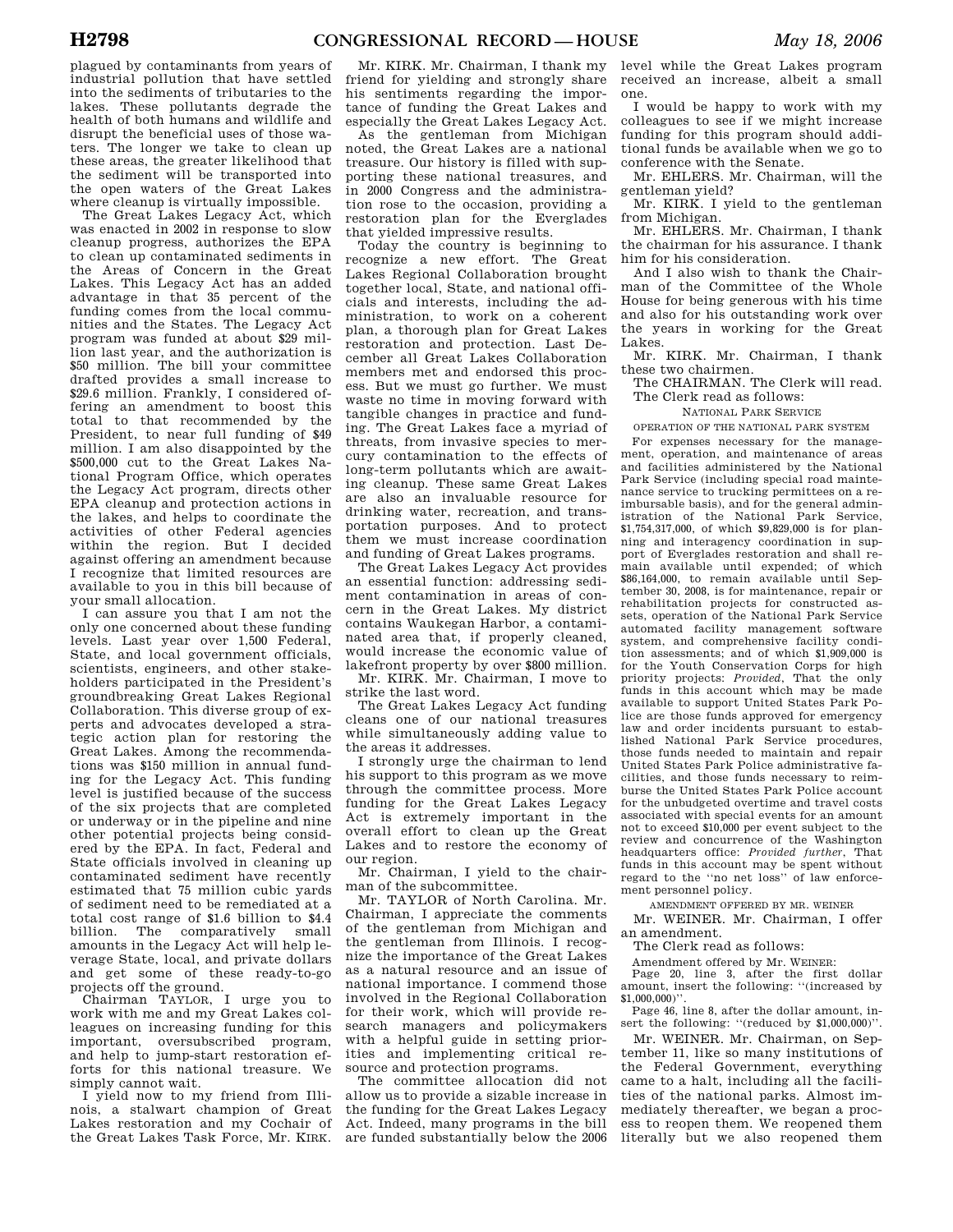symbolically to say, in the words of Secretary Norton from September 12 of that year, ''Even though atrocities such as those of September 11 can affect us, they cannot close us down.'' She said that while standing above Hoover Dam on September 12, 2001.

Today, after a period of a couple of months after September 11, all of the facilities of the national parks were reopened. Today these many years later, all of them are reopened except one, perhaps the most symbolic national park that there is, the Statue of Liberty. The Statue of Liberty is still not reopened. Why? Well, it is not for lack of money. We in Congress have allocated more than \$19 million to do security upgrades, to do improvements to the facility. In fact, there has been over \$6 million that was raised privately. We all remember the Statue of Liberty Foundation, major companies lined up, people sent in their coffee tins. Boys and girls from around the country collected pennies and dimes and nickles to help reopen the Statue of Liberty. So it is not for lack of funding.

Frankly, the reason that the Statue of Liberty is still closed is the lack of imagination and will on the part of the Park Service. Over the course of years, we in this House have said in many different ways either open it or tell us why you cannot. And each time they said things like, well, we are still thinking about it, we are pondering it, we are trying to figure it out.

The final analysis is quite clear. They do not want to reopen it. They are concerned they cannot possibly make it safe. Some of us have suggested why not have no bags permitted? Why not say only a limited number of people can go in? Why not suggest that you have reservations in advance? Why not come to us and say maybe we need additional security? No. In fact, what they said is you can go to the part that was built here in the United States, but the iconic Statue of Liberty that all of us remember climbing up to when we were children is closed. It is the only national park that is.

It is a shame. In fact, in the words of the Daily News, it is worse than a shame. It says we need to break the ties that bind Miss Liberty and that continue to make her a laughingstock for al Qaeda. That might be strong, but I want to tell you something. It is hard to explain any other way how the one park that was closed after September 11 is still closed. Let us have it reopen. And if the Park Service says we cannot do it, we figured out a way to open the Capitol. We figured out a way to open the Washington Monument. We figured out a way to open Hoover Dam. We figured out a way to open up all of the other national parks. This one, we simply cannot figure it out.

Have them come to us. Have them come to Mr. DICKS and Mr. TAYLOR, who have shown great creativity in finding ways to help the Park Service

do their job and let us reopen Statue of Liberty to her crown. Doing anything else is, frankly, to cower in the face of this challenge. This is not that difficult a challenge, but I can tell you this: It is certainly a symbolic one. To say that we simply cannot allow future generations of children to climb up through the statue, to peer out and to say, you know what, we are completely back on our feet after September 11, to make this of all the symbols the one that we refuse to open is simply a shame.

What my amendment does is simple. It does not say the words ''Statue of Liberty'' anywhere. It takes \$1 million and moves it from a personnel account to the equipment account to help them provide security. But this is a chance and it is a chance for all of us in the House to go on record and say reopen Statue of Liberty. If you need to come back, if you need to say to us there are considerations that we need to take into account, we have never been shy in this House in a bipartisan fashion of accommodating the Park Service and every other agency of government.

# $\Box$  1400

If they have a legitimate concern, we are Americans, we can solve those concerns. This might be a difficult challenge to make because they are narrow. It is an old structure, it is a historic structure, it is a symbolic structure, it is an iconic structure.

To simply say, well, you can go visit the island and pat Lady Liberty's toes is not good enough. This is an opportunity for us to say reopen the Statue of Liberty, and all of those of you who go on record and say ''yes'' to this amendment, we will send a clear message not only to the Park Service that we mean business, but we will send a clear message to terrorists who think we are going to start closing down our icons simply because they attack us.

We were bowed on September 11. We lost over 2,800 of my neighbors. But I can tell you this: the closest national park to Ground Zero still being closed is an insult to their memory, and this is an opportunity for us to do something.

I want to thank in advance the gentleman from Washington and the chairman of the subcommittee for their indulgence. This is a chance for us to do the right thing and also do the symbolic thing.

Mrs. MALONEY. Mr. Chairman, I rise in support of the amendment.

(Mrs. MALONEY asked and was given permission to revise and extend her remarks.)

Mr. TAYLOR of North Carolina. Mr. Chairman, I rise in opposition to the amendment.

Mr. Chairman, I can understand the gentleman's concern. The Statue of Liberty was reopened to the public on August 3, 2004, but the crown was not opened at that time, and let me tell you why the crown was not opened to the public: safety and security.

The statue has long been recognized by the intelligence community as one of the highest profile targets for terrorists. After the events of 9/11, the Department of the Interior made the decision to close the statue to assess its vulnerability to attack.

The Interior Department asked the Defense Threat Reduction Agency and other recognized experts to conduct bomb blast and other security analyses on the statue. Based on the results, the Park Service spent nearly \$20 million on numerous safety and security improvements.

They did open the statue, except for the crown. The decision was made that the visitors could not be properly protected on the narrow spiral staircase in the crown, the thinnest part of the statue, and the Department of the Interior made the decision not to open that section. So I would urge defeat of this amendment.

Mr. WEINER. Mr. Chairman, will the gentleman yield?

Mr. TAYLOR of North Carolina. I yield to the gentleman from New York.

Mr. WEINER. Mr. Chairman, I am concerned that the narrowness of the stairwell is such an inhibitor. We have some awful narrow passageways in this building. We have reopened the White House with very intricate security concerns.

Certainly, with all of us putting our minds together, with the resources that we have, certainly we can figure out a way. For example, we could say you can have no bags. We will have a second security check. We will limit it only to a few dozen people a day. The symbolism is so important, I can't imagine we are technically unable to secure this site.

Mr. TAYLOR of North Carolina. I am not qualified to speak on why the intelligence service says this, but I would yield to a gentleman to make a comment about who is qualified to make statements on that.

Mr. PEARCE. I thank the gentleman for yielding and I appreciate the concerns of the gentleman from New York. As the National Parks Subcommittee chairman, I would say that this issue has not been brought to us and that we would gladly hold a hearing on it.

On my own last year, Mr. Chairman, last year in October I did go to the Statue of Liberty to ask similar questions. The island is open. The statue is open to the base.

Originally, the stairs all the way to the crown were installed for maintenance. They are extremely narrow, and the problem with evacuations, I forget the exact time, but the time to evacuate the statue is very high.

Again, the gentleman talks about securing the statue, and that is a plus and a minus question. The idea of securing the World Trade Center would have 5 years ago or 6 years ago been just, yes, it is possible. I don't think we can anticipate all of the factors that could come in.

Like I said, I would be more than happy to look into the issue. I would be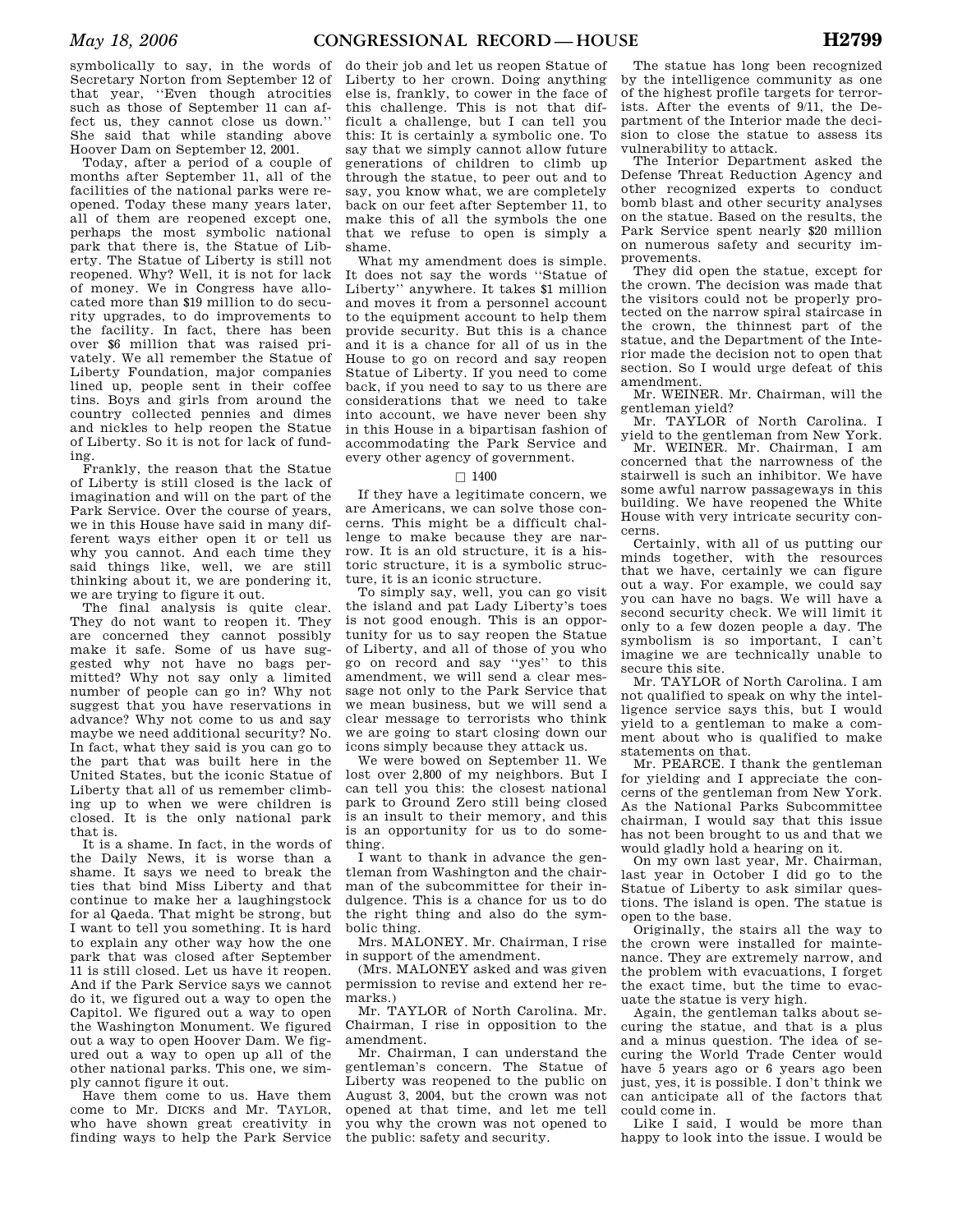happy to have public hearings, but I would like that request submitted to the Parks Subcommittee.

I would oppose the gentleman's amendment, with all due respect. I understand what he is trying to do, and I understand the frustration. I am not always on the side of the park's management team, but in this case I have been; and I have taken a look at it myself and see the problems they are wrestling with. No amount of money can change the size and scope of the stairways. It is limited by the inside diameter of the statue itself.

I recognize what your concern is. Our attempt in going to see so many parks is to see how we can increase visitation, how we can increase the enjoyment. So you and I are approaching this from a very similar fashion. But, myself, I struggle.

The Park Service did have a significant study, a multiple-page study; I have copies of that and would be happy to share them with the Members of the Chamber. But, Mr. Chairman, I would oppose the amendment.

Mr. DICKS. Mr. Chairman, will the gentleman yield?

Mr. TAYLOR of North Carolina. I yield to the gentleman from Washington.

Mr. DICKS. Are you suggesting a public hearing?

Mr. PEARCE. Yes, I would be happy to do public hearings. Since I have been chairman, just almost a year, I suspect we have done oversights or hearings on business plans and the numbers of visitors coming into parks. We have done two field hearings. We have done hearings on access for the handicapped.

So we have done multiple, multiple oversight on subjects such as this. I would be happy to work with the gentleman.

Mrs. MALONEY. Mr. Chairman, I rise in support of my colleague from New York's amendment that would re-open all of the Statute of Liberty, the symbol of American freedom. When our Nation was attacked on September 11, 2001, a number of our national landmarks were temporarily closed to the public for security reasons. It is now four and a half years since that terrible day, and only one of these national treasures remains closed— Lady Liberty. Visitors to Liberty Island, which remains open while most of the statute is closed, have been down as much as 50 percent from pre-9/11 levels, and that hurts the economy of New York City.

Mr. Chairman, when terrorists attacked our country, they hoped that they could restrict our freedom and our way of life. They miscalculated the tremendous freedom-loving spirit of New Yorkers and Americans, who have showed their resilience. But it would be a tremendous additional display of our Nation's ever-lasting freedom to re-open the Statute of Liberty and to welcome visitors from around the world back to the statute that has long been a signal of hope. The Park Service shouldn't have to resort to essentially holding a bake sale for private donations to try to get it re-opened. Our Nation's beacon of liberty deserves better than that.

The CHAIRMAN. The question is on the amendment offered by the gentleman from New York (Mr. WEINER).

The question was taken; and the Chairman announced that the noes appeared to have it.

Mr. WEINER. Mr. Chairman, I demand a recorded vote.

The CHAIRMAN. Pursuant to clause 6 of rule XVIII, further proceedings on the amendment offered by the gentleman from New York will be postponed.

Mr. MCHENRY. Mr. Chairman, I move to strike the last word for the purpose of entering into a colloquy with the chairman.

Chairman Taylor, thank you for your leadership for North Carolina. We are so grateful in our State for your steadfast work and dedication to the cause of decreasing the size and scope of government. I just want to commend you for that work.

I would like to discuss an important issue in my district, as well as for western North Carolina.

In recent months, one of the most pressing matters that the Unifour Air Quality Committee, which is comprised of representatives from various organizations in four counties in western North Carolina within my district, has been dealing with is the accurate monitoring and control of fine particulate matter emissions, better known as PM 2.5, specifically in Catawba County.

As you know, PM 2.5 monitor readings at the Water Tower monitoring site, maintained in Catawba County by the North Carolina Division of Air Quality, recently indicated an annual reading slightly above 15 micrograms per cubic meter for PM 2.5, although the measurement was within the equipment's margin of error. Thus, Catawba County has been placed in non-attainment status for PM 2.5.

Mr. TAYLOR of North Carolina. I am aware of this situation. I understand that the Environmental Protection Agency should soon be releasing the results of the March audit for the Catawba area.

Mr. MCHENRY. I thank the chairman. It is also my understanding of the EPA audit. We hope to have the results of the audit as soon as possible so the Unifour Air Quality Committee can best determine what proactive steps need to be taken to control and monitor PM 2.5 emissions effectively. We also hope that the EPA has given careful consideration in its audits to the maps and other data the Unifour Air Quality Committee provided to the EPA in an effort to place the PM 2.5 monitoring data in context.

Mr. TAYLOR of North Carolina. I thank you, Congressman MCHENRY. I appreciate your leadership on this important issue and assure you that I will look forward to working with you on this issue. The committee will be in contact with EPA on the monitoring of PM 2.5 emissions in the Catawba area of North Carolina. Thank you for your effort.

Mr. MCHENRY. Thank you, Mr. Chairman.

Mr. PEARCE. Mr. Chairman, I move to strike the last words for purposes of work with us will cause the situation

entering into a colloquy with the chairman of the Interior Appropriations Subcommittee.

Mr. Chairman, as chairman of the House Resources Subcommittee on National Parks, I am deeply concerned with the fate of our national parks along our southern border, Organ Pipe Cactus National Monument, Coronado National Monument, Big Bend National Park, Amistad National Recreation Area, Padre Island, National Seashore and others. Both staff and I have seen firsthand the wanton destruction and detrimental effects that illegal immigration and drug-running has had on some of our most fragile desert environments in our country.

It has become so bad at Organ Pipe Cactus National Monument that up to one-third of the park is now closed to the public because the area is occupied by armed drug traffickers, and park employees cannot work throughout the park without an armed escort. We are not talking about potential impacts or future problems. These damages are occurring as we speak.

I believe the National Park Service has blatantly ignored the congressional mandate to conserve these resources, including a number of listed species, unimpaired for the enjoyment of future generations.

While the U.S. Border Patrol is doing what it can to slow the flow of illegal activities through our parks, resource protection is not their priority. The National Park Service must be given the manpower to protect the visiting public and the national resources.

Mr. TAYLOR of North Carolina. I, too, am aware of this increasingly difficult situation, not just in the national parks, but along other public lands funded in this bill. They comprise 43 percent of the border, the southern border. We need to work together. I would like to travel to that area. Perhaps we could hold a hearing in that area to draw the attention necessary. We need to work with our friend and former colleague, Rob Portman, once he is confirmed as the new director of OMB to ensure that adequate funds are provided to protect these lands.

We have very little money for park rangers for 43 percent of the border. However, I believe that this is primarily the responsibility of Homeland Security. This subcommittee has expressed its concern to the administration over the past 4 years about additional Homeland Security duties imposed on agencies like the Park Service without providing additional funds. We also find in many other tribal lands that we are having some of the same problems.

Mr. PEARCE. I would like to thank the chairman for his recognition of a serious problem and take seriously his commitment to meet with both Director Mainella and incoming OMB Director Portman to discuss what we can do. I think if we address this serious growing problem, then your willingness to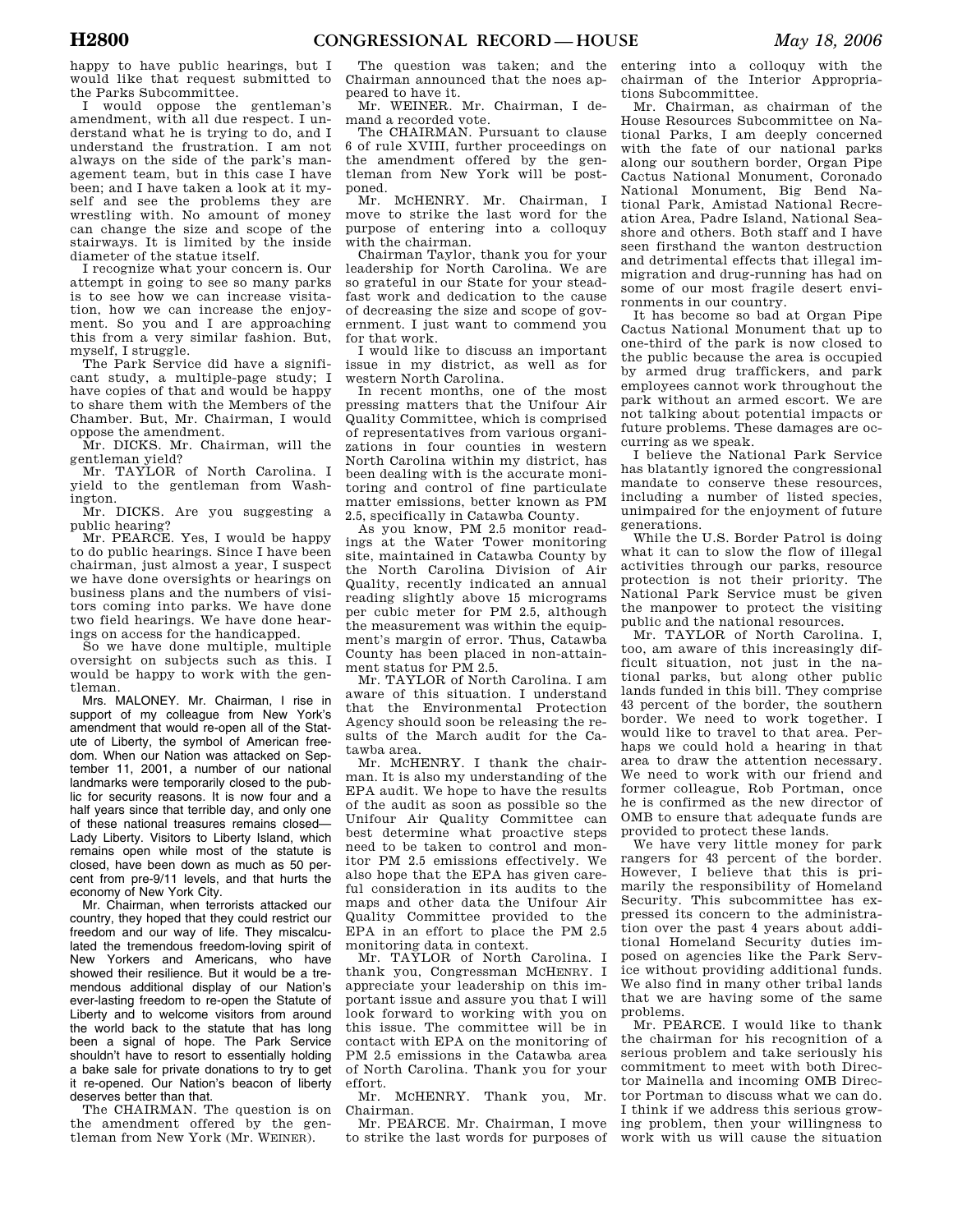to become much better for the public to be better served and for the Park Service to be better served. I thank the chairman for his indulgence.

The CHAIRMAN. The Clerk will read. The Clerk read as follows:

#### UNITED STATES PARK POLICE

For expenses necessary to carry out the programs of the United States Park Police, \$84,775,000.

#### NATIONAL RECREATION AND PRESERVATION

For expenses necessary to carry out recreation programs, natural programs, cultural programs, heritage partnership programs, environmental compliance and review, international park affairs, and grant administration, not otherwise provided for, \$47,161,000: *Provided*, That none of the funds in this Act for the Rivers, Trails and Conservation Assistance program may be used for cash agreements, or for cooperative agreements that are inconsistent with the program's final strategic plan.

## HISTORIC PRESERVATION FUND

For expenses necessary in carrying out the Historic Preservation Act of 1966, as amended (16 U.S.C. 470), and the Omnibus Parks and Public Lands Management Act of 1996 (Public Law 104–333), \$58,658,000, to be derived from the Historic Preservation Fund and to remain available until September 30, 2008, of which \$15,000,000 shall be for Save America's Treasures for preservation of nationally significant sites, structures, and artifacts and of which \$3,000,000 shall be for Preserve America grants to States, Tribes, and local communities for projects that preserve important historic resources through the promotion of heritage tourism: *Provided further*, That any individual Save America's Treasures or Preserve America grant shall be matched by non-Federal funds: *Provided further*, That individual projects shall only be eligible for one grant: *Provided further*, That competitive projects to be funded shall be approved by the Secretary of the Interior in consultation with the House and Senate Committees on Appropriations and with the Advisory Council on Historic Preservation prior to the commitment of Preserve America grant funds.

#### CONSTRUCTION

For construction, improvements, repair or replacement of physical facilities, including the modifications authorized by section 104 of the Everglades National Park Protection and Expansion Act of 1989, \$229,934,000, to remain available until expended: *Provided*, That none of the funds available to the National Park Service may be used to plan, design, or construct any partnership project with a total value in excess of \$5,000,000, without advance approval of the House and Senate Committees on Appropriations: *Provided further*, That notwithstanding any other provision of law, the National Park Service may not accept donations or services associated with the planning, design, or construction of such new facilities without advance approval of the House and Senate Committees on Appropriations: *Provided further*, That funds provided under this heading for implementation of modified water deliveries to Everglades National Park shall be expended consistent with the requirements of the fifth proviso under this heading in Public Law 108–108: *Provided further*, That funds provided under this heading for implementation of modified water deliveries to Everglades National Park shall be available for obligation only if matching funds are appropriated to the Army Corps of Engineers for the same purpose: *Provided further*, That none of the funds provided under this heading for implementation of modified water de-

liveries to Everglades National Park shall be available for obligation if any of the funds appropriated to the Army Corps of Engineers for the purpose of implementing modified water deliveries, including finalizing detailed engineering and design documents for a bridge or series of bridges for the Tamiami Trail component of the project, becomes unavailable for obligation: *Provided further*, That none of the funds provided under this heading for implementation of modified water deliveries to Everglades National Park shall be available for obligation if the consent decree in United States v. South Florida Water Management District is terminated prior to the achievement of the requirements of the consent decree as set forth in Appendix A and Appendix B, including achievement of the 10 parts per billion numeric phosphorus criterion throughout the A.R.M. Loxahatchee National Wildlife Refuge and Everglades National Park: *Provided further*, That hereafter, notwithstanding any other provision of law, procurements for the National Mall and Memorial Park, Ford's Theatre National Historical Site accessibility and infrastructure improvements may be issued which include the full scope of the project: *Provided further*, That the solicitation and contract shall contain the clause ''availability of funds'' found at 48 CFR 52.232.18.

## LAND AND WATER CONSERVATION FUND (RESCISSION)

The contract authority provided for fiscal year 2007 by 16 U.S.C. 460l–10a is rescinded.

LAND ACQUISITION AND STATE ASSISTANCE

For expenses necessary to carry out the Land and Water Conservation Act of 1965, as amended (16 U.S.C. 460l–4 through 11), including administrative expenses, and for acquisition of lands or waters, or interest therein, in accordance with the statutory authority applicable to the National Park Service,  $\frac{29,995,000}{2}$ , to be derived from the Land and Water Conservation Fund and to remain available until expended, of which \$1,625,000 is for the State assistance program administration: *Provided*, That none of the funds provided for the State assistance program may be used to establish a contingency fund.

## ADMINISTRATIVE PROVISIONS

Appropriations for the National Park Service shall be available for the purchase of not to exceed 233 passenger motor vehicles, of which 193 shall be for replacement only, including not to exceed 190 for police-type use, 11 buses, and 6 ambulances: *Provided*, That none of the funds appropriated to the National Park Service may be used to implement an agreement for the redevelopment of the southern end of Ellis Island until such agreement has been submitted to the Congress and shall not be implemented prior to the expiration of 30 calendar days (not including any day in which either House of Congress is not in session because of adjournment of more than 3 calendar days to a day certain) from the receipt by the Speaker of the House of Representatives and the President of the Senate of a full and comprehensive report on the development of the southern end of Ellis Island, including the facts and circumstances relied upon in support of the proposed project: *Provided further*, That not to exceed \$66,000 of funds available to the National Park Service in this Act may be used to provide a grant to the Washington Tennis and Education Foundation for recreation and education programs to be offered to at-risk school children in the District of Columbia.

None of the funds in this Act may be spent by the National Park Service for activities taken in direct response to the United Nations Biodiversity Convention.

The National Park Service may distribute to operating units based on the safety record of each unit the costs of programs designed to improve workplace and employee safety, and to encourage employees receiving workers' compensation benefits pursuant to chapter 81 of title 5, United States Code, to return to appropriate positions for which they are medically able.

If the Secretary of the Interior considers that the decision of any value determination proceeding conducted under a National Park Service concession contract issued prior to November 13, 1998, misinterprets or misapplies relevant contractual requirements or their underlying legal authority, then the Secretary may seek, within 180 days of any such decision, the de novo review of the value determination by the United States Court of Federal Claims. This Court may make an order affirming, vacating, modifying or correcting the determination.

In addition to other uses set forth in section 407(d) of Public Law 105–391, franchise fees credited to a sub-account shall be available for expenditure by the Secretary, without further appropriation, for use at any unit within the National Park System to extinguish or reduce liability for Possessory Interest or leasehold surrender interest. Such funds may only be used for this purpose to the extent that the benefiting unit anticipated franchise fee receipts over the term of the contract at that unit exceed the amount of funds used to extinguish or reduce liability. Franchise fees at the benefiting unit shall be credited to the sub-account of the originating unit over a period not to exceed the term of a single contract at the benefiting unit, in the amount of funds so expended to extinguish or reduce liability.

UNITED STATES GEOLOGICAL SURVEY

SURVEYS, INVESTIGATIONS, AND RESEARCH For expenses necessary for the United States Geological Survey to perform surveys, investigations, and research covering topography, geology, hydrology, biology, and the mineral and water resources of the United States, its territories and possessions, and other areas as authorized by 43 U.S.C. 31, 1332, and 1340; classify lands as to their mineral and water resources; give engineering supervision to power permittees and Federal Energy Regulatory Commission licensees; administer the minerals exploration program (30 U.S.C. 641); conduct inquiries into the economic conditions affecting mining and materials processing industries (30 U.S.C. 3, 21a, and 1603; 50 U.S.C. 98g(1)) and related purposes as authorized by law; and to publish and disseminate data relative to the foregoing activities; \$991,447,000, of which \$64,171,000 shall be available only for cooperation with States or municipalities for water resources investigations; of which \$7,882,000 shall remain available until expended for satellite operations; of which \$21,083,000 shall be available until September 30, 2008, for the operation and maintenance of facilities and deferred maintenance; of which \$2,000,000 shall be available until expended for deferred maintenance and capital improvement projects that exceed \$100,000 in cost; of which \$175,597,000 shall be available until September 30, 2008, for the biological research activity and the operation of the Cooperative Research Units; and of which, \$13,000,000 shall be available only for the Mid-Continent Mapping Center (MCMC) in Rolla, Missouri to continue functioning as a full service mapping organization: *Provided,*  That none of the funds made available under this Act may be used to consolidate the functions, activities, operations, or archives of the Mid-Continent Mapping Center (MCMC), located in Rolla, Missouri, into the National Geospatial Technical Operations Center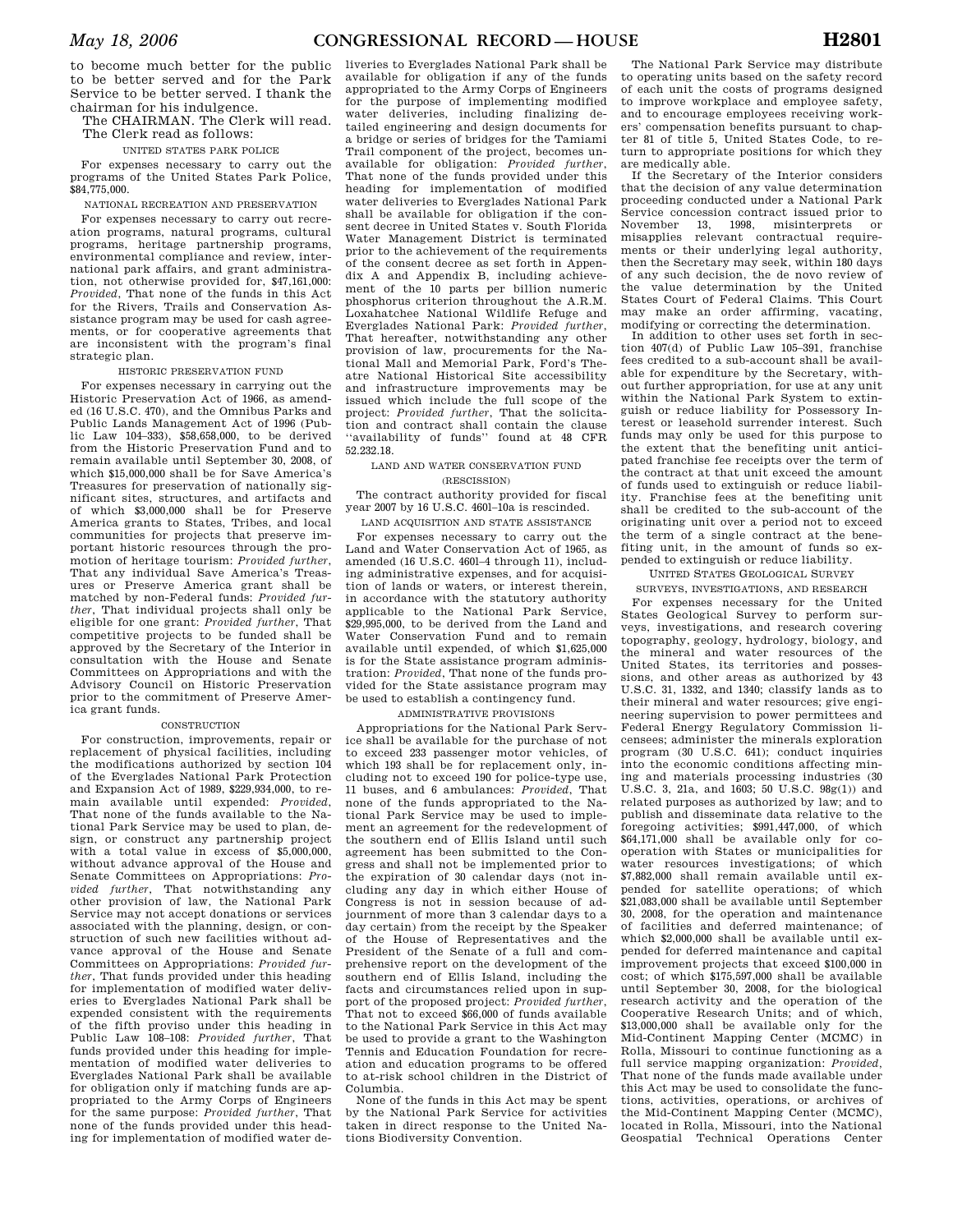(NGTOC): *Provided further*, That none of the funds provided for the biological research activity shall be used to conduct new surveys on private property, unless specifically authorized in writing by the property owner: *Provided further*, That no part of this appropriation shall be used to pay more than onehalf the cost of topographic mapping or water resources data collection and investigations carried on in cooperation with States and municipalities.

## $\Box$  1415

AMENDMENT NO. 8 OFFERED BY MR. TANCREDO Mr. TANCREDO. Mr. Chairman, I offer an amendment.

The CHAIRMAN. The Clerk will designate the amendment.

The text of the amendment is as follows:

Amendment No. 8 offered by Mr. TANCREDO:

Page 28, line 14, strike ''; and of which'' and all that follows through ''*Provided further*,'' on line 22.

Mr. DICKS. Mr. Chairman, I reserve a point of order on this amendment. We have not seen the amendment. The gentleman has not shown us the amendment.

The CHAIRMAN. The point of order is reserved.

Mr. TANCREDO. Mr. Chairman, this amendment will strike language added during the committee markup that prevents the U.S. Geological Survey from consolidating its older and obsolete mapping centers into a single consolidated national geospatial technical operations center.

According to the agency, the consolidation is critical to the USGS's ability to lead the Nation in facilitating and leveraging geospatial information services.

The centers USGS is attempting to consolidate were established many years ago to support a large field-based workforce spread out across the country when map production involved exhaustive field survey and was more manually intensive. That was fine back then, but it makes no sense now.

USGS, by their own admission, no longer manually collects and plots this kind of information, nor do they print a large volume of maps. Advanced technologies like remote sensing, we have all seen Google Earth, along with consumer demand for easy access to digital products have the USGS role.

The language in my amendment would strike needlessly imposing a 20th century paradigm on an agency that is desperately trying to make its way into the 21st century. This consolidation is not only saving taxpayers money, but it will create a more effective, efficient and modern USGS that is better prepared to work with partners in the State, local and private sectors.

In addition, it will make the agency more user friendly, a better place to respond to the needs of the most important customers, the U.S. taxpayer. This consolidation plan announced in September of last year has been rigorously reviewed twice, once by an internal USGS review team and again by

the Interior Department Inspector General.

Both found the process leading to the decision to consolidate the facilities was open, fair and adequate. The mission of the USGS is to serve the Nation by providing reliable, scientific information to describe and understand the Earth, minimize loss of property from natural disasters, manage water, biological energy and mineral resources and enhance and protect the quality of life.

Its mission is not to maintain antiquated facilities or outmoded paradigms to serve the parochial interests of the State or the Nation.

Mr. Chairman, I do intend to withdraw this amendment, but I first would yield to my colleague from Colorado.

Mr. UDALL of Colorado. Mr. Chairman, I rise in support of this amendment.

Mr. Chairman, the gentlemen makes a compelling point that we would be following the recommendations of a number of groups. Primarily the Bush administration has pointed out that this is a sound business decision that is fair to the taxpayers.

I believe the gentlemen's amendment should be supported today, but we will support whatever decision he decides is appropriate.

The amendment would remove language from the bill requiring the USGS to have a ''full service mapping organization'' at a specific location.

The Interior Department says that this would require them to continue to use outdated technology and would block them from their plans to consolidate mapping operations.

The Bush Administration objects to the language now in the bill because they say it is not fiscally responsible and would reduce their ability to provide needed geospatial information.

In a letter to the appropriations committee, the Interior Department describes their plans as being ''a sound business decision'' that is ''fair to the taxpayers.''

I think that description is accurate, showing that even this Administration sometimes gets things right.

So, I think that on this matter we should do what they suggest.

I urge adoption of the amendment.

Mr. TANCREDO. I yield to the gentleman from Colorado.

Mr. BEAUPREZ. I thank the gentleman for yielding.

Mr. Chairman, I would join with my additional colleague from Colorado in supporting the gentleman's amendment. I entered into a colloquy earlier on the debate over the underlying bill and had that colloquy with the chairman of the subcommittee, and so my comments are in the RECORD. But I too am very supportive. I want to be on record as supporting the gentleman's amendment in every way, shape and form, and join my colleague, Mr. UDALL, as well.

Mr. TANCREDO. Mr. Chairman, reclaiming my time. I hope we can work together on this issue.

Mr. Chairman, I ask unanimous consent to withdraw the amendment.

The CHAIRMAN. Is there objection to the request of the gentleman from Colorado?

There was no objection.

Mrs. EMERSON. Mr. Chairman, I move to strike the last word.

Mr. Chairman, I am pleased that the gentleman has decided to withdraw his amendment, because if he had been studying this issue as long as we had in Missouri you would find, number one, that the cost of moving the mapping facility to Denver, Colorado, is an increase to taxpayers of \$2,069,322, and a 13.8 percent increase over the cost today of managing this program.

Now, let me just give you a little bit of history about this. Originally the goal was to consolidate the four USGS mapping sites and find the office that would be most competitive against the private sector. This is according to the former USGS Director. And Rolla, Missouri, the facility that we have today, has scored the best out of all of the criteria that the USGS committee put together for this planning. As a matter of fact, it scored 4.18 out of a possible 5, and Denver scored 2.84 out of a 5. The USGS planning committee actually recommended that the mapping center be located in Rolla, but it was subsequently decided by one individual within USGS to move it arbitrarily, so that it would lose against private competitors.

And let me also say that the Inspector General who did a report at the request of Senators BOND, TALENT and I, has found that USGS ''failed to effectively and transparently demonstrate the entirety of its criteria or communicate the magnitude of its rationale.'' In effect, the decision was made by one person who dismissed an entire team and planning process which was convened to select the site.

Mr. Chairman, I would like to yield to my colleague from Missouri (Mr. HULSHOF).

Mr. HULSHOF. I appreciate first of all the tone in which the gentleman offers this amendment. In the health care field, the Hippocratic Oath says first do no harm. A colloquialism from the outstate Missouri region that I think is appropriate here is, if it ain't broke, don't fix it.

I can assure my friend from Colorado that the National Geospatial Technical Operations Center in Rolla, Missouri, is a bargain for America's taxpayers and then some. The 160 employees at USGS Rolla are extremely proficient and possess a specialized technical skill. In fact, I heard the word ''obsolete.'' These specialized individuals worked around the clock to produce digital data sets of graphics in the aftermath of Hurricanes Rita and Katrina.

USGS Rolla continually provides the most current imagery and other geospatial data to the Departments of Homeland Security and Defense. They form useful partnerships with Fort Leonard Wood as well as University of Missouri Rolla. The latter especially focuses on earthquake preparedness, as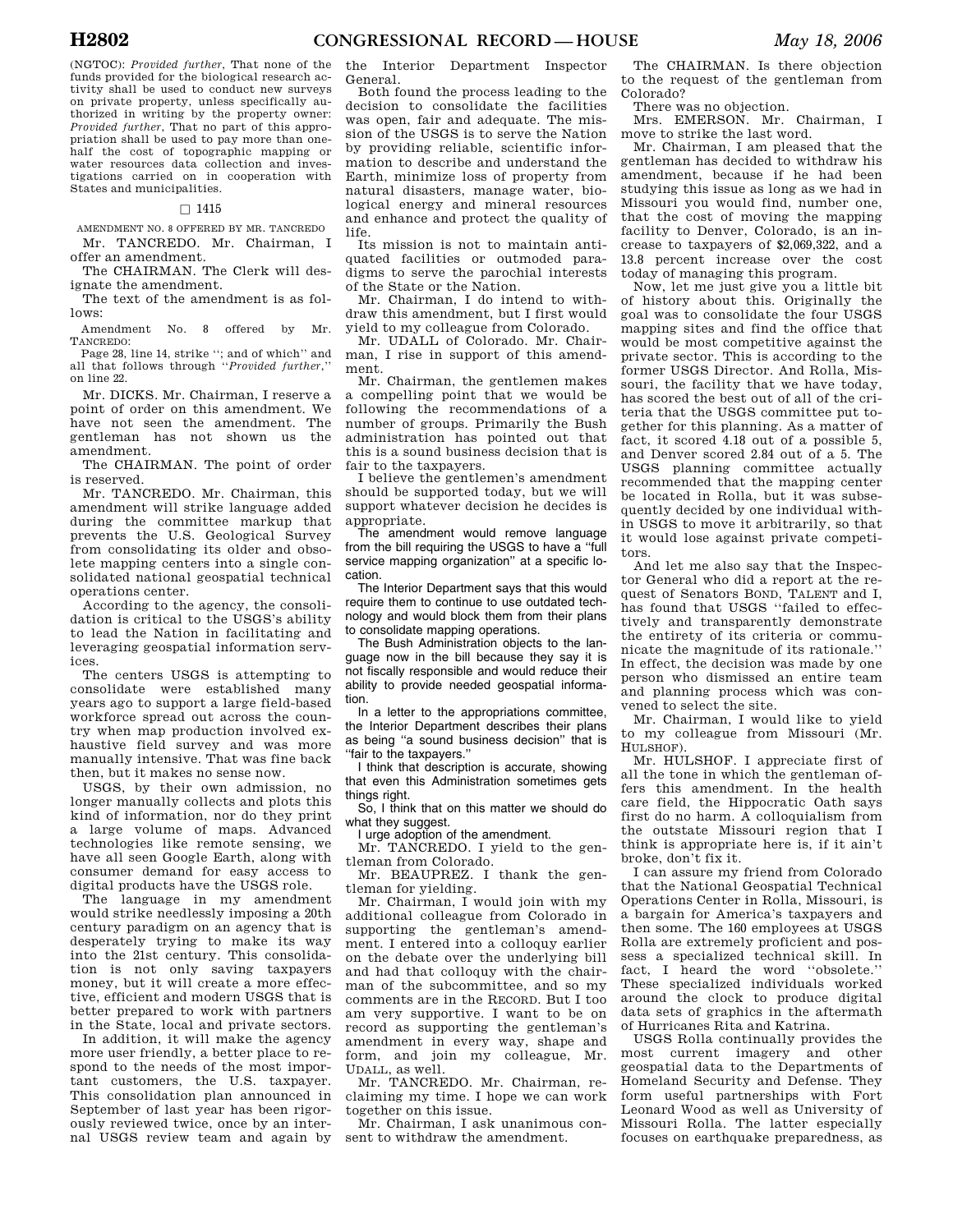USGS is not obsolete. It does play a critical role in Rolla in disaster response, and is the best and most affordable choice for this functionality.

Mrs. EMERSON. Mr. Chairman, reclaiming my time, I want to thank the gentlemen from Missouri. I also want to point out to my colleagues from Colorado that the USGS facility in Rolla provides geospatial data to the border health issue, which I know is of great interest to the gentlemen.

And I do want to correct a mistake. I did say that Denver scored 2.84 out of 5 as compared to Rolla, which was 4.18. Denver actually scored 3.11 out of 5, as compared to 4.18 for Rolla.

Mr. TANCREDO. Mr. Chairman, I move to strike the last word. I would like to engage in a colloquy with the chairman.

Mr. Chairman, I had intended to offer an amendment that would prevent the use of funds to delay action on a petition to remove the so-called Preble's Jumping Mouse from the Endangered Species List.

I say so-called, because in December of 2003, a scientific study conducted by biologists and the Chair of the Denver Museum of National History's zoology department, concluded that the Preble's Mouse is, in fact, not really a valid subspecies at all.

Ms. Ramey's findings contradicted a 1950 study based on just three museum specimens. That was the basis of the original ''threatened'' designation. Ironically, the Arizona professor who conducted the study a half century ago himself now agrees that Ramey's research invalidates his findings.

In early 2005, in the wake of Ramey's study, the U.S. Fish and Wildlife Service determined the petition to delist the mouse was warranted, and the agency began the delisting process. Better late than never, although that belated policy shift is not much of a consolation to those who have coughed up an estimate \$8 to \$17 each year in compliance costs.

Mr. Chairman, I believe that Dr. Ramey's work and the courage of former Interior Secretary Gail Norton to take action on it were important steps in our effort to base conservation decisions on science instead of politics or emotion.

Unfortunately, however, progress is stalled. In January of this year, the bureaucracy questioned the Ramey study, and in February the agency pushed back a decision on the delisting petition for another 6 months.

Mr. Chairman, I feel the agency is falling back into the all too familiar analysis paralysis that has become the hallmark of the Federal resources agency.

Quick action on this petition is extremely important to the people of my congressional district. I hope we can work together to ensure the agency's bureaucrats do not successfully subject

this delisting petition to death by delay.

Mr. TAYLOR of North Carolina. Will the gentleman yield?

Mr. TANCREDO. I yield to the gentleman from North Carolina.

Mr. TAYLOR. Mr. Chairman, I sympathize with the gentleman's position. The Director of the Fish and Wildlife Service has informed the committee that he does not anticipate further delays in the delisting decision.

I would be happy to work with the gentlemen to ensure that the Service lives up to that commitment. I appreciate the gentleman calling that to our attention.

Mr. TANCREDO. I appreciate the chairman's attention to this issue. It is an extremely critical one in my area.

Mr. STEARNS. Mr. Chairman, I move to strike the last word.

Mr. Chairman, I had an amendment that I was going to offer and then withdraw it. So I think all I am going to do today is place my statement in the RECORD and speak briefly in a colloquy with the chairman about this.

Mr. Chairman, I want to bring to my colleagues' attention a very important site called Fort King, which is in Florida. It is in my hometown of Ocala. It is a very prominent place in American history. Fort King is a site where Chief Osceola fought against the United States in the chapter of American history, the Second Seminole War. This is from 1835 to 1842.

This site in Ocala, Florida is represented by my good friend, Congressman KELLER, who also supports the idea of making Fort King part of a National Historic Landmark, because it played such a distinct role in the founding of our wonderful State of Florida.

Secretary of the Interior Gail Norton designated Fort King a National Historic Landmark on February 24, 2004, and we were greatly pleased. Then in November, 2005, Fort King entered a draft special resource study and environmental impact statement public comment period.

This continued, Mr. Chairman, and we look forward to moving Fort King along in the process, and so now I am working toward preserving Fort King in perpetuity as a National Park.

Mr. Chairman, I would like to bring this to your attention. We have put in a request to fund it, and I think my only purpose today is to bring it to the chairman and his staff's attention how important it is to the history of Florida and its founding, and then if you in the future would consider it, that would be utmost appreciated.

Mr. Chairman, I would be glad to yield to Chairman Taylor.

Mr. TAYLOR of North Carolina. Mr. Chairman, I thank the gentlemen. I do recognize and appreciate you drawing it to our attention, the significance of the history of this matter, and we will take a look at it and see what we can do to work with the gentlemen.

Mr. STEARNS. Mr. Chairman, reclaiming my time. I thank the gentleman.

Mr. Chairman, I would like to take this opportunity to talk about an important site called Fort King, Florida, a site prominent in American history. Specifically, Fort King is the site where Chief Osceola fought against the United States, in a chapter of American history, the Second Seminole War from 1835–1842.

My home (and Representative RIC KEL-LER's), Ocala, Florida, is home to Fort King. This Fort played a direct role in the founding of Florida as a State.

Secretary of the Interior Gale Norton designated Fort King a National Historic Landmark on February 24, 2004, to our great delight. Then, in November 2005, Fort King entered a Draft Special Resource Study and Environmental Impact Statement public comment period. This continues, and we look forward to moving Fort King along in the process of preservation. And now, I am working towards preserving Fort King in perpetuity as a National Park. My good friend and colleague in the neighboring District, the Honorable RIC KEL-LER, who also represents Ocala, has collaborated with me on this effort.

Historic sites are a vital link between current and future generations of Americans and those who came before us. These landmarks give context to the national experience and help us understand our past so that we can envision our future.

What happened at Fort King? It is a very long story, about which I will elaborate longer on another occasion. The abbreviated story is that on December 28, 1835, Fort King was the site of an outbreak of hostilities between the United States Government and the Seminole Indians. The Seminoles were led in this attack by Chief Osceola. This attack began the Second Seminole War, which lasted longer than any other United States armed conflict, except for the Vietnam War.

Chief Osceola's first appearance to the world was at Fort King in October 1834. The defiant young war chief rejected the U.S. orders to leave Florida and threatened war unless the Seminoles were left alone. There was no trust left between the U.S. Army and the Seminoles. Then came the fateful day of December 28, 1835. That morning 40 miles to the south along the Fort King Road, the Seminoles ambushed and annihilated two companies of U.S. Army regulars in route to Fort King. That afternoon, Osceola shot and killed the Indian Agent Wiley Thompson outside the walls of Fort King. The Second Seminole War had begun.

During the 7 year guerrilla war that followed, every major general and every regiment of the U.S. Army was stationed at or passed through Fort King: men who would gain fame in the Mexican and Civil Wars. And here stood the enlisted men: Bemrose, Clarke, and hundreds of others who served in the Florida War.

Following the initial series of engagements, most of which the Seminoles won, U.S. forces withdrew from the interior of Florida abandoning Fort King in May 1836. The Seminoles stood victorious, and. burned the hated Fort King to the ground. But it would be a short lived victory, when the Army returned a year later and rebuilt Fort King.

When it finally ended in 1842, most of the Seminoles had been killed or captured and relocated to Indian Territory in Oklahoma. These native Americans constitute the Seminole Nation of today. An unconquered and defiant few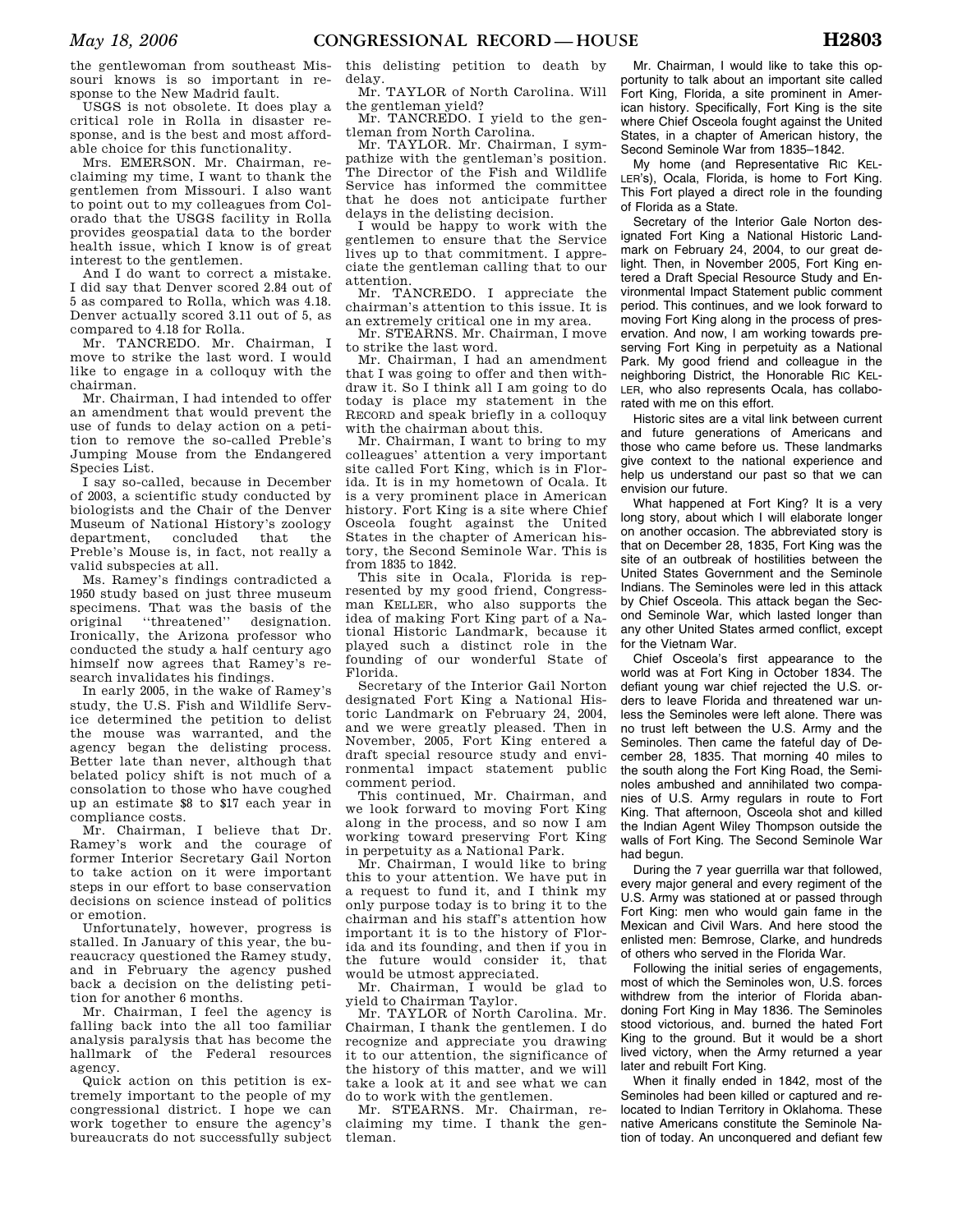withdrew to the vastness of the Florida Everglades and survived to the present as the Seminole Tribe of Florida.

In March 1843, Fort King was abandoned by the U.S. Army for the last time and transferred to the people of Marion County. The Fort was used as the County's first courthouse and public building. In 1846, it was dismantled by the citizens of Marion County for its lumber. The great pines had done their job.

Fort King and the surrounding area contain artifacts used in the attack and in the life of the Seminole Indians. Preserving our past for our children and grandchildren is imperative. Fort King is a historical gem that should be accessible to all. This site is significant, not only in Florida's history, but to the history of the Nation. I have been working on advancing Fort King through National Historic Landmark status towards hopeful, eventual National Park Service status, for the past several years, and am looking forward to see this project come to fruition. Representative KELLER and I hope that I can count on the Chairman's support to preserve this unique historic site for future generations.

## FORT KING HISTORY

Fort King was originally constructed in 1827 to implement the conditions of the Treaty of Moultrie Creek, which restricted Florida Indians to specified reservation boundaries and prohibited all but authorized persons from entering the reservation. The fort, which was located at the edge of the Seminole Reservation, provided protection and security to the inhabitants of Florida.

On December 28, 1835 a band or Seminoles led by Osceola attacked and killed the Seminole Indian Agent Wiley Thompson and several others at Fort King. Simultaneously, a force of Seminole and Black Seminoles attacked 100 federal troops making their way to Fort King from Fort Brooke. Only one soldier survived the attack. Most scholars consider these two events as the beginning of the Second Seminole War.

Fort King played an important military role throughout the Second Seminole War by serving as a council site for negotiations between Seminole and the U.S. Government and as headquarters for the U.S. Army of the South.

CHRONOLOGY OF ENDEAVORS TO SAVE THE FORT KING SITE

The Ocala Chapter of the Daughters of the American Revolution purchased one acre of land that was thought to have the Fort King cemetery located on it in the 1930s.

Hurricane Gladys blew over a pine tree in 1968, exposing a cellar from a building associated with Fort King.

1988—1991: Ocala received matching grants from the Florida Department of State, Division of Historical Resources, for archaeological auger surveys to find the location of Fort King. The grants totaled \$56,000. Ground penetrating radar was used and foundations from structures were recorded on the high ground.

In August 1991, the Marion County Board of County Commissioners voted to proceed with the attempt to purchase the Fort King site, using funds from the ''Pennies for Parks'' program.

The Marion County Commission with the help of the McCall family, City of Ocala, Bureau of Historic Preservation and Trust for Public Lands pursued the acquisition of the site from 1988 to 2001.

In 2001 the County, City, and State purchased the entire Fort King site with the City agreeing to maintain and protect the site.

On June 12, 2003 the National Park System Advisory Board unanimously recommended Fort King for National Landmark status.

On February 24, 2004 Fort King was designated as a National Landmark.

# WHY A NATIONAL PARK?

Since the early 1900s local citizens recognized the historical value of this site not

only to our community but to the nation, On a national level, Fort King played a key role in the Second Seminole War and is strongly associated with the broader national themes of Indian Removal and Jacksonian Democracy, Manifest Destiny and Westward Expansion. The fort also had strong ties to persons, such as the famous Seminole Indian leader Osceola and General Wiley Thompson, who are significant in the history of our country. Most of the West Point graduates during this time period served at Fort King.

Compared to other Second Seminole War sites, Fort King contains the greatest wealth of intact subsurface features and artifacts presently documented. Archaeologists have also found that the site contains several precontact American Indian components, which with further research could answer important questions as to the transition between the Archaic (circa 2300–500BC) and Cades Pond (circa AD100–600) periods. Archaeological studies have already identified structural and artifactual features that relate to the early post-military use of Fort King. This site has the potential to provide important information about the establishment, early settlement and expansion of the Florida peninsula.

The City of Ocala and Marion County were politically and geographically established because of Fort King. This nationally significant historical resource fundamentally defines our sense of place, who we are as citizens and our role in our Nation's history.

## SIGNIFICANCE OF A NATIONAL PARK

The designation of Fort King as a National Park will provide citizens the opportunity to experience the interpretive and educational benefits that the site has to offer. It will also create a new recreational opportunity, which is currently unavailable within the region, A National Park will attract visitors not only to this region but to the State of Florida.

Most importantly, the citizens of Ocala/ Marion County are very proud of their heritage and have gone to great lengths to continually try to preserve it for future generations. The City of Ocala, Marion County, the Historic Ocala Preservation Society, the Marion County Black Archives, the Marion Country Historical Commission, the Marion County Museum of History, the Seminole War Foundation and many individuals have worked tirelessly to save buildings, sites and historic information as well as to create local preservation laws. These preservation efforts would not have been possible were it not for the continuous help and support from the State of Florida.

Mr. RENZI. Mr. Chairman, I rise to strike the last word for the purpose of engaging the chairman in a colloquy.

Mr. Chairman, I want to begin by thanking the chairman for his hard work on the National Fire Plan and also for the ranking member. The \$2.7 billion in funding under the National Fire Plan increases the amount over last year by \$80 million. It is essential in preventing forest fires throughout our Nation.

This map here shows the largest southern Ponderosa pine forest in America. I know the gentleman is very, very familiar with it. We have the larg-

est stand of heavy fuel loads left in the forest, which are providing large-scale size forest fires throughout Arizona.

The last fire we had in our State broke the State record from the previous fire, which was over 560,000 acres. Communities like Flagstaff and Payson and Prescott, are entrenched with a fuel load around them that is making it a threat to live in this community and causing the insurance rates to skyrocket.

# $\Box$  1430

Severe drought, bark beetle infestation, and poor forest management have all led to this kind of a condition.

I would ask, please, and would thank both gentlemen that the report language include some of the boundary projects that need to go in place for people who do live in the forest, who make their livings there, who raise their families there, to be able to survive through the next forest fire season. Our forest fire season begins in February, the earliest in the country, and goes all the way to the end of autumn. And I would like to thank both gentlemen for their work on this effort.

Mr. TAYLOR of North Carolina. If the gentleman will yield, I realize the threat of the forest fires in Arizona, and I appreciate the hard work this gentleman has done on this issue. I will be happy to work with you to encourage the Forest Service to work on the fire breaks and the hazardous fuel projects in the vicinity of the Payson and other areas such as the gentleman represents in these important needs.

Mr. DICKS. Mr. Chairman, will the gentleman yield?

Mr. RENZI. I yield to the gentleman from Washington.

Mr. DICKS. Mr. Chairman, I want to associate myself with the chairman's remarks and the gentleman's remarks. These are very serious issues. I would just say one thing: also in this bill is a sense of Congress on global warming, on the warming of our climate; and one of the things that the scientists talk about is more severe droughts. And this warming will exacerbate this problem if we don't do something about it.

So I just would say to the gentleman, because I know he is extremely sincere in his efforts to deal with protecting and allowing the clearing out of this understorage, you have got to also think about the severity of these droughts which is being made worse by the warming of the climate. So they are interrelated.

Mr. RENZI. Reclaiming my time. I appreciate the gentleman's comments. We in Arizona understand warming, the sunshine State; and our initiatives are more towards the area of trying to thin the forest. We are so far behind in getting those fuel loads out, and I know the gentleman recognizes that. And I do appreciate the chairman talking about the town of Payson, Arizona, which we almost lost last year, an entire community where the fire was burning so hot and so fast it actually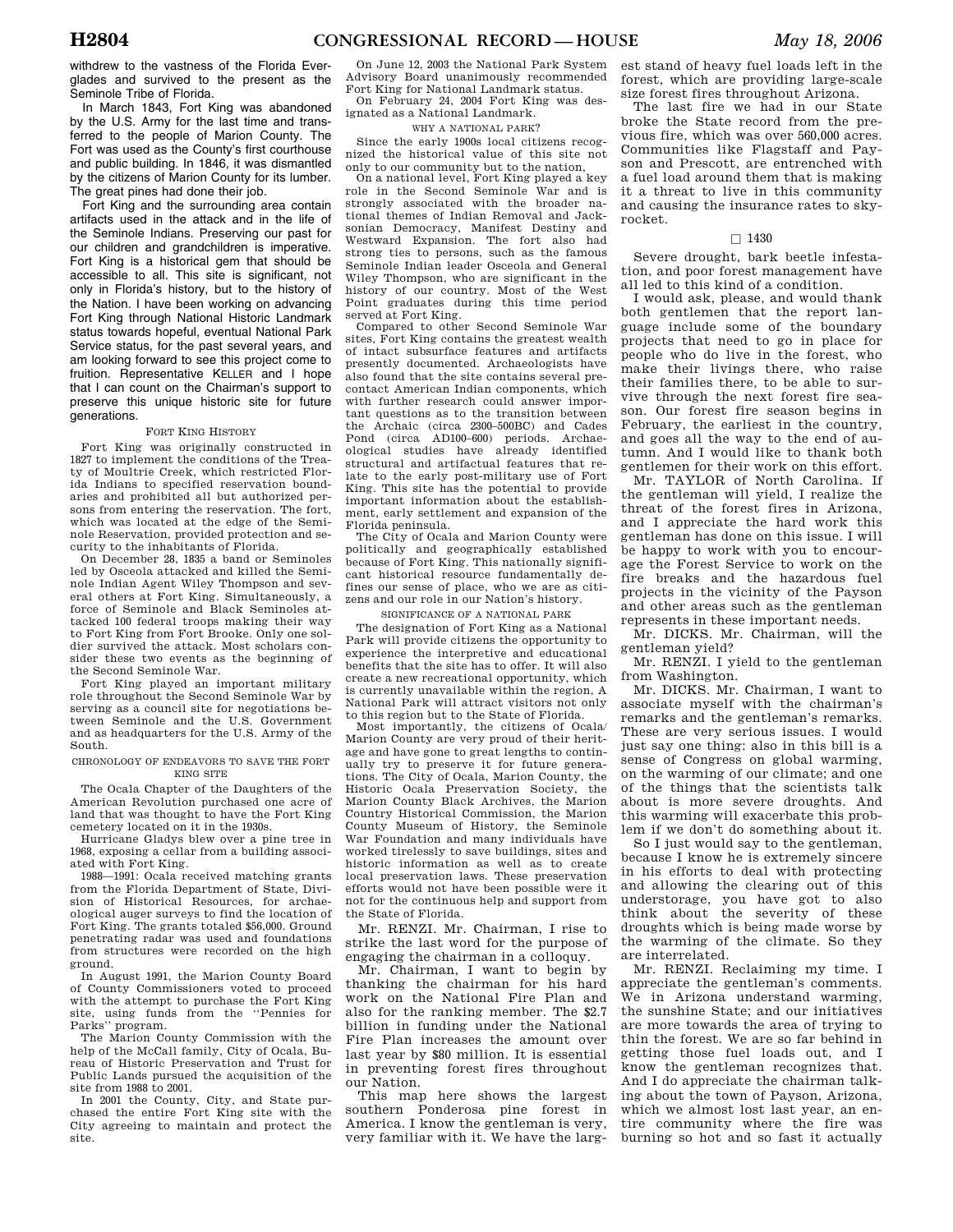blew embers a mile and a half in the air as they were landing in and near that community. So I thank you very much for your comments. Mr. Chairman, I thank you for your hard work on the National fire plan.

Mr. POMBO. Mr. Chairman, I move to strike the last word.

Mr. Chairman, I rise to engage Chairman TAYLOR in a colloquy regarding the State Water Research Institute's program.

Mr. TAYLOR of North Carolina. Mr. Chairman, I would be happy to discuss the matter with the distinguished chairman of the Resources Committee.

Mr. POMBO. Mr. Chairman, as chairman of the Resources Committee, I have fought to add more domestic water supplies to blunt the effects of drought, population growth, and environmental mandates. We have made significant progress in this effort, but more change can be made to existing programs to help create more water supplies. One needed reform is to the State Water Research Institute's program which is funded through the USGS in this bill. This program needs to be reauthorized and changed to reflect current-day water supplies. In fact, the Resources Committee held a hearing just last week on Mr. Doo-LITTLE's bill to reauthorize the program by adding water supply creation as a focus and to create better transparency and results-oriented research.

I have concerns with the appropriation in this bill to a program in desperate need of change, but I want to work cooperatively with the distinguished gentleman from North Carolina to resolve this concern. Absent such authorization, it will be difficult for Congress to continue its support for this program in the future.

Mr. TAYLOR of North Carolina. I want to ensure my colleague from California that our water research program should be targeted and focused to solving real water supply problems. I am aware that the Resources Committee is advancing Mr. DOOLITTLE's bill and that reauthorization is needed. I look forward to working with my colleague on this important issue and thank him for bringing that to our attention.

Mr. POMBO. I thank the gentleman very much.

The CHAIRMAN. The Clerk will read. The Clerk read as follows:

ADMINISTRATIVE PROVISIONS

From within the amount appropriated for activities of the United States Geological Survey such sums as are necessary shall be available for the purchase and replacement of passenger motor vehicles; reimbursement to the General Services Administration for security guard services; contracting for the furnishing of topographic maps and for the making of geophysical or other specialized surveys when it is administratively determined that such procedures are in the public interest; construction and maintenance of necessary buildings and appurtenant facilities; acquisition of lands for gauging stations and observation wells; expenses of the United States National Committee on Geology; and payment of compensation and expenses of persons on the rolls of the Survey duly ap-

pointed to represent the United States in the negotiation and administration of interstate compacts: *Provided*, That activities funded by appropriations herein made may be accomplished through the use of contracts, grants, or cooperative agreements as defined in 31 U.S.C. 6302 et seq.: *Provided further*, That the United States Geological Survey may enter into contracts or cooperative agreements directly with individuals or indirectly with institutions or nonprofit organizations, without regard to 41 U.S.C. 5, for the temporary or intermittent services of students or recent graduates, who shall be considered employees for the purpose of chapters 57 and 81 of title 5, United States Code, relating to compensation for travel and work injuries, and chapter 171 of title 28, United States Code, relating to tort claims, but shall not be considered to be Federal employees for any other purposes.

## MINERALS MANAGEMENT SERVICE ROYALTY AND OFFSHORE MINERALS MANAGEMENT

For expenses necessary for minerals leasing and environmental studies, regulation of industry operations, and collection of royalties, as authorized by law; for enforcing laws and regulations applicable to oil, gas, and other minerals leases, permits, licenses and operating contracts; and for matching grants or cooperative agreements; including the purchase of not to exceed eight passenger motor vehicles for replacement only, \$157,496,000, of which \$79,158,000 shall be available for royalty management activities; and an amount not to exceed \$128,730,000, to be credited to this appropriation and to remain available until expended, from additions to receipts resulting from increases to rates in effect on August 5, 1993, from rate increases to fee collections for Outer Continental Shelf administrative activities performed by the Minerals Management Service (MMS) over and above the rates in effect on September 30, 1993, and from additional fees for Outer Continental Shelf administrative activities established after September 30, 1993: *Provided*, That to the extent \$128,730,000 in additions to receipts are not realized from the sources of receipts stated above, the amount needed to reach \$128,730,000 shall be credited to this appropriation from receipts resulting from rental rates for Outer Continental Shelf leases in effect before August 5, 1993: *Provided further*, That \$3,000,000 for computer acquisitions shall remain available until September 30, 2008: *Provided further*, That not to exceed \$3,000 shall be available for reasonable expenses related to promoting volunteer beach and marine cleanup activities: *Provided further*, That notwithstanding any other provision of law, \$15,000 under this heading shall be available for refunds of overpayments in connection with certain Indian leases in which the Director of MMS concurred with the claimed refund due, to pay amounts owed to Indian allottees or tribes, or to correct prior unrecoverable erroneous payments: *Provided further,* That for the costs of administration of the Coastal Impact Assistance Program authorized by section 31 of the Outer Continental Shelf Lands Act, as amended (43 U.S.C. 1456a), MMS in fiscal years 2007 through 2010 may retain three percent of the amounts which are disbursed under section 31 (b)(1), such retained amounts to remain available until expended.

AMENDMENT NO. 11 OFFERED BY MRS. MALONEY Mrs. MALONEY. Mr. Chairman, I offer an amendment.

The CHAIRMAN. The Clerk will designate the amendment.

The text of the amendment is as follows:

Amendment No. 11 offered by Mrs. MALONEY: Under ''Minerals Management Serv-

ice\_royalty and offshore minerals manage-<br>ment'', after the first dollar amount insert ''(increased by \$1,000,000) (reduced by  $$1,000,000$ <sup>"</sup>

Mrs. MALONEY. Mr. Chairman, the Maloney-Miller amendment would direct \$1 million of the overall appropriation for the Minerals Management Service to States and tribes for auditing purposes. I understand that the majority will accept this amendment, and I want to thank Chairman TAYLOR and Ranking Member DICKS and their staff for their assistance and support.

I also want to thank Representative GEORGE MILLER for working with me to provide this critical funding to the States and tribes to perform these audits. According to data collected from MMS in previous years, the States and tribes collect \$5 for every dollar spent on audits. I believe this amendment is an important step in ensuring that the companies responsible for remitting royalties from minerals produced from Federal and Indian leases do so in compliance with applicable lease terms, regulations, and policies governing the valuation of the produced minerals. At a time of increased values for gas and oil, States and tribes should be given more resources to ensure that royalty payments are paid in full.

Mr. Chairman, I yield to the chairman of the committee, and hopefully he will support this amendment.

Mr. TAYLOR of North Carolina. Mr. Chairman, I am willing to accept this amendment and work with the gentlewoman and the Interior Department to increase State and tribal auditing funds. Thank you very much for bringing it to our attention.

Mrs. MALONEY. I thank the chairman and Ranking Member DICKS.

The CHAIRMAN. The question is on the amendment offered by the gentlewoman from New York (Mrs. MALONEY).

The amendment was agreed to.

The CHAIRMAN. The Clerk will read.

# The Clerk read as follows:

# OIL SPILL RESEARCH

For necessary expenses to carry out title I, section 1016, title IV, sections 4202 and 4303, title VII, and title VIII, section 8201 of the Oil Pollution Act of 1990, \$6,903,000, which shall be derived from the Oil Spill Liability Trust Fund, to remain available until expended.

OFFICE OF SURFACE MINING RECLAMATION AND ENFORCEMENT

#### REGULATION AND TECHNOLOGY

For necessary expenses to carry out the provisions of the Surface Mining Control and Reclamation Act of 1977, Public Law 95–87, as amended, including the purchase of not to exceed 10 passenger motor vehicles, for replacement only; \$112,109,000: *Provided*, That the Secretary of the Interior, pursuant to regulations, may use directly or through grants to States, moneys collected in fiscal year 2007 for civil penalties assessed under section 518 of the Surface Mining Control and Reclamation Act of 1977 (30 U.S.C. 1268), to reclaim lands adversely affected by coal mining practices after August 3, 1977, to remain available until expended: *Provided further*, That appropriations for the Office of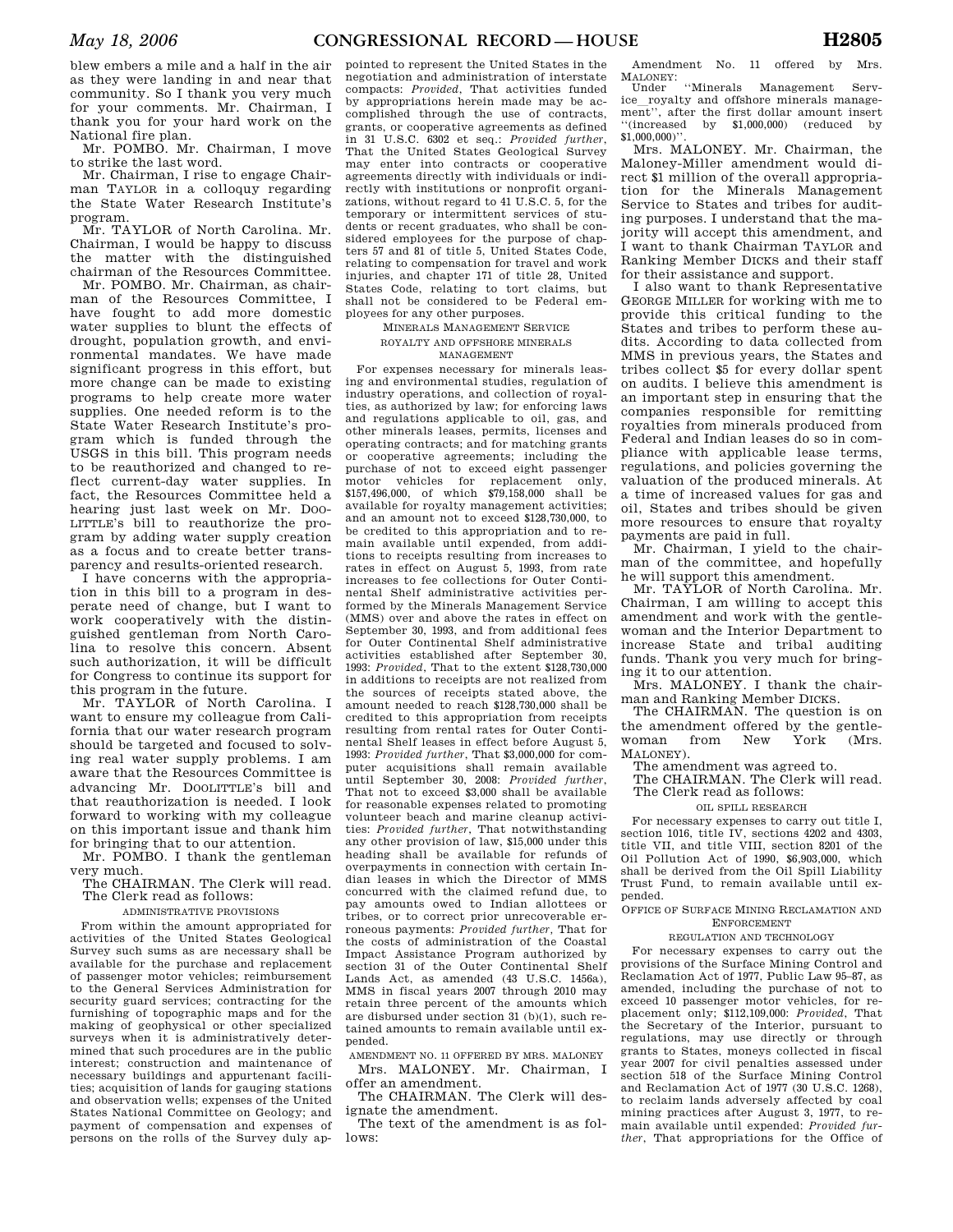Surface Mining Reclamation and Enforcement may provide for the travel and per diem expenses of State and tribal personnel attending Office of Surface Mining Reclamation and Enforcement sponsored training.

ABANDONED MINE RECLAMATION FUND

For necessary expenses to carry out title IV of the Surface Mining Control and Reclamation Act of 1977, Public Law 95–87, as amended, including the purchase of not more than 10 passenger motor vehicles for replacement only, \$185,936,000, to be derived from receipts of the Abandoned Mine Reclamation Fund and to remain available until expended; of which up to \$10,000,000, to be derived from the Federal Expenses Share of the Fund, shall be for supplemental grants to States for the reclamation of abandoned sites with acid mine rock drainage from coal mines, and for associated activities, through the Appalachian Clean Streams Initiative: *Provided*, That grants to minimum program States will be \$1,500,000 per State in fiscal year 2007: *Provided further*, That pursuant to Public Law 97–365, the Department of the Interior is authorized to use up to 20 percent from the recovery of the delinquent debt owed to the United States Government to pay for contracts to collect these debts: *Provided further*, That funds made available under title IV of Public Law 95–87 may be used for any required non-Federal share of the cost of projects funded by the Federal Government for the purpose of environmental restoration related to treatment or abatement of acid mine drainage from abandoned mines: *Provided further*, That such projects must be consistent with the purposes and priorities of the Surface Mining Control and Reclamation Act: *Provided further*, That amounts allocated under section  $402(g)(2)$  of such Act as of September 30, 2006, but not appropriated as of that date, are reallocated to the allocation established in section 402(g)(3) of the Act: *Provided further*, That amounts provided under this heading may be used for the travel and per diem expenses of State and tribal personnel attending Office of Surface Mining Reclamation and Enforcement sponsored training.

## ADMINISTRATIVE PROVISION

With funds available for the Technical Innovation and Professional Services program in this Act, the Secretary may transfer title for computer hardware, software and other technical equipment to State and Tribal regulatory and reclamation programs.

# BUREAU OF INDIAN AFFAIRS

## OPERATION OF INDIAN PROGRAMS

For expenses necessary for the operation of Indian programs, as authorized by law, including the Snyder Act of November 2, 1921 (25 U.S.C. 13), the Indian Self-Determination and Education Assistance Act of 1975 (25 U.S.C. 450 et seq.), as amended, the Education Amendments of  $1978$  (25 U.S.C. 2001– 2019), and the Tribally Controlled Schools Act of 1988 (25 U.S.C. 2501 et seq.), as amended, \$1,973,403,000, to remain available until September 30, 2008 except as otherwise provided herein, of which not to exceed \$74,179,000 shall be for welfare assistance payments and, notwithstanding any other provision of law, including but not limited to the Indian Self-Determination Act of 1975, as amended, not to exceed \$151,628,000 shall be available for payments to tribes and tribal organizations for contract support costs associated with ongoing contracts, grants, compacts, or annual funding agreements entered into with the Bureau prior to or during fiscal year 2007, as authorized by such Act, except that tribes and tribal organizations may use their tribal priority allocations for unmet contract support costs of ongoing contracts, grants, or compacts, or annual

funding agreements and for unmet welfare assistance costs; and of which not to exceed \$457,352,000 for school operations costs of Bureau-funded schools and other education programs shall become available on July 1, 2007, and shall remain available until September 30, 2008; and of which not to exceed \$66,277,000 shall remain available until expended for housing improvement, road maintenance, attorney fees, litigation support, the Indian Self-Determination Fund, land records improvement, and the Navajo-Hopi Settlement Program: *Provided,* That in cases of designated Federal disasters, the Secretary may exceed the welfare assistance payments cap, from the amounts provided herein, to provide for disaster relief to Indian communities affected by the disaster: *Provided further,* That notwithstanding any other provision of law, including but not limited to the Indian Self-Determination Act of 1975, as amended, and 25 U.S.C. 2008, not to exceed \$44,060,000 within and only from such amounts made available for school operations shall be available to tribes and tribal organizations for administrative cost grants associated with ongoing grants entered into with the Bureau prior to or during fiscal year 2006 for the operation of Bureau-funded schools, and up to \$500,000 within and only from such amounts made available for school operations shall be available for the transitional costs of initial administrative cost grants to tribes and tribal organizations that enter into grants for the operation on or after July 1, 2006, of Bureau-operated schools: *Provided further*, That any forestry funds allocated to a tribe which remain unobligated as of September 30, 2008, may be transferred during fiscal year 2009 to an Indian forest land assistance account established for the benefit of such tribe within the tribe's trust fund account: *Provided further*, That any such unobligated balances not so transferred shall expire on September 30, 2009.

#### **CONSTRUCTION**

For construction, repair, improvement, and maintenance of irrigation and power systems, buildings, utilities, and other facilities, including architectural and engineering services by contract; acquisition of lands, and interests in lands; and preparation of lands for farming, and for construction of the Navajo Indian Irrigation Project pursuant to Public Law 87–483, \$215,799,000, to remain available until expended: *Provided*, That such amounts as may be available for the construction of the Navajo Indian Irrigation Project may be transferred to the Bureau of Reclamation: *Provided further*, That not to exceed 6 percent of contract authority available to the Bureau of Indian Affairs from the Federal Highway Trust Fund may be used to cover the road program management costs of the Bureau: *Provided further*, That any funds provided for the Safety of Dams program pursuant to 25 U.S.C. 13 shall be made available on a nonreimbursable basis: *Provided further*, That for fiscal year 2007, in implementing new construction or facilities improvement and repair project grants in excess of \$100,000 that are provided to tribally controlled grant schools under Public Law 100–297, as amended, the Secretary of the Interior shall use the Administrative and Audit Requirements and Cost Principles for Assistance Programs contained in 43 CFR part 12 as the regulatory requirements: *Provided further*, That such grants shall not be subject to section 12.61 of 43 CFR; the Secretary and the grantee shall negotiate and determine a schedule of payments for the work to be performed: *Provided further*, That in considering applications, the Secretary shall consider whether such grantee would be deficient in assuring that the

construction projects conform to applicable building standards and codes and Federal, tribal, or State health and safety standards as required by 25 U.S.C. 2005(b), with respect to organizational and financial management capabilities: *Provided further*, That if the Secretary declines an application, the Secretary shall follow the requirements con-tained in 25 U.S.C. 2504(f): *Provided further*, That any disputes between the Secretary and any grantee concerning a grant shall be subject to the disputes provision in 25 U.S.C. 2507(e): *Provided further*, That in order to ensure timely completion of replacement school construction projects, the Secretary may assume control of a project and all funds related to the project, if, within eighteen months of the date of enactment of this Act, any tribe or tribal organization receiving funds appropriated in this Act or in any prior Act, has not completed the planning and design phase of the project and com-menced construction of the replacement school: *Provided further*, That this Appropriation may be reimbursed from the Office of the Special Trustee for American Indians Appropriation for the appropriate share of construction costs for space expansion needed in agency offices to meet trust reform implementation.

INDIAN LAND AND WATER CLAIM SETTLEMENTS AND MISCELLANEOUS PAYMENTS TO INDIANS

(INCLUDING TRANSFER OF FUNDS)

For miscellaneous payments to Indian tribes and individuals and for necessary administrative expenses, \$39,213,000, to remain available until expended, for implementation of Indian land and water claim settlements pursuant to Public Laws 99–264, 100–580, 101– 618, 107–331, and 108–477, and for implementation of other land and water rights settlements, of which \$316,000 shall be available for payment to the Quinault Indian Nation pursuant to the terms of the North Boundary Settlement Agreement dated July 14, 2000, providing for the acquisition of perpetual conservation easements from the Nation and of which \$5,067,000 shall be for the Idaho Salmon and Clearwater River Basins Habitat Account pursuant to the Snake River Water Rights Act of 2004 and of which \$200,000 shall be transferred to the ''Bureau of Land Management, Management of Lands and Resources'' account for mitigation of land transfers associated with the Snake River Water Rights Act of 2004.

INDIAN GUARANTEED LOAN PROGRAM ACCOUNT For the cost of guaranteed and insured loans, \$6,262,000, of which \$626,000 is for administrative expenses, as authorized by the Indian Financing Act of 1974, as amended: *Provided*, That such costs, including the cost of modifying such loans, shall be as defined in section 502 of the Congressional Budget Act of 1974: *Provided further*, That these funds are available to subsidize total loan principal, any part of which is to be guaranteed, not to exceed \$87,376,744.

## ADMINISTRATIVE PROVISIONS

The Bureau of Indian Affairs may carry out the operation of Indian programs by direct expenditure, contracts, cooperative agreements, compacts and grants, either directly or in cooperation with States and other organizations.

Notwithstanding 25 U.S.C. 15, the Bureau of Indian Affairs may contract for services in support of the management, operation, and maintenance of the Power Division of the San Carlos Irrigation Project.

Appropriations for the Bureau of Indian Affairs (except the revolving fund for loans, the Indian loan guarantee and insurance fund, and the Indian Guaranteed Loan Program account) shall be available for expenses of exhibits, and purchase and replacement of passenger motor vehicles.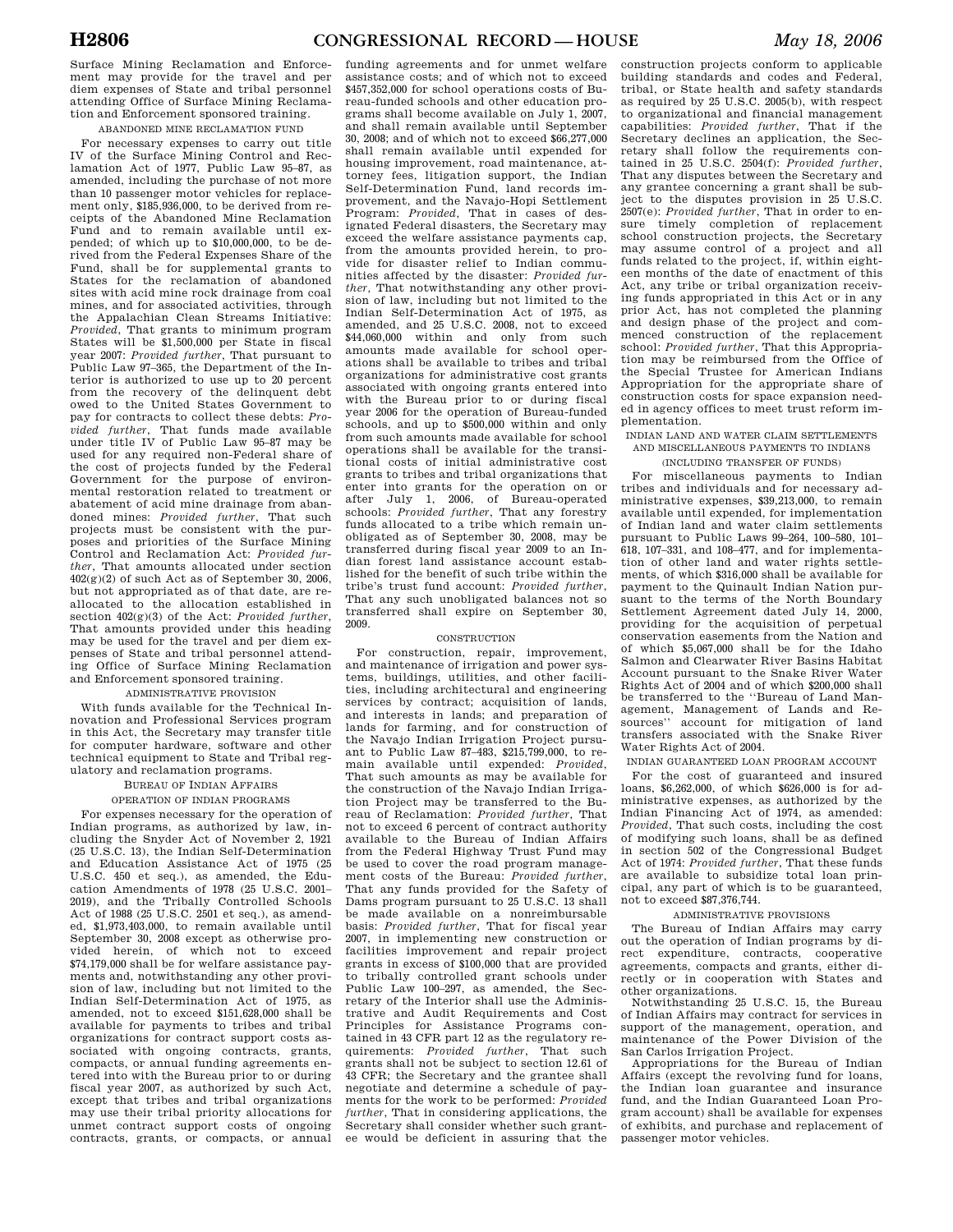Notwithstanding any other provision of law, no funds available to the Bureau of Indian Affairs for central office oversight and executive direction and administrative services (except executive direction and administrative services funding for Tribal Priority Allocations and regional offices) shall be available for tribal contracts, grants, compacts, or cooperative agreements with the Bureau of Indian Affairs under the provisions of the Indian Self-Determination Act or the Tribal Self-Governance Act of 1994 (Public Law 103–413).

In the event any tribe returns appropriations made available by this Act to the Bureau of Indian Affairs for distribution to other tribes, this action shall not diminish the Federal Government's trust responsibility to that tribe, or the government-togovernment relationship between the United States and that tribe, or that tribe's ability to access future appropriations.

Notwithstanding any other provision of law, no funds available to the Bureau, other than the amounts provided herein for assistance to public schools under 25 U.S.C. 452 et seq., shall be available to support the operation of any elementary or secondary school in the State of Alaska.

Mr. THOMPSON of California. Mr. Chairman, I move to strike the last word.

Mr. Chairman, I rise to engage the chairman in a colloquy regarding the Klamath River Basin recovery in northern California.

Mr. Chairman, as you know, salmon fishing off the coast of California and Oregon has been shut down this year due to poor returns of Chinook salmon to the Klamath River. In 2001, farmers in the Klamath Basin were similarly shut down due to the resource problems in this watershed.

I know the chairman would agree with me that these two occurrences demonstrate the urgent need to combine peer-reviewed science with local stakeholder cooperation in order to help fish in the Klamath Basin recover so that fishing and farming in the area can continue. Mr. Chairman, you have helped with this effort in the past, and I thank you for your attention to this important issue.

Mr. TAYLOR of North Carolina. Mr. Chairman, I agree with the gentleman that accurate science, local input, and the establishment of a clear plan is the best approach to solve the problems in the Klamath Basin, and the committee has tried to be helpful in this regard.

Mr. THOMPSON of California. As you know, Mr. Chairman, one important aspect of addressing Klamath issues is the development of a salmon recovery plan. And no plan will be successful without broad support and voluntary cooperation by local stakeholders. Fortunately, there has been progress in the Klamath Basin to develop voluntary recovery plans and projects for the threatened Coho salmon. This has been done collectively with farmers, tribes, fishers, and scientists. Would the chairman support me in requesting that the U.S. Fish and Wildlife Service and NOAA fisheries use their existing authorities and the conservation funds identified in this bill for the Klamath Basin to implement the salmon recov-

ery projects that have been developed by this local stakeholder group?

Mr. TAYLOR of North Carolina. I agree with the gentleman that plans that identify locally supported and onthe-ground recovery projects are an important part of helping to solve the problems. I would be pleased to support the gentleman by directing the Fish and Wildlife Service work with NOAA fisheries and the local stakeholders. Further, the Committee would be glad to facilitate a meeting as soon as possible with the Fish and Wildlife Service on this important issue. I thank the gentleman for bringing this to our attention.

Mr. THOMPSON of California. I thank the chairman for his cooperation.

The CHAIRMAN. The Clerk will read. The Clerk read as follows:

Appropriations made available in this or any other Act for schools funded by the Bureau shall be available only to the schools in the Bureau school system as of September 1, 1996. No funds available to the Bureau shall be used to support expanded grades for any school or dormitory beyond the grade structure in place or approved by the Secretary of the Interior at each school in the Bureau school system as of October 1, 1995. Funds made available under this Act may not be used to establish a charter school at a Bureau-funded school (as that term is defined in section 1146 of the Education Amendments of 1978 (25 U.S.C. 2026)), except that a charter school that is in existence on the date of the enactment of this Act and that has operated at a Bureau-funded school before September 1, 1999, may continue to operate during that period, but only if the charter school pays to the Bureau a pro rata share of funds to reimburse the Bureau for the use of the real and personal property (including buses and vans), the funds of the charter school are kept separate and apart from Bureau funds, and the Bureau does not assume any obligation for charter school programs of the State in which the school is located if the charter school loses such funding. Employees of Bureau-funded schools sharing a campus with a charter school and performing functions related to the charter school's operation and employees of a charter school shall not be treated as Federal employees for purposes of chapter 171 of title 28, United States Code.

Notwithstanding 25 U.S.C. 2007(d), and implementing regulations, the funds reserved from the Indian Student Equalization Program to meet emergencies and unforeseen contingencies affecting education programs appropriated herein and in Public Law 109–54 may be used for costs associated with significant student enrollment increases at Bureau-funded schools during the relevant school year.

Notwithstanding any other provision of law, including section 113 of title I of appendix C of Public Law 106–113, if a tribe or tribal organization in fiscal year 2003 or 2004 received indirect and administrative costs pursuant to a distribution formula based on section 5(f) of Public Law 101–301, the Secretary shall continue to distribute indirect and administrative cost funds to such tribe or tribal organization using the section 5(f) distribution formula.

DEPARTMENTAL OFFICES INSULAR AFFAIRS ASSISTANCE TO TERRITORIES

For expenses necessary for assistance to territories under the jurisdiction of the Department of the Interior, \$77,561,000, of

which: (1) \$69,537,000 shall remain available until expended for technical assistance, including maintenance assistance, disaster assistance, insular management controls, coral reef initiative activities, and brown tree snake control and research; grants to the judiciary in American Samoa for compensation and expenses, as authorized by law (48 U.S.C. 1661(c)); grants to the Government of American Samoa, in addition to current local revenues, for construction and support of governmental functions; grants to the Government of the Virgin Islands as authorized by law; grants to the Government of Guam, as authorized by law; and grants to the Government of the Northern Mariana Islands as authorized by law (Public Law 94– 241; 90 Stat. 272); and (2) \$8,024,000 shall remain available until September 30, 2008, for salaries and expenses of the Office of Insular Affairs: *Provided*, That all financial transactions of the territorial and local governments herein provided for, including such transactions of all agencies or instrumentalities established or used by such governments, may be audited by the Government Accountability Office, at its discretion, in accordance with chapter 35 of title 31, United States Code: *Provided further*, That Northern Mariana Islands Covenant grant funding shall be provided according to those terms of the Agreement of the Special Representatives on Future United States Financial Assistance for the Northern Mariana Islands approved by Public Law 104–134: *Provided further*, That of the amounts provided for technical assistance, sufficient funds shall be made available for a grant to the Pacific Basin Development Council: *Provided further*, That of the amounts provided for technical assistance, sufficient funding shall be made available for a grant to the Close Up Foundation: *Provided further*, That the funds for the program of operations and maintenance improvement are appropriated to institutionalize routine operations and maintenance improvement of capital infrastructure with territorial participation and cost sharing to be determined by the Secretary based on the grantee's commitment to timely maintenance of its capital assets: *Provided further*, That any appropriation for disaster assistance under this heading in this Act or previous appropriations Acts may be used as non-Federal matching funds for the purpose of hazard mitigation grants provided pursuant to section 404 of the Robert T. Stafford Disaster Relief and Emergency Assistance  $Act (42 H S C 5170c)$ 

#### COMPACT OF FREE ASSOCIATION

For grants and necessary expenses, \$5,362,000, to remain available until expended, as provided for in sections 221(a)(2), 221(b), and 233 of the Compact of Free Association for the Republic of Palau; and section 221(a)(2) of the Compacts of Free Association for the Government of the Republic of the Marshall Islands and the Federated States of Micronesia, as authorized by Public Law 99–658 and Public Law 108–188.

#### DEPARTMENTAL MANAGEMENT

## SALARIES AND EXPENSES

For necessary expenses for management of the Department of the Interior, \$118,303,000; of which \$7,915,000 for appraisal services and Take Pride in America activities is to be derived from the Land and Water Conservation Fund and shall remain available until expended; of which not to exceed \$8,500 may be for official reception and representation expenses; and of which up to \$1,000,000 shall be available for workers compensation payments and unemployment compensation payments associated with the orderly closure of the United States Bureau of Mines: *Provided*, That none of the funds in this Act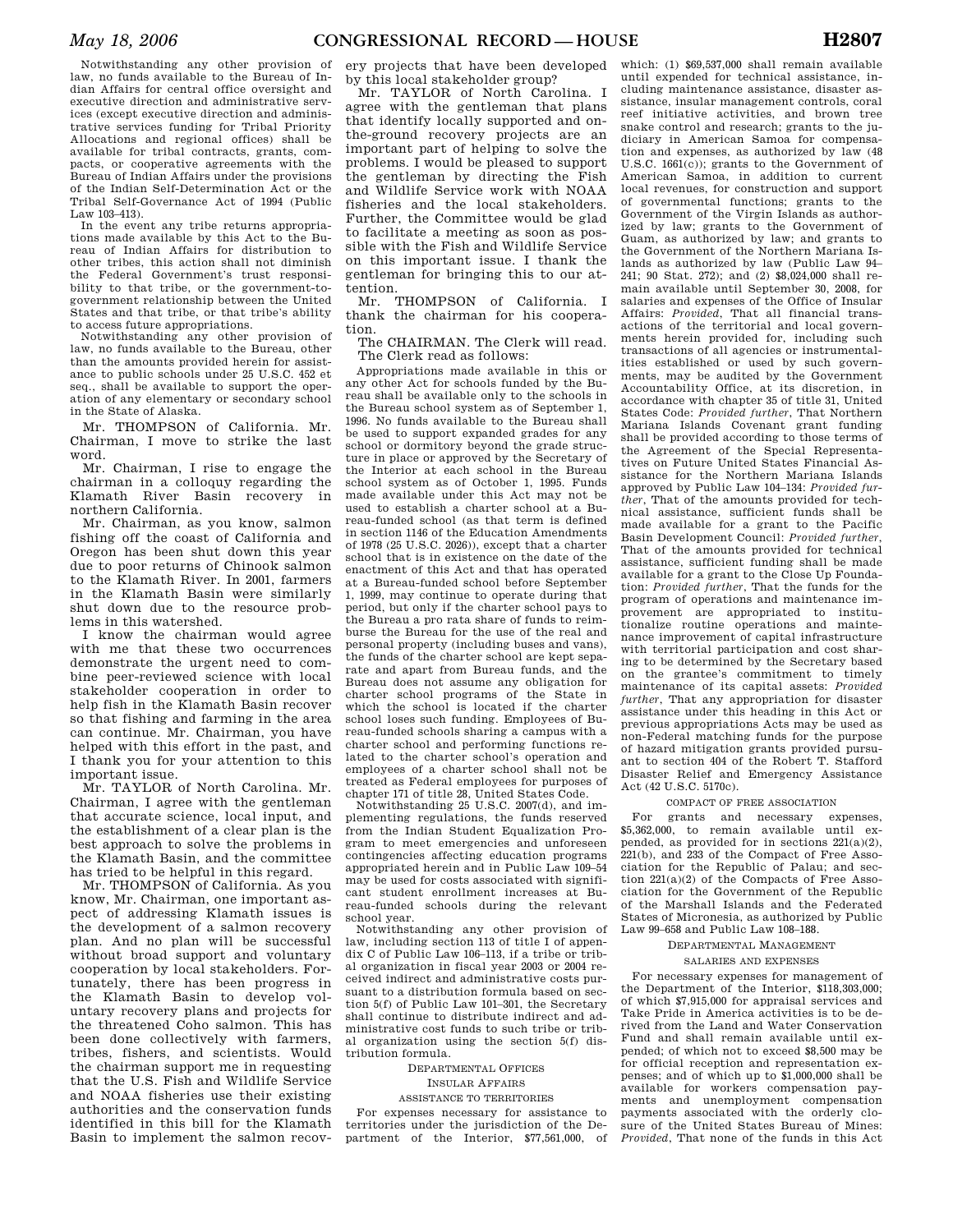or previous appropriations Acts may be used to establish reserves in the Working Capital Fund account other than for accrued annual leave and depreciation of equipment without prior approval of the House and Senate Committees on Appropriations.

AMENDMENT NO. 10 OFFERED BY MR. CANNON Mr. CANNON. Mr. Chairman, I offer an amendment.

The CHAIRMAN. The Clerk will designate the amendment.

The text of the amendment is as follows:

Amendment No. 10 offered by Mr. CANNON: Page 46, line 8, after the dollar amount insert "(reduced by \$18,000,000)".

Page 47, line 1, after the first dollar amount insert ''(increased by \$16,000,000)''.

Mr. TAYLOR of North Carolina. Mr. Chairman, I ask unanimous consent that debate on this amendment and any amendments thereto be limited to 20 minutes, to be equally divided and controlled by the proponent and myself, the opponent.

The CHAIRMAN. Is there objection to the request of the gentleman from North Carolina?

There was no objection.

The CHAIRMAN. The gentleman from Utah is recognized for 10 minutes. Mr. CANNON. I yield myself such time as I may consume.

Mr. Chairman, I rise in support of this amendment that I offer on behalf of myself, Mr. MARK UDALL, Mr. ROB BISHOP, Mr. RAHALL, Mr. GIBBONS, and Mr. SALAZAR to redirect \$16 million from Departmental salaries and expenses to the Payment in Lieu of Taxes program.

I am pleased to be working with this bipartisan group and thank the gentlemen for their support. All of us have something in common: we represent some of the 1,900 counties that host public lands that rely on the Payment in Lieu of Taxes program to mitigate the impact of the lost tax revenues resulting from Federal land ownership.

The Federal Government owns nearly 650 million acres of land, most of it in the West. The map I have here has all land owned or held in trust by the Federal Government in red. As you look at this map, you can see that we have a problem: the Federal Government owns the bulk of the West. That means that we do not tax those lands, and that means that in the western United States we pay less per child for education but we tax our people more per family because we are supporting the Federal Government.

As the chairman of the Congressional Western Caucus, I know well that my fellow colleagues in the West struggle with these issues. It is only fair that we pay a reasonable amount in lieu of taxes to cover this shortfall. The Payment in Lieu of Taxes program was created in 1976 to provide payments to counties to make up for the property taxes they are prevented from collecting on Federal lands located within their boundaries. This year, the administration's budget proposed to cut PILT by \$34 million, a paltry 56 percent of the authorized level.

Under Chairman TAYLOR's leadership, and I might say also Ranking Member DICKS', we have been able to achieve historic levels of PILT funding. We thank them both for that and for their efforts this year that have nearly restored last year's PILT funding levels.

# $\square$  1445

While the number currently in the bill is significantly above the administration's recommendation, it is well under last year's level and far from what it should be, and our counties are bearing the brunt of it.

While the Department's administrative budget has nearly doubled since 2001, PILT funding levels have not kept pace, and this is not acceptable.

It is imperative that we keep fighting for funding so our rural counties will not have to continue to foot the bill for lands owned by the Federal Government.

I urge my colleagues to support the amendment to bring PILT funding levels to the nearly 70 percent of authorization and support the counties that host our public lands.

This amendment will add a modest sum to the PILT program, a sum that is important to the American people who live in and around these Federal lands and those who travel to them and enjoy them from around country.

Mr. Chairman, I yield 3 minutes to the gentleman from Colorado (Mr. UDALL).

(Mr. UDALL of Colorado asked and was given permission to revise and extend his remarks.)

Mr. UDALL of Colorado. Mr. Chairman, I thank the gentleman.

Mr. Chairman, I rise in support of this important amendment. The amendment would increase funding for the so-called PILT program, the Payment in Lieu of Taxes, by \$16 million. It would bring the total in the bill to about 81 percent of the authorized amount. In my opinion, that is still not enough, but it is an important down payment and a definite improvement for all of our rural counties.

As you can see here on the map, those of us in the West, in particular, are affected by payment in lieu of taxes payments because we have the great majority of public lands in the West. Uncle Sam is everybody's neighbor in the West, and we look to our neighbors for help. PILT is one of the best ways that Uncle Sam can help Colorado and other States. So this is an important amendment and one that deserves to be adopted by the House.

If I could, I would like to use the rest of my time to talk about how we can do more.

We should act to make it unnecessary to continue debating PILT as a part of the appropriations process every year, and this is why I have introduced along with my colleague the gentleman from Colorado (Mr. SALAZAR) H.R. 788, which would provide permanent and automatic funding at the full authorization level and outside the appropriations process for PILT.

Under our bill, PILT would no longer be held hostage every year to the appropriations and budget processes so local counties could count on receiving full and timely payments based on the formulas set by law.

This legislation is similar to a bill proposed by our former colleague Congressman McInnis before he retired from the Congress, and like his bill, our legislation has bipartisan support.

In addition, my neighbor, the gentlewoman from Wyoming (Mrs. CUBIN), has introduced a bill that would phase in PILT funding over a 3-year period, and this, too, would be an improvement over the current situation.

So I know, along with all of my Western colleagues, Republican and Democrat alike, I stand here hoping that the Resources Committee will take up our legislation soon, but in the meantime we should do the next best thing and adopt this important bipartisan amendment.

I want to thank the gentleman for yielding.

Mr. CANNON. Mr. Chairman, I yield 2 minutes to the gentleman from Colorado (Mr. SALAZAR).

(Mr. SALAZAR asked and was given permission to revise and extend his remarks.)

Mr. SALAZAR. Mr. Chairman, I rise today to express my support for the amendment that would add \$16 million of PILT funding for the program.

This bill is a great disappointment to me. Being from Colorado, in my district, where 74 percent of all of our lands is public lands, the State has vast public lands and public resources, and the funding this bill provides is vital for my State, but the funding fails us at many levels.

One of the many problems with this bill is the cuts to the Clean Water State Revolving Fund and the State Tribal Assistance Grants, and probably the most frustrating part of this bill is the lack of adequate funds for payment in lieu of taxes. As my colleague Mr. UDALL said, we have introduced legislation that would actually make it an automatic funding.

In fact, my district has 29 counties and over 60 percent of that in Federal ownership. This is lost revenues to these counties, and all 29 counties receive PILT payments.

Through legislation passed, the PILT funding program is authorized for \$350 million in funding for fiscal year 2007. Yet, year after year, this funding program does not receive the adequate, authorized funding needed.

This year, the Appropriations Committee chose to only fund \$228 million. This is \$122 million short. My colleagues and I offer this amendment to help provide needed funding. This is vital to Western States. It is vital to rural America, and I would like to thank Mr. CANNON, Mr. UDALL of Colorado, Mr. BISHOP of Utah, Mr. RAHALL and Mr. GIBBONS for their hard work on this issue.

I urge my colleagues to support the passage of this amendment.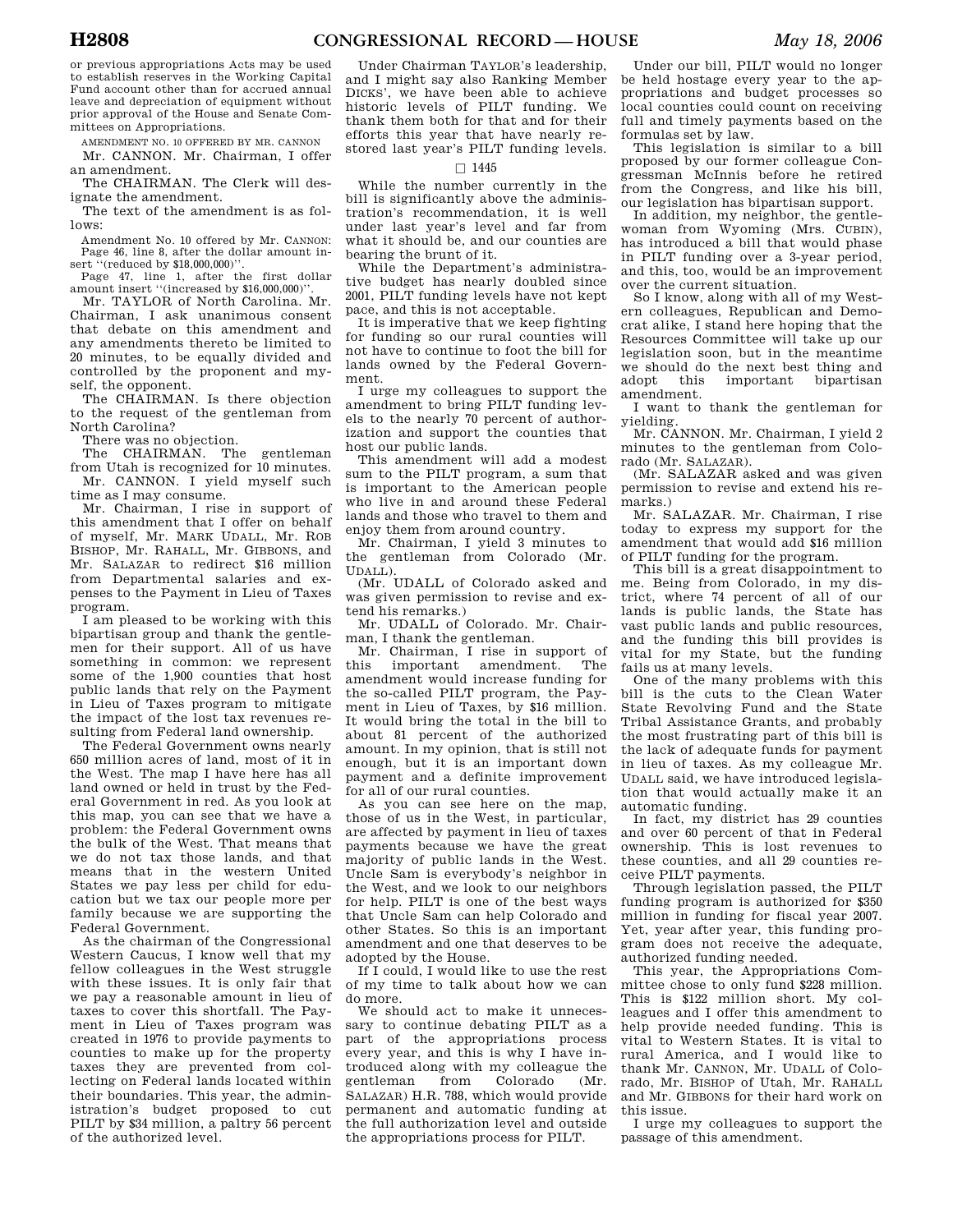Mr. CANNON. Mr. Chairman, I want to thank the gentleman from Colorado for his comments, and I yield 3 minutes to the gentleman from Nevada (Mr. GIBBONS).

Mr. GIBBONS. Mr. Chairman, I want to thank the gentleman from Utah for yielding me the time, and Mr. Chairman, I am grateful to stand here in support of this bipartisan amendment. grateful not just as a Member of Congress from Nevada, but as member of the Western Caucus as well.

Mr. Chairman, as you can see, in Nevada, the Federal Government owns more than 60 million acres of land, which equates to nearly 87 percent of the State. More often than not, for those of us in the West, the Federal Government is not just our neighbor, it is the neighborhood. With such a large Federal presence comes significant challenges, especially in our rural communities.

The PILT program helps compensate for the inability of our rural communities to generate sufficient property tax revenues needed for schools and local infrastructure because of the overwhelming Federal land ownership, and since Nevada cannot generate revenue from nearly 87 percent of the State, PILT funding is vital. Yet the program has never been adequately funded.

In my congressional district alone, Nevada has lost more than \$68 million over the last 10 years because PILT has not been fully funded.

I want to thank the chairman, Mr. TAYLOR, for his efforts to increase PILT this year. The \$198 million requested by the administration was very disappointing and would only serve to exacerbate the current funding discrepancy and increase the burden on our rural communities.

Chairman Taylor added \$30 million to the PILT this year above the administration's request, and for that we are grateful but we cannot stop there.

This amendment will allow all communities, and especially our rural communities, to continue to provide not only for their residents but for essential services for visitors to our public lands such as law enforcement, emergency health care, and search and rescue.

It bears mentioning again that Nevada cannot raise revenue from more than 87 percent of our State, and many counties across the country face similar loss of tax based revenue.

I strongly encourage all of my colleagues to support this bipartisan amendment that will help the Federal Government fulfill its commitment and obligations to communities and ease the burden of heavy Federal land ownership in our rural communities.

Mr. CANNON. Mr. Chairman, I yield the remaining 1 minute to the gentleman from Utah (Mr. BISHOP).

Mr. BISHOP of Utah. Mr. Chairman, the other maps were in green and red. Mine is in blue, and my chart is to show in the blue the total amount of

each State's land that is now combined and controlled by the Federal Government.

You can see an obvious change in States here that in the West who, when they were admitted to the States, were admitted with certain conditions for the yielding of that State land. It was unilaterally changed by the Federal Government in the 1950s, and in the 1970s when the PILT program came into effect, it was somehow to try and offset the impact of those particular changes.

The Department of the Interior said 2 years ago when they took over the funding of the PILT issue they would ensure appropriate emphasis. It has not happened to this date.

This amendment would actually do that by putting PILT up to what was appropriated last year and to where the Senate purports to be at the end of this year's session.

Let me just say that in the short time I have to finish, the Washington Post has endorsed this amendment. You may not have known that because they do not know it either, but last year, they wrote the Federal Government is the largest landowner in Washington, DC, and since this land cannot be taxed, the Federal Government is the principal contributor to the district's chronic fiscal imbalance.

That is our point for those of us in the West exactly. This is the problem that we have, and PILT is the one that tries to change that economic impact to mitigate the losses that we indeed have. The Department of the Interior has a commitment to make sure PILT was fully funded. All we are trying to do with this amendment is to help the Department of the Interior to maintain their commitments.

Mr. TAYLOR of North Carolina. Mr. Chairman, I yield myself such time as I may consume.

Mr. Chairman, Mr. DICKS and I in our original markup, which was a \$34 million cut, reinstated \$18 million in that first appropriation. Later, we added another \$12 million in for that and brought it within \$4 million of last year's effort.

Now, when the gentleman takes \$18 million out of the funding for the Department, we do considerable damage, and the Department oversees one in every five acres of national land, including vital tributaries and recreation areas, and produces over \$14 billion in royalty revenue for the U.S. Treasury, and it must have the funds in the operations account.

Frankly, if we were doing more harvest in our national forests we would not need this much PILT because that was really where it was to come from when the forests and other public lands were started, but we will try to do what we can.

I will yield to the gentleman's amendment, and we will accept his amendment, knowing that in conference we may not be able to hold this third increase.

Mr. RAHALL. Mr. Chairman, I rise in strong support of the amendment to increase funding for PILT.

I am proud to join my colleagues from Western States to make the point that PILT is a vital part of communities across this great land. PILT funds help make communities safer, cleaner and healthier in 49 of our 50 States—from Maine, to West Virginia, to California. In seeking adequate PILT funding, we are truly all in this together.

Now some may say that, in the grand scheme of our Federal budget, PILT payments to counties are just not that important. Well I can tell you that the PILT funding received by Greenbrier County or Pocahontas County in West Virginia is crucial to their ability to provide the quality and quantity of local services the families of West Virginia deserve.

I am also here to support more funding for PILT because I support public land ownership and acquisition, where it is appropriate. As the ranking member on the House Resources Committee, I have the privilege of working with the other committee members to oversee our national parks, forests and refuges. These lands are part of our national identity and they are a birthright we will pass on to future generations of Americans.

But along with responsibility for these public lands comes a responsibility to the surrounding local communities. PILT payments compensate these local communities for lost revenue due to public land ownership. Making good on those payments is part of being a good steward but it is also part of being a good neighbor, and that is something we take very seriously in West Virginia.

The budget priorities chosen by this administration and this Congress force many very painful decisions. However, funding for a program as broad and important to local governments as PILT must be funded adequately. I urge adoption of this amendment.

Mr. TAYLOR of North Carolina. Mr. Chairman, I yield back my time.

The CHAIRMAN. The question is on the amendment offered by the gentleman from Utah (Mr. CANNON).

The amendment was agreed to.

AMENDMENT OFFERED BY MR. SANDERS

Mr. SANDERS. Mr. Chairman, I offer an amendment.

The Clerk read as follows:

Amendment offered by Mr. SANDERS: Page 46, line 8, after the dollar amount in-

sert "(reduced by \$1,800,000)". Page 64, line 11, after the dollar amount insert "(increased by \$1,800,000)"

Mr. SANDERS. Mr. Chairman, first, I want to thank the majority and the minority because my understanding is they have accepted this amendment,

and I appreciate that very much. The legislative intent of this amendment is to increase the funding for the Environmental Protection Agency's EnergyStar Program in K–12 school systems by \$1.8 million offset by a reduction in administrative expenses for the Department of the Interior.

Mr. Chairman, our Nation's 17,450 school districts are facing serious problems. Their budgets are threadbare, and most can barely pay their teachers a living wage. To make matters worse, America's school buildings are aging. The average age is over 42 years, and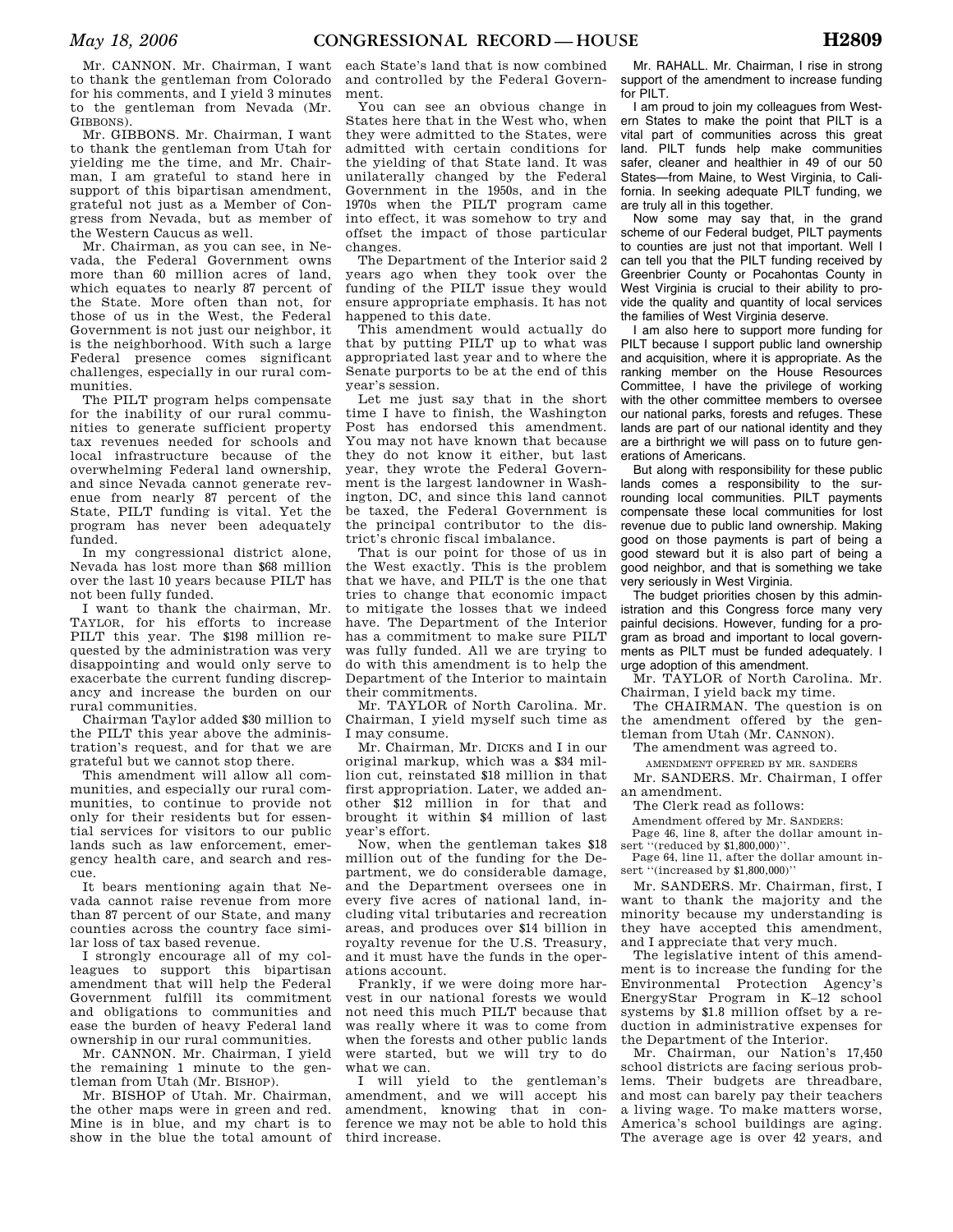the vast majority could greatly benefit from energy saving improvements.

According to the EPA, energy costs represent a typical school district's second largest operating expense after salaries, more than the cost of computers and textbooks combined. Amazingly, in a typical school, one-third of the energy used goes to waste, largely due to old and poorly functioning equipment, poor insulation, and outdated technology.

Unfortunately, school administrators are often hard pressed to allocate any of their limited funds toward improving the energy efficiency of their buildings and systems, even when it is clear that such improvements would save them substantial sums of money that could help pay for their other needs.

Fortunately, the EPA has an energy conservation program that can help these schools do just that: to implement energy-saving strategies that save money, help children learn about energy, and create improved teaching and learning environments.

## $\Box$  1500

The EPA's EnergyStar Program, in its partnership with America's K through 12 school districts, is committed to building a new national infrastructure of schools that are smart about every aspect of energy.

In addition to helping school districts save up to 30 percent on their energy bills each year, energy efficiency prevents greenhouse gas emissions and improves the students' learning environment. Schools that are well lit, well ventilated, and in good repair create a healthy, comfortable learning and teaching environment. A better physical environment is among the many factors that have been demonstrated to contribute to increased learning and productivity in the classroom, which in turn affects performance and achievement.

Right now, more than 200 school districts across the country are partnering with EnergyStar. But for a Nation whose schools spend \$5 billion annually on energy, there is obviously a lot of work to do. Of the 11,000 school buildings that have been rated, only 16 percent of the Nation's total school building inventory, only 530 schools have earned an EnergyStar rating by achieving a score of 75 or higher, a score that means that they use about 40 percent less energy than average buildings.

Fortunately, the EPA is now working with partners such as the National School Boards Association, the National Parent-Teacher Association, and the Sustainable Buildings Industry Council to collaboratively improve the energy efficiency and the indoor environments of many more of our Nation's K through 12 schools. These efforts are helping school districts to save big on utility bills and maintenance costs, in turn freeing up funds to pay for books, computers and teachers, and to improve indoor air quality and comfort. These efforts deserve our support.

In short, Mr. Chairman, the EnergyStar Program helps our Nation's schools to implement energy saving strategies that save money, help children learn about energy and create improved teaching and learning environments. This amendment would add \$1,800,000 to this important work in our Nation's K through 12 school systems.

Mr. Chairman, I yield back the balance of my time.

Mr. TAYLOR of North Carolina. Mr. Chairman, I move to strike the last word.

This amendment would provide an increase of \$1.8 million, and while I do not approve of the proposed offset, I am prepared to accept the amendment and we will do that.

The CHAIRMAN. The question is on the amendment offered by the gentleman from Vermont (Mr. SANDERS).

The amendment was agreed to.

The CHAIRMAN. The Clerk will read. The Clerk read as follows:

PAYMENTS IN LIEU OF TAXES

For expenses necessary to implement the Act of October 20, 1976, as amended (31 U.S.C. 6901–6907), \$228,000,000, of which not to exceed \$400,000 shall be available for administrative expenses: *Provided*, That no payment shall be made to otherwise eligible units of local government if the computed amount of the payment is less than \$100.

## CENTRAL HAZARDOUS MATERIALS FUND

For necessary expenses of the Department of the Interior and any of its component offices and bureaus for the remedial action, including associated activities, of hazardous waste substances, pollutants, or contaminants pursuant to the Comprehensive Environmental Response, Compensation, and Liability Act, as amended (42 U.S.C. 9601 et seq.), \$9,923,000, to remain available until expended.

OFFICE OF THE SOLICITOR

# SALARIES AND EXPENSES

For necessary expenses of the Office of the Solicitor, \$56,755,000.

#### OFFICE OF INSPECTOR GENERAL

SALARIES AND EXPENSES

For necessary expenses of the Office of Inspector General, \$39,688,000.

## OFFICE OF SPECIAL TRUSTEE FOR AMERICAN INDIANS

FEDERAL TRUST PROGRAMS

For the operation of trust programs for Indians by direct expenditure, contracts, cooperative agreements, compacts, and grants, \$150,036,000, to remain available until expended, of which not to exceed \$45,000,000 from this or any other Act, shall be available for historical accounting: *Provided*, That funds for trust management improvements and litigation support may, as needed, be transferred to or merged with the Bureau of Indian Affairs, ''Operation of Indian Programs'' account; the Office of the Solicitor, ''Salaries and Expenses'' account; and the Departmental Management, ''Salaries and Expenses'' account: *Provided further*, That funds made available to Tribes and Tribal organizations through contracts or grants obligated during fiscal year 2007, as authorized by the Indian Self-Determination Act of 1975 (25 U.S.C. 450 et seq.), shall remain available until expended by the contractor or grantee: *Provided further*, That, notwithstanding any other provision of law, the statute of limitations shall not commence to run on any claim, including any claim in litigation

pending on the date of the enactment of this Act, concerning losses to or mismanagement of trust funds, until the affected tribe or individual Indian has been furnished with an accounting of such funds from which the beneficiary can determine whether there has been a loss: *Provided further*, That, notwithstanding any other provision of law, the Secretary shall not be required to provide a quarterly statement of performance for any Indian trust account that has not had activity for at least 18 months and has a balance of \$15.00 or less: *Provided further*, That the Secretary shall issue an annual account statement and maintain a record of any such accounts and shall permit the balance in each such account to be withdrawn upon the express written request of the account holder: *Provided further*, That not to exceed \$50,000 is available for the Secretary to make payments to correct administrative errors of either disbursements from or deposits to Individual Indian Money or Tribal accounts after September 30, 2002: *Provided further*, That erroneous payments that are recovered shall be credited to and remain available in this account for this purpose.

#### INDIAN LAND CONSOLIDATION

For consolidation of fractional interests in Indian lands and expenses associated with redetermining and redistributing escheated interests in allotted lands, and for necessary expenses to carry out the Indian Land Consolidation Act of 1983, as amended, by direct expenditure or cooperative agreement, \$34,006,000, to remain available until expended, and which may be transferred to the Bureau of Indian Affairs and Departmental Management accounts: *Provided*, That funds provided under this heading may be expended pursuant to the authorities contained in the provisos under the heading*,* ''Office of Special Trustee for American Indians, Indian Land Consolidation'' of the Interior and Related Agencies Appropriations Act, 2001 (Public Law 106–291).

NATURAL RESOURCE DAMAGE ASSESSMENT AND RESTORATION

NATURAL RESOURCE DAMAGE ASSESSMENT FUND

To conduct natural resource damage assessment and restoration activities by the Department of the Interior necessary to carry out the provisions of the Comprehensive Environmental Response, Compensation, and Liability Act, as amended (42 U.S.C. 9601 et seq.), the Federal Water Pollution Control Act, as amended (33 U.S.C. 1251 et seq.), the Oil Pollution Act of 1990 (Public Law 101–380) (33 U.S.C. 2701 et seq.), and Public Law 101–337, as amended (16 U.S.C. 19jj et seq.), \$6,109,000, to remain available until expended.

#### ADMINISTRATIVE PROVISIONS

There is hereby authorized for acquisition from available resources within the Working Capital Fund, 15 aircraft, 10 of which shall be for replacement and which may be obtained by donation, purchase or through available excess surplus property: *Provided*, That existing aircraft being replaced may be sold, with proceeds derived or trade-in value used to offset the purchase price for the replacement aircraft: *Provided further*, That no programs funded with appropriated funds in the ''Departmental Management'', ''Office of the Solicitor'', and ''Office of Inspector General'' may be augmented through the Working Capital Fund: *Provided further*, That the annual budget justification for Departmental Management shall describe estimated Working Capital Fund charges to bureaus and offices, including the methodology on which charges are based: *Provided further*, That departures from the Working Capital Fund estimates contained in the Departmental Management budget justification shall be presented to the Committees on Appropriations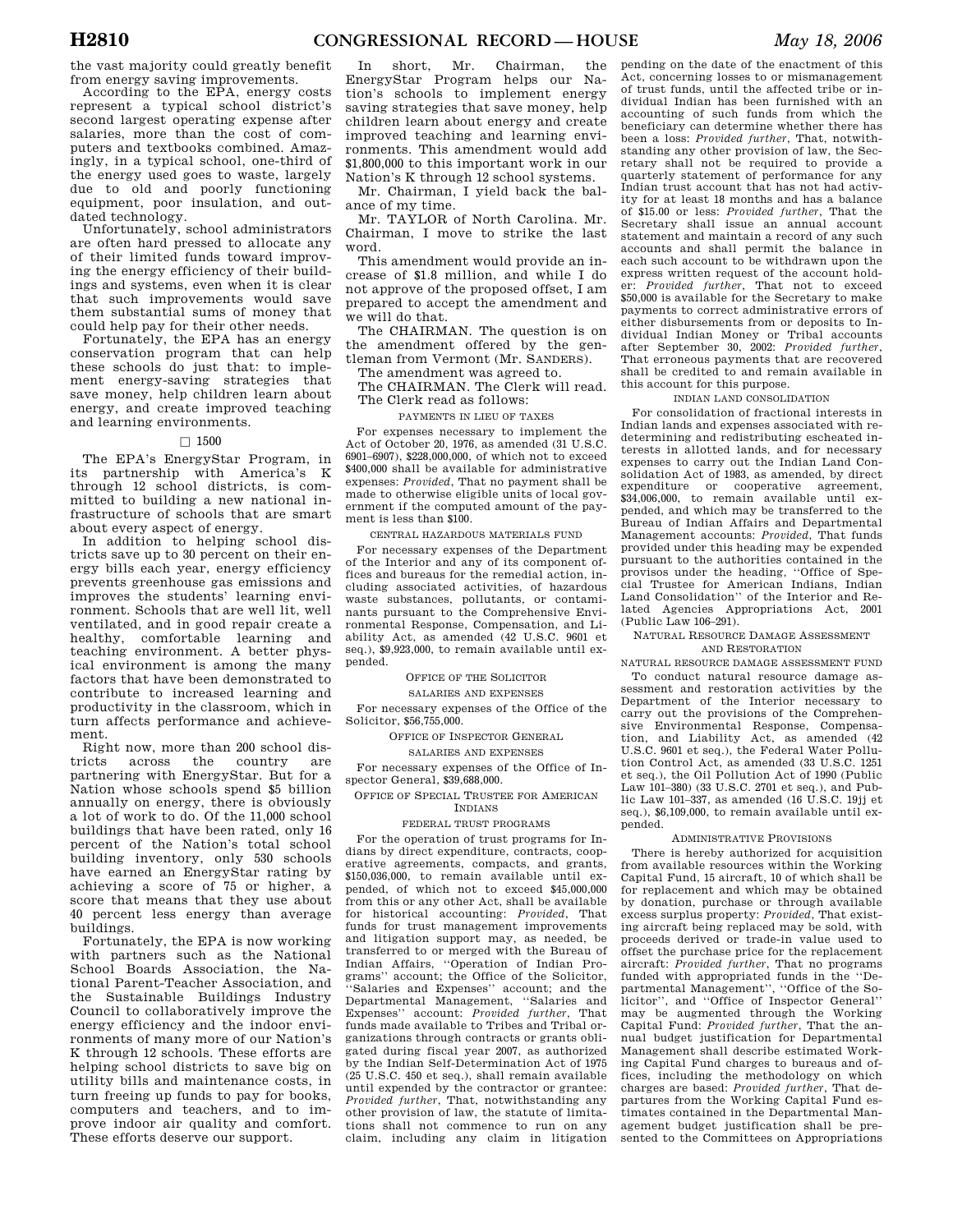for approval: *Provided further*, That the Secretary shall provide a semi-annual report to the Committees on Appropriations on reimbursable support agreements between the Office of the Secretary and the National Business Center and the bureaus and offices of the Department, including the amounts billed pursuant to such agreements.

## GENERAL PROVISIONS, DEPARTMENT OF THE INTERIOR

SEC. 101. Appropriations made in this title shall be available for expenditure or transfer (within each bureau or office), with the approval of the Secretary, for the emergency reconstruction, replacement, or repair of aircraft, buildings, utilities, or other facilities or equipment damaged or destroyed by fire, flood, storm, or other unavoidable causes: *Provided*, That no funds shall be made available under this authority until funds specifically made available to the Department of the Interior for emergencies shall have been exhausted: *Provided further*, That all funds used pursuant to this section must be replenished by a supplemental appropriation which must be requested as promptly as possible.

SEC. 102. The Secretary may authorize the expenditure or transfer of any no year appropriation in this title, in addition to the amounts included in the budget programs of the several agencies, for the suppression or emergency prevention of wildland fires on or threatening lands under the jurisdiction of the Department of the Interior; for the emergency rehabilitation of burned-over lands under its jurisdiction; for emergency actions related to potential or actual earthquakes, floods, volcanoes, storms, or other unavoidable causes; for contingency planning subsequent to actual oil spills; for response and natural resource damage assessment activities related to actual oil spills; for the prevention, suppression, and control of actual or potential grasshopper and Mormon cricket outbreaks on lands under the jurisdiction of the Secretary, pursuant to the authority in section 1773(b) of Public Law 99–198 (99 Stat. 1658); for emergency reclamation projects under section 410 of Public Law 95– 87; and shall transfer, from any no year funds available to the Office of Surface Mining Reclamation and Enforcement, such funds as may be necessary to permit assumption of regulatory authority in the event a primacy State is not carrying out the regulatory provisions of the Surface Mining Act: *Provided*, That appropriations made in this title for wildland fire operations shall be available for the payment of obligations incurred during the preceding fiscal year, and for reimbursement to other Federal agencies for destruction of vehicles, aircraft, or other equipment in connection with their use for wildland fire operations, such reimbursement to be credited to appropriations currently available at the time of receipt thereof: *Provided further*, That for wildland fire operations, no funds shall be made available under this authority until the Secretary determines that funds appropriated for ''wildland fire operations'' shall be exhausted within 30 days: *Provided further*, That all funds used pursuant to this section must be replenished by a supplemental appropriation, which must be requested as promptly as possible: *Provided further*, That such replenishment funds shall be used to reimburse, on a pro rata basis, accounts from which emergency funds were transferred.

SEC. 103. Appropriations made to the Department of the Interior in this title shall be available for services as authorized by 5 U.S.C. 3109, when authorized by the Secretary, in total amount not to exceed \$500,000; hire, maintenance, and operation of aircraft; hire of passenger motor vehicles; purchase of reprints; payment for telephone

service in private residences in the field, when authorized under regulations approved by the Secretary; and the payment of dues, when authorized by the Secretary, for library membership in societies or associations which issue publications to members only or at a price to members lower than to subscribers who are not members.

SEC. 104. No funds provided in this title may be expended by the Department of the Interior for the conduct of offshore oil preleasing, leasing and related activities placed under restriction in the President's moratorium statement of June 12, 1998, in the areas of northern, central, and southern California; the North Atlantic; Washington and Oregon; and the eastern Gulf of Mexico south of 26 degrees north latitude and east of 86 degrees west longitude.

AMENDMENT OFFERED BY MR. CONAWAY

Mr. CONAWAY. Mr. Chairman, I offer an amendment.

The Clerk read as follows:

Amendment offered by Mr. CONAWAY: Page 54, beginning at line 15, strike section 104.

Mr. CONAWAY. Mr. Chairman, I rise today to talk about an issue that is in every paper and on every television program almost, on every news channel, and that is the supply of oil and gas that this country not only uses but in particular produces.

For 25 years now, we have used this appropriations bill to unnecessarily restrict access by those who would explore for oil and gas to lands and properties and, in this instance, the Outer Continental Shelf, where it is clear that significant supplies of oil and natural gas exist. The additional production that would be gained from these areas is self-evident as to the values of it, not only the balance of payment, because every MCF of gas that we produce from these lands would offset gas that is imported, and any number of jobs are created when we are drilling for oil and gas on our own properties and our own lands.

The industry's safety record over the last 25 years has continued to improve. The risks to the beaches in this area off the gulf coast of Mexico is de minimis. The safety record is exemplary not only in the drilling phase but also in the production phase.

With respect to the production phase, you cannot paint a worse scenario to go through the Gulf of Mexico and destroy those production platforms than Hurricane Katrina in August. As a result of the sub-sea engineering that is in place to protect against oil and gas spills, when Hurricane Katrina came through and destroyed many of the production facilities, there was no release of crude oil and natural gas into the environment.

The estimates for the amounts of oil and gas in this region range from trillions of cubic feet of natural gas and billions of barrels of oil, all of which would go to reduce America's dependence on imported crude oil and natural gas. So my amendment would simply strike these provisions that have unnecessarily restricted access to these waters.

Mr. TAYLOR of North Carolina. Mr. Chairman, I rise to oppose the amendment, and I would ask the gentleman to withdraw the amendment.

I would say to the gentleman that I am concerned about high energy prices, and I would agree with him that it would be better to increase the production of oil and gas from our Federal waters, but this year I think the oil moratorium should be addressed with comprehensive authorizing legislation which would guide the appropriate leasing.

So I would say to him that we would commit to working with him on this issue and ask that he withdraw his amendment.

Mr. Chairman, I yield to the gentleman from Texas.

Mr. CONAWAY. Mr. Chairman, I appreciate that. It was my intent to withdraw this amendment but after a discussion with my colleague from Florida. If I could have that discussion, sir.

Mr. PUTNAM. Mr. Chairman, I move to strike the last word.

Mr. Chairman, I rise to engage my good friend from Texas. This is an issue that the State of Florida and other coastal areas have been dealing with for the past 25 years in terms of the appropriateness of the moratorium. This particular issue is one that has obviously reached critical mass, with the shortages of natural gas that we are facing and the high price of gas that consumers are dealing with.

However, this is an important balancing act that this Congress must consider very carefully. Whatever we do as it relates to offshore drilling ought to be done in a comprehensive manner, it ought to have the input of the States, and it ought to recognize the sensitive areas.

My friend from Texas makes a very important point about the economic necessity and, frankly, the improvements in technology that allow for safer production and safer exploration capabilities. But it is my belief, and the belief of certainly the Florida delegation, that we must deal with this separate and apart from the spending bill.

We must also deal with it in a way that does not expose an area as close to the beaches as 3 miles to the prospect of oil and gas rigs, and one which allows a range of input from throughout the membership so that we can move forward with the goal of dealing with our national energy crisis, do it in a safe and comprehensive way, and do it in a way that respects the rights of States to opt in or opt out, as appropriate, dealing with their own individual environmental sensitivities.

We recognize our obligation as Floridians as major energy consumers, that we have an obligation to review our previous positions. We recognize the improvements in technology. But, frankly, 3 miles off of our coast is an unacceptable limit, and we believe that this issue is best served as a standalone comprehensive bill.

Mr. CONAWAY. Mr. Chairman, in the spirit of cooperation with my colleague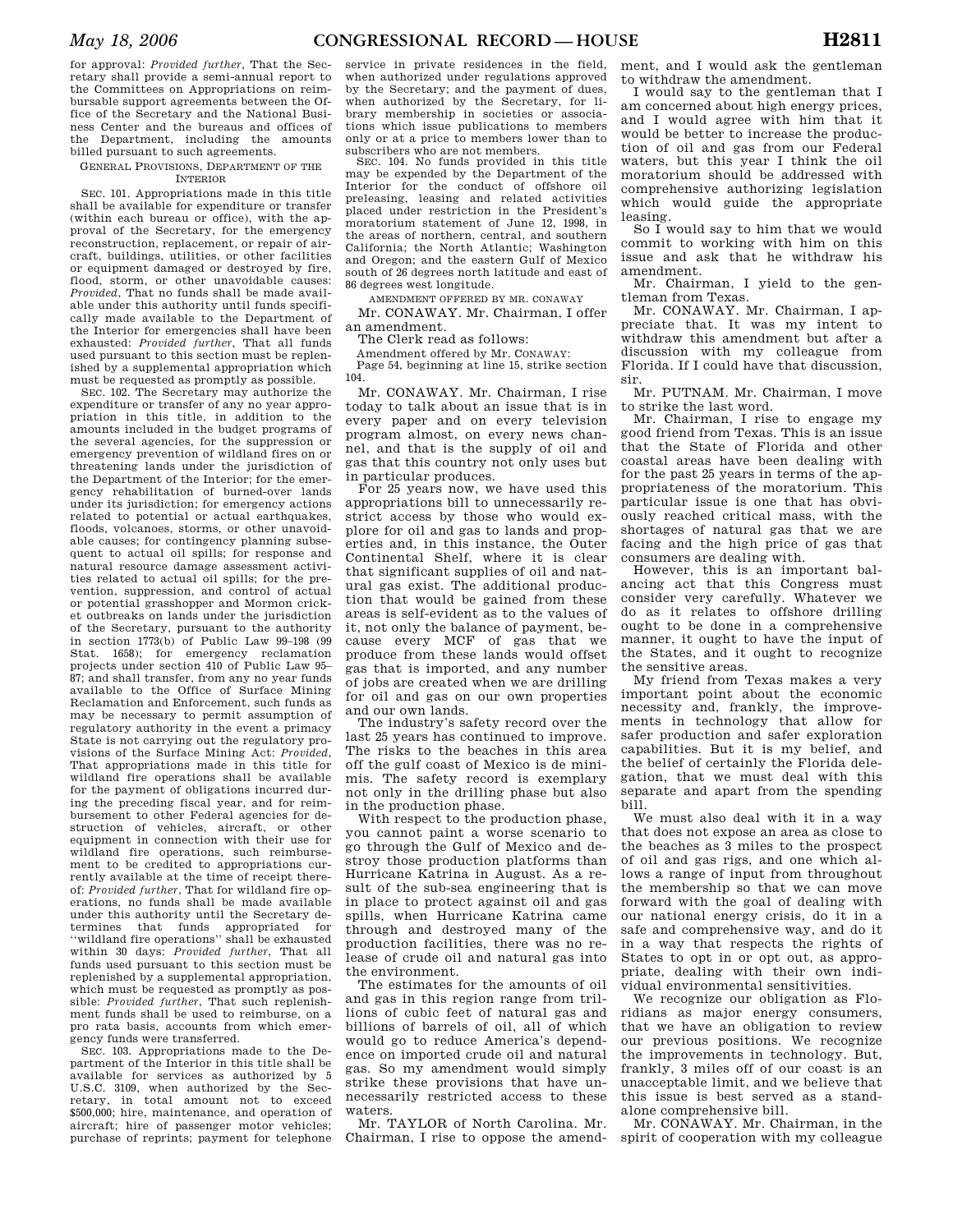from Florida and the chairman, and in the interest of working on a comprehensive solution that addresses the supply issues that face our Nation, as well as the States' rights issues that are very legitimate concerns as to where the drilling begins off a particular State's coast, and the opportunity to allow each State to make that decision for their own, as Texas has done for many, many years, I ask unanimous consent to withdraw my amendment.

The CHAIRMAN. Without objection, the gentleman's amendment is withdrawn.

There was no objection.

The CHAIRMAN. The Clerk will read. The Clerk read as follows:

SEC. 105. No funds provided in this title may be expended by the Department of the Interior to conduct offshore oil preleasing, leasing and related activities in the eastern Gulf of Mexico planning area for any lands located outside Sale 181, as identified in the final Outer Continental Shelf 5-Year Oil and Gas Leasing Program, 1997–2002.

SEC. 106. No funds provided in this title may be expended by the Department of the Interior to conduct oil preleasing, leasing and related activities in the Mid-Atlantic and South Atlantic planning areas.

AMENDMENTS OFFERED BY MR. POE

Mr. POE. Mr. Chairman, I offer three amendments, and I ask unanimous consent they be considered en bloc.

The CHAIRMAN. Is there objection to the request of the gentleman from Texas?

Mr. TAYLOR of North Carolina. Mr. Chairman, reserving the right to object, and I will not object, with the understanding with the gentleman that he will agree with a unanimous consent request that I will make to limit debate on the amendment to 10 minutes, with 5 minutes divided on each side. Does the gentleman share that understanding?

Mr. POE. That is correct, Mr. Chairman.

The CHAIRMAN. Is there objection to the request of the gentleman from Texas?

There was no objection.

The CHAIRMAN. The Clerk will report the amendments.

The Clerk read as follows:

Amendments offered by Mr. POE:

Page 54, beginning at line 15, strike section 104.

Page 54, beginning at line 24, strike section 105.

Page 55, beginning at line 6, strike section 106.

Mr. TAYLOR of North Carolina. Mr. Chairman, I ask unanimous consent that the debate on this amendment and any amendments thereto be limited to 10 minutes to be equally divided and controlled by the proponent and myself, the opponent.

The CHAIRMAN. Without objection, they may be considered under that limitation.

There was no objection.

Mr. POE. Mr. Chairman, the United States has to be more self-sufficient when it comes to energy. We import 60

percent of our crude oil from foreign countries. In doing so, we are subject to the illegal price-fixing cartel known as OPEC. The Gulf of Mexico is responsible for one-third of the domestic oil production and 20 percent of the domestic natural gas production. My amendment will end the congressional moratoria on energy exploration along the Outer Continental Shelf.

Right now, Mr. Chairman, the areas shaded in blue are where we drill offshore. We drill offshore of the coast of Texas, Louisiana, and part of Mississippi and Alabama. All of the red on the West Coast, East Coast, and the other parts of the Gulf of Mexico are prohibited by law. Since the 1980s, Congress has been placing appropriations moratoriums on drilling in all these red areas that are outlined on the map, which is about 90 percent of the Outer Continental Shelf that is off limits to energy development.

All of these areas in these coastal States certainly want cheap gasoline and they want natural gas, but they do not want to drill in their neighborhoods. They would rather that Texas and Louisiana keep drilling in our neighborhoods. We can't have it both ways, cheap gasoline and refuse to drill offshore. It seems to me to be somewhat hypocritical, because this does not make sense.

In the Outer Continental Shelf there are about 300 trillion cubic feet of natural gas and more than 50 billion barrels of oil yet to be discovered. That is enough natural gas or oil to replace current imports from the Persian Gulf for 60 years and produce gasoline for 116 million cars for 15 years. And these are conservative estimates, since these are largely unexplored. There is going to be drilling off this area because Cuba and China are already making plans to drill 471⁄2 miles off Florida in those rich gulf reserves. It seems to me that we should take advantage of those reserves.

While people talk about the pollution that comes from drilling, many of the problems have been overstated. According to the 2002 National Academy of Sciences report, the largest cause of pollution is from nature. Shown by this chart, 60 percent of the pollution to our shores is by nature itself. So the best way we prevent the number one cause of pollution to our shores is to eliminate this and drill for it.

Boating. All those boats off the shores of our coasts are producing 32 percent of the oil seepage. Tankers from the Middle East are 3 percent. And offshore drilling only accounts for 2 percent of the pollution to our shores.

## $\square$  1515

It obviously makes sense to drill offshore, Mr. Chairman, because nature is the primary cause of the pollution to our beaches.

When Katrina and Rita hit the gulf coast this last year, over 100 platforms were damaged. But seepage from the Gulf of Mexico almost did not exist be-

cause the valves and the pumps for these offshore rigs were shut off immediately. So it seemed that opening up these areas would be an obvious choice.

We are the only major industrial power in the world that has this silly rule about not drilling offshore. They drill in the North Sea and around the world, and they do so safely. It is important that we use some common sense.

Americans worry about skyrocketing energy prices and lack of energy and want solutions. A decision where we drill is going to have to be made and made very soon by Americans. This is a price issue, but it is also a national security issue. Those who say ''no'' to offshore drilling have no solutions to this problem. We can drill offshore safely, environmentally correct; and when we get over the fear factor and take control of our own energy needs, this country will be better off.

I yield 1 minute to Mr. GREEN from Texas.

Mr. GENE GREEN of Texas. Mr. Chairman, Members, I want to thank my colleague for yielding me a minute. I support his amendment. Obviously, I think that would be the ideal provision we need to do to eliminate that moratorium. The committee, I think, has struck a compromise on natural gas, although Congressman POE and I know the difficulties of just drilling for one substance over the other. But obviously I support the amendment and I think the committee, though, came up with a compromise, and we will fight that battle later.

Mr. POE. Mr. Chairman, I reserve the balance of my time.

Mr. TAYLOR of North Carolina. I yield 2 minutes to the gentleman from Florida (Mr. FOLEY).

Mr. FOLEY. Mr. Chairman, I certainly understand the politics of petroleum. But I represent Florida, and I represent the coast that we consider a valuable resource for tourism, the environment, the ecology.

Let me remind my colleagues the area that they are proposing to drill both oil and natural gas wells has recently been referred to as Hurricane Alley. The gulf coast, we all know now, after Katrina, is responsible for 25 percent of U.S. production of natural gas. Following Katrina and Rita, almost 75 percent of the natural gas production in the gulf was shut down and not producing.

As of May 3, almost 13 percent of natural gas production in the Gulf of Mexico was still offline 9 months later. So it begs the question, why would you put more rigs in a vulnerable place?

Now, I understand some States like drilling, like oil and like offshore rigs. And my question, or my statement, to you is, have at it. But I do want to have the opportunity as a Floridian to defend ourselves from having oil drilling rigs off our coastline.

Several Governors are opposed to the provisions, including Governor Schwarzenegger; my own Governor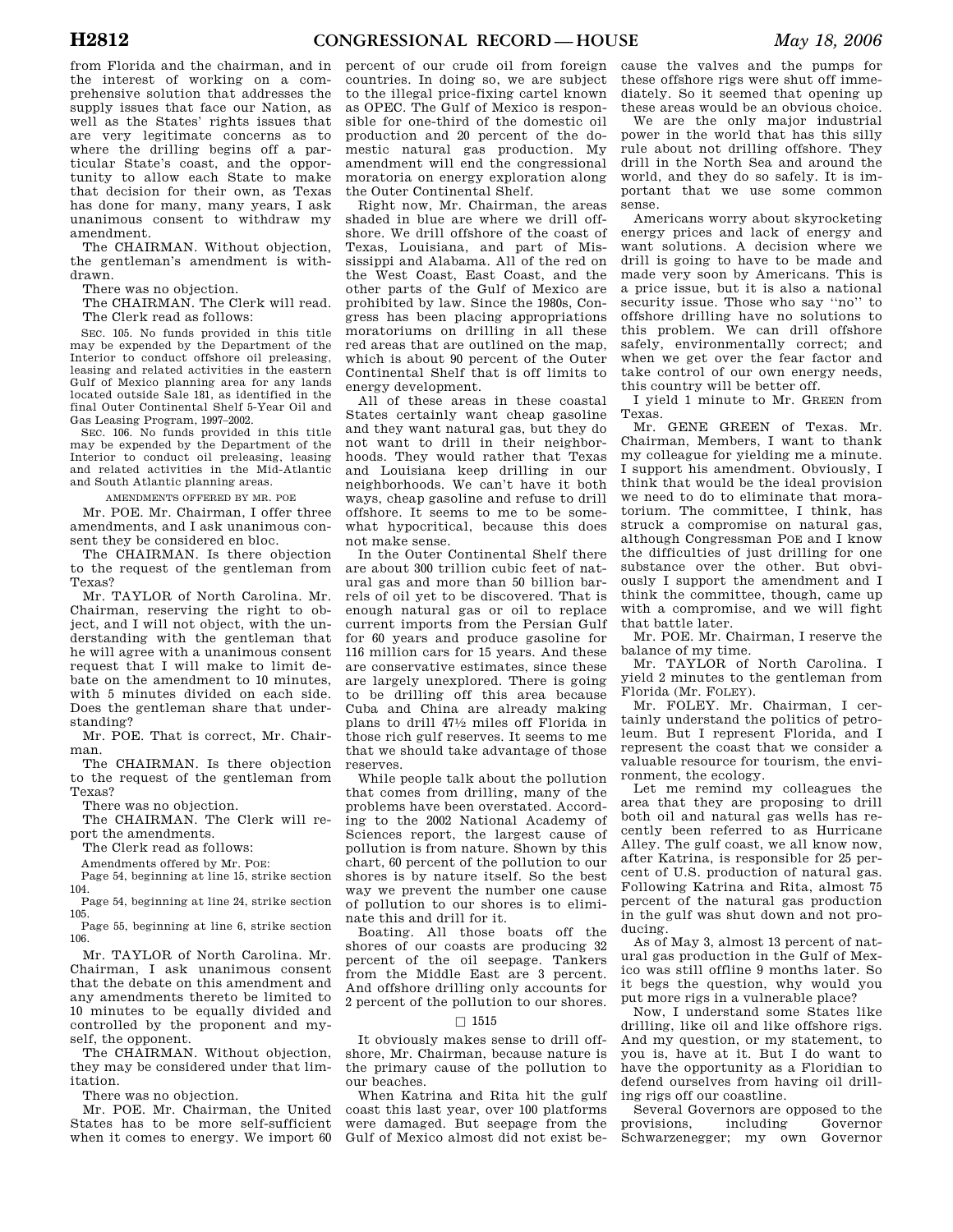Bush who sent a letter to the Speaker just yesterday; Governor Mark Sanford, our former colleague from South Carolina; Democrat Governor Corzine of New Jersey; Mike Easley of North Carolina; and Ted Kulongoski of Oregon. Our delegation remains strongly opposed to drilling for oil and gas in this very, very vulnerable area.

Let me tell you the infrastructure problems suffered by our recent hurricanes. A Congressional Budget Office study estimated that gulf energy infrastructure repair costs will be between \$18 billion and \$31 billion, just from the damages the hurricane created. So let's build some more rigs in this very vulnerable area.

I mentioned the responsibility of natural gas. The gulf has 30 percent of U.S. crude oil production, again another reason we do not want to endanger our coastline. Again, 9 months later, almost 22 percent remain offline.

So I urge defeat of this amendment, removal of the Peterson amendment from this appropriation bill, and let us do something right and not simply succumb to the politics of convenience on energy prices.

Mr. POE. Mr. Chairman, I yield myself such time as I may consume.

I would like to point out to my friend from Florida, we just respectfully disagree. But he has made the argument for why we need to drill somewhere other than the gulf coast. Rita and Katrina basically shut down all the rigs in the gulf coast. Twenty-two percent of the refineries in the United States come from my district. They were shut down for weeks. That is 20 percent of the gasoline for the rest of the United States. We drill in one area. We drill in Hurricane Alley, as Mr. FOLEY has pointed out. We need to drill off even the sacred west coast of California and off the east coast because there is oil and natural gas there. We need to open up the moratoriums that this Congress has put on us. The American people are demanding answers. They want cheaper gasoline, but yet we refuse to take care of ourselves.

I urge adoption of this amendment which will allow or release the restrictions and then we can start drilling where there is oil and natural gas to take care of ourselves. The hurricanes proved we can do it safely and securely without damage to the environment.

Mr. Chairman, I yield back the balance of my time.

Mr. TAYLOR of North Carolina. Mr. Chairman, I yield 1 minute to the gentleman from New Jersey (Mr. PALLONE).

Mr. PALLONE. Mr. Chairman, I rise in opposition to this amendment. In my home State of New Jersey, tourism supports nearly 500,000 jobs and indirectly generates \$16.6 billion in wages and \$5.5 billion in State tax revenues. Much of that enormous economic engine is driven by our coastline which we have worked hard to protect.

All it takes is one incident from an industrial drilling rig sitting in the

ocean to put this entire economic engine at risk. What this amendment would do is open up OCS areas as close as 3 miles from shore to drilling. There is no buffer here, no minimum barrier. If we pass this amendment, we can see drilling rigs as close as 3 miles from our shores. And for what?

This will do nothing for the price of oil. It takes up to 7 years to begin producing from an offshore lease.

And I would also like to know why the oil industry is so keen on getting these areas open for drilling when they have thousands of leases already in place, both onshore and offshore that they haven't bothered to explore.

Mr. Chairman, our coasts are simply too valuable to risk like this. If we had to do a balancing act, there is no way you could support this amendment.

I urge a ''no'' vote on this amendment. Vote to protect our coasts.

Mr. TAYLOR of North Carolina. Mr. Chairman, I yield for the purpose of making a unanimous-consent request to the gentleman from Washington.

(Mr. DICKS asked and was given permission to revise and extend his remarks)

Mr. DICKS. I just want to rise in opposition to the amendment and in support of the position taken by the chairman and the committee.

Mr. TAYLOR of North Carolina. I yield 1 minute to the gentlewoman from California (Mrs. CAPPS).

Mrs. CAPPS. Mr. Chairman, I rise in strong opposition to the Poe amendment, and I would like to set the record straight. This current ban on new drilling is actually two moratoria, one of which is enacted by Congress annually through a ban on Federal funding to drill for oil in areas now off limits.

In addition, there is a complementary moratorium put into place originally in 1991 through an executive moratorium by George H. W. Bush, extended till 2012 by Bill Clinton, embraced by the current President in his current 2007 budget.

The provision in the Interior bill and in the Poe amendment eliminate the annual congressional moratoria. It doesn't end the Presidential moratorium. However, the President certainly has the authority to revise or revoke his existing Presidential moratorium before 2012.

I am not a betting person, but I would wager that if Congress eliminates the moratorium through this legislation and encourages the President to do the same, he is going to revoke the Presidential moratorium. Why not? Drilling advocates will argue that the people, through Congress, have spoken in favor of new drilling; and when that Presidential moratorium is revoked, it would mean an immediate end to the ban on new drilling in waters off our coastal States.

It is not just coincidental this amendment is coming up just as the next 5-year plan is being enacted. This would happen right away.

Mr. TAYLOR of North Carolina. I yield 1 minute to the gentleman from Florida (Mr. YOUNG).

Mr. YOUNG of Florida. Mr. Chairman, this is not some political issue. This is serious business. You are dealing with some of the most fragile marine ecosystems in the world. This moratorium was put on here for a good reason. And I mentioned earlier during general debate, it has evolved into a workable, effective protection for those ecosystems.

The ecology of some of those Florida waters is just unbelievable. Now, the authorizing committee has been working on this issue for several months trying to come up with a good answer, a good responsible answer. Now, this is being offered without any hearings by the subcommittee, no hearings by full committees, just as a whim to accomplish something that some special interests want to see accomplished. This is not good government. This is a bad amendment, and we need to be very careful about what we do, not only on this amendment today, but on the Peterson amendment that we will deal with later.

The CHAIRMAN. All time for debate pursuant to the unanimous consent request has expired.

The question is on the amendments offered by the gentleman from Texas (Mr. POE).

The question was taken; and the Chairman announced that the noes appeared to have it.

Mr. POE. Mr. Chairman, I demand a recorded vote.

The CHAIRMAN. Pursuant to clause 6 of rule XVIII, further proceedings on the amendments offered by the gentleman from Texas will be postponed.

The Clerk will read.

The Clerk read as follows:

SEC. 107. Appropriations made in this Act under the headings Bureau of Indian Affairs and Office of Special Trustee for American Indians and any unobligated balances from prior appropriations Acts made under the same headings shall be available for expenditure or transfer for Indian trust management and reform activities, except that total funding for historical accounting activities shall not exceed amounts specifically designated in this Act for such purpose.

SEC. 108. Notwithstanding any other provision of law, the Secretary of the Interior is authorized to redistribute any Tribal Priority Allocation funds, including tribal base funds, to alleviate tribal funding inequities by transferring funds to address identified, unmet needs, dual enrollment, overlapping service areas or inaccurate distribution methodologies. No tribe shall receive a reduction in Tribal Priority Allocation funds of more than 10 percent in fiscal year 2007. Under circumstances of dual enrollment, overlapping service areas or inaccurate distribution methodologies, the 10 percent limitation does not apply.

SEC. 109. Notwithstanding any other provision of law, in conveying the Twin Cities Research Center under the authority provided by Public Law 104–134, as amended by Public Law 104–208, the Secretary may accept and retain land and other forms of reimbursement: *Provided*, That the Secretary may retain and use any such reimbursement until expended and without further appropriation: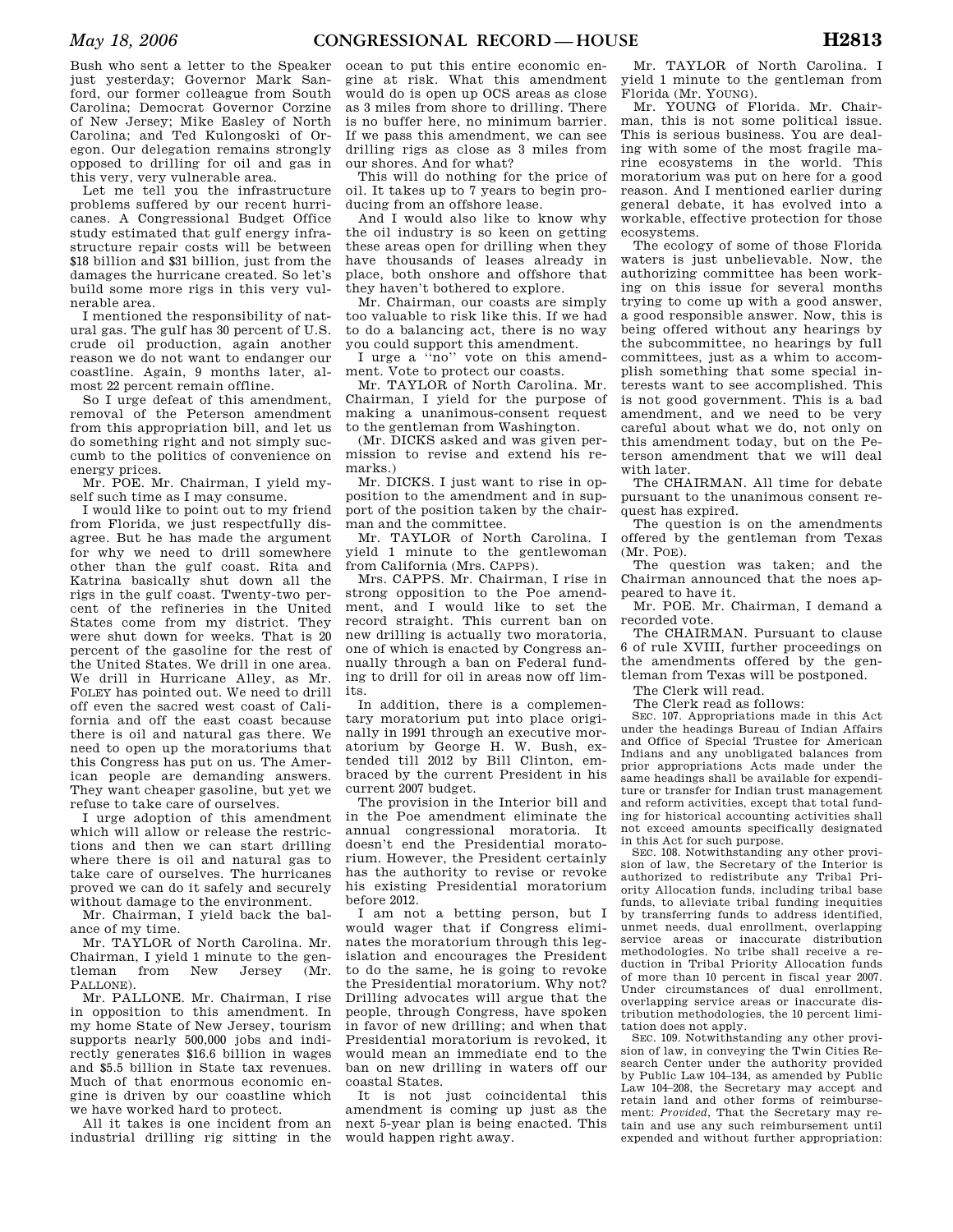(1) for the benefit of the National Wildlife Refuge System within the State of Minnesota; and (2) for all activities authorized by Public Law 100–696; 16 U.S.C. 460zz.

SEC. 110. The Secretary of the Interior may use or contract for the use of helicopters or motor vehicles on the Sheldon and Hart National Wildlife Refuges for the purpose of capturing and transporting horses and burros. The provisions of subsection (a) of the Act of September 8, 1959 (18 U.S.C. 47(a)) shall not be applicable to such use. Such use shall be in accordance with humane procedures prescribed by the Secretary.

SEC. 111. Funds provided in this Act for Federal land acquisition by the National Park Service for Shenandoah Valley Battlefields National Historic District and Ice Age National Scenic Trail, and funds provided in division E of Public Law 108–447 (118 Stat. 3050) for land acquisition at the Niobrara National Scenic River, may be used for a grant to a State, a local government, or any other land management entity for the acquisition of lands without regard to any restriction on the use of Federal land acquisition funds provided through the Land and Water Conservation Fund Act of 1965 as amended.

SEC. 112. None of the funds made available by this Act may be obligated or expended by the National Park Service to enter into or implement a concession contract which permits or requires the removal of the underground lunchroom at the Carlsbad Caverns National Park.

SEC. 113. None of the funds made available in this Act may be used: (1) to demolish the bridge between Jersey City, New Jersey, and Ellis Island; or (2) to prevent pedestrian use of such bridge, when such pedestrian use is consistent with generally accepted safety standards.

SEC. 114. None of the funds in this or any other Act can be used to compensate the Special Master and the Special Master-Monitor, and all variations thereto, appointed by the United States District Court for the District of Columbia in the Cobell v. Norton litigation at an annual rate that exceeds 200 percent of the highest Senior Executive Service rate of pay for the Washington-Baltimore locality pay area.

SEC. 115. The Secretary of the Interior may use discretionary funds to pay private attorney fees and costs for employees and former employees of the Department of the Interior reasonably incurred in connection with Cobell v. Norton to the extent that such fees and costs are not paid by the Department of Justice or by private insurance. In no case shall the Secretary make payments under this section that would result in payment of hourly fees in excess of the highest hourly rate approved by the District Court for the District of Columbia for counsel in Cobell v. Norton.

SEC. 116. The United States Fish and Wildlife Service shall, in carrying out its responsibilities to protect threatened and endangered species of salmon, implement a system of mass marking of salmonid stocks, intended for harvest, that are released from Federally operated or Federally financed hatcheries including but not limited to fish releases of coho, chinook, and steelhead species. Marked fish must have a visible mark that can be readily identified by commercial and recreational fishers.

SEC. 117. (a) IN GENERAL.—Nothing in section 134 of the Department of the Interior and Related Agencies Appropriations Act, 2002 (115 Stat. 443) affects the decision of the United States Court of Appeals for the 10th Circuit in Sac and Fox Nation v. Norton, 240 F.3d 1250 (2001).

(b) USE OF CERTAIN INDIAN LAND.—Nothing in this section permits the conduct of gaming under the Indian Gaming Regulatory Act

(25 U.S.C. 2701 et seq.) on land described in section 123 of the Department of the Interior and Related Agencies Appropriations Act, 2001 (114 Stat. 944), or land that is contiguous to that land, regardless of whether the land or contiguous land has been taken into trust by the Secretary of the Interior.

SEC. 118. No funds appropriated for the Department of the Interior by this Act or any other Act shall be used to study or implement any plan to drain Lake Powell or to reduce the water level of the lake below the range of water levels required for the operation of the Glen Canyon Dam.

SEC. 119. Notwithstanding the limitation in subparagraph (2)(B) of section 18(a) of the Indian Gaming Regulatory Act (25 U.S.C. 2717(a)), in fiscal year 2008, the total amount of all fees imposed by the National Indian Gaming Commission shall not exceed \$13,000,000.

SEC. 120. Notwithstanding any implementation of the Department of the Interior's trust reorganization or reengineering plans,<br>or the implementation of the "To Be" Model. or the implementation of the "To Be" funds appropriated for fiscal year 2007 shall be available to the tribes within the California Tribal Trust Reform Consortium and to the Salt River Pima-Maricopa Indian Community, the Confederated Salish and Kootenai Tribes of the Flathead Reservation and the Chippewa Cree Tribe of the Rocky Boys Reservation through the same methodology as funds were distributed in fiscal year 2003. This Demonstration Project shall continue to operate separate and apart from the Department of the Interior's trust reform and reorganization and the Department shall not impose its trust management infrastructure upon or alter the existing trust resource management systems of the above referenced tribes having a self-governance compact and operating in accordance with the Tribal Self-Governance Program set forth in 25 U.S.C. 458aa–458hh. The California Trust Reform Consortium and any other participating tribe agree to carry out their responsibilities under the same written and implemented fiduciary standards as those being carried by the Secretary of the Interior. The Consortium shall demonstrate to the satisfaction of the Secretary that they have the capability to do so. The Department shall provide funds to the tribes in an amount equal to that required by  $25$  U.S.C.  $458cc(g)(3)$ , including funds specifically or functionally related to the provision of trust services to the tribes or their members.

SEC. 121. Notwithstanding any provision of law, including 42 U.S.C. 4321 et seq., nonrenewable grazing permits authorized in the Jarbidge Field Office, Bureau of Land Management within the past 9 years, shall be renewed. The Animal Unit Months authorized in any nonrenewable grazing permit between March 1, 1997, and February 28, 2005, shall continue in effect under the renewed permit. Nothing in this section shall be deemed to extend the renewed permit beyond the standard 1-year term.

SEC. 122. Notwithstanding any other provision of law, the Secretary of the Interior is authorized to acquire lands, waters, or interests therein including the use of all or part of any pier, dock, or landing within the State of New York and the State of New Jersey, for the purpose of operating and maintaining facilities in the support of transportation and accommodation of visitors to Ellis, Governors, and Liberty Islands, and of other program and administrative activities, by donation or with appropriated funds, including franchise fees (and other monetary consideration), or by exchange; and the Secretary is authorized to negotiate and enter into leases, subleases, concession contracts or other agreements for the use of such facilities on such terms and conditions as the Secretary may determine reasonable.

SEC. 123. Upon the request of the permittee for the Clark Mountain Allotment lands adjacent to the Mojave National Preserve, the Secretary shall also issue a special use permit for that portion of the grazing allotment located within the Preserve. The special use permit shall be issued with the same terms and conditions as the most recently-issued permit for that allotment and the Secretary shall consider the permit to be one transferred in accordance with section 325 of Public Law 108–108.

SEC. 124. Notwithstanding any other provision of law, the National Park Service final winter use rules published in Part VII of the Federal Register for November 10, 2004, 69 Fed. Reg. 65348 et seq., shall be in force and effect for the winter use season of 2006–2007 that commences on or about December 15, 2006.

SEC. 125. None of the funds in this or any other Act may be used to set up Centers of Excellence and Partnership Skills Bank training without prior approval of the House and Senate Committees on Appropriations.

> TITLE II—ENVIRONMENTAL PROTECTION AGENCY SCIENCE AND TECHNOLOGY

For science and technology, including research and development activities, which shall include research and development activities under the Comprehensive Environmental Response, Compensation, and Liability Act of 1980, as amended; necessary expenses for personnel and related costs and travel expenses, including uniforms, or allowances therefor, as authorized by 5 U.S.C. 5901–5902; services as authorized by 5 U.S.C. 3109, but at rates for individuals not to exceed the per diem rate equivalent to the maximum rate payable for senior level positions under 5 U.S.C. 5376; procurement of laboratory equipment and supplies; other operating expenses in support of research and development; construction, alteration, repair, rehabilitation, and renovation of facilities, not to exceed \$85,000 per project, \$808,044,000, to remain available until September 30, 2008. ENVIRONMENTAL PROGRAMS AND MANAGEMENT

For environmental programs and management, including necessary expenses not otherwise provided for, for personnel and related costs and travel expenses, including uniforms, or allowances therefor, as authorized by 5 U.S.C. 5901–5902; services as authorized by 5 U.S.C. 3109, but at rates for individuals not to exceed the per diem rate equivalent to the maximum rate payable for senior level positions under 5 U.S.C. 5376; hire of passenger motor vehicles; hire, maintenance, and operation of aircraft; purchase of reprints; library memberships in societies or associations which issue publications to members only or at a price to members lower than to subscribers who are not members; construction, alteration, repair, rehabilitation, and renovation of facilities, not to exceed \$85,000 per project; and not to exceed \$9,000 for official reception and representation expenses, \$2,336,442,000, to remain available until September 30, 2008, including administrative costs of the brownfields program under the Small Business Liability Relief and Brownfields Revitalization Act of 2002.

## OFFICE OF INSPECTOR GENERAL

For necessary expenses of the Office of Inspector General in carrying out the provisions of the Inspector General Act of 1978, as amended, and for construction, alteration, repair, rehabilitation, and renovation of facilities, not to exceed \$85,000 per project, \$35,100,000, to remain available until September 30, 2008: *Provided,* That in fiscal year 2007 and thereafter, notwithstanding any other provision of law, the Inspector General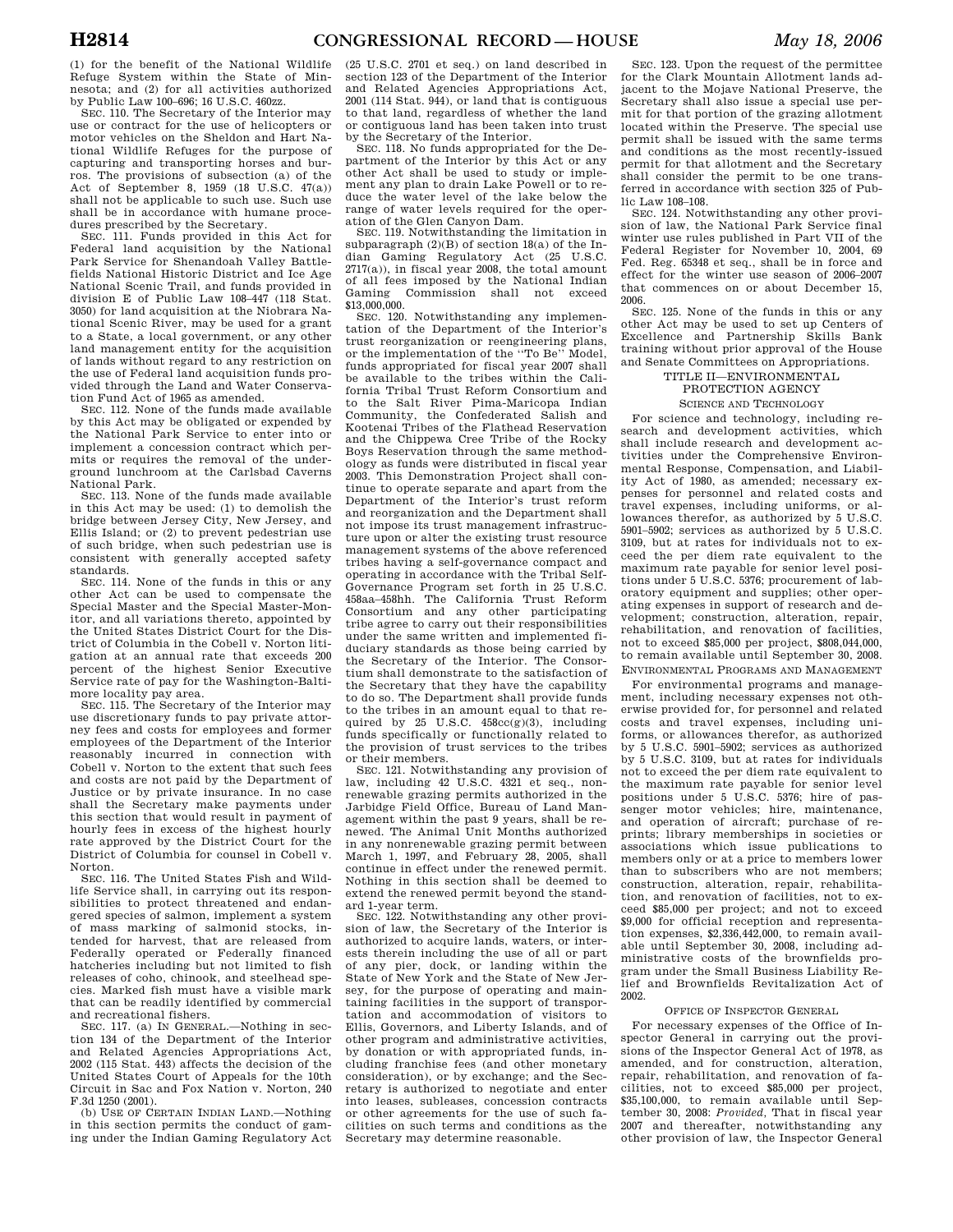shall not serve as the Inspector General for the Chemical Safety and Hazard Investigation Board.

## BUILDINGS AND FACILITIES

For construction, repair, improvement, extension, alteration, and purchase of fixed equipment or facilities of, or for use by, the<br>Environmental Protection Agency. Environmental \$39,816,000, to remain available until expended.

# HAZARDOUS SUBSTANCE SUPERFUND

# (INCLUDING TRANSFERS OF FUNDS)

For necessary expenses to carry out the Comprehensive Environmental Response, Compensation, and Liability Act of 1980 (CERCLA), as amended, including sections 111(c)(3), (c)(5), (c)(6), and (e)(4) (42 U.S.C. 9611), and for construction, alteration, repair, rehabilitation, and renovation of facilities, not to exceed \$85,000 per project; \$1,256,855,000, to remain available until expended, consisting of such sums as are available in the Trust Fund on September 30, 2006, as authorized by section 517(a) of the Superfund Amendments and Reauthorization Act of 1986 (SARA) and up to \$1,256,855,000 as a payment from general revenues to the Hazardous Substance Superfund for purposes as authorized by section  $517(h)$  of SARA, as amended: *Provided*, That funds appropriated under this heading may be allocated to other Federal agencies in accordance with section 111(a) of CERCLA: *Provided further*, That of the funds appropriated under this heading, \$13,316,000 shall be transferred to the ''Office of Inspector General'' appropriation to remain available until September 30, 2008, and \$30,011,000 shall be transferred to the ''Science and Technology'' appropriation to remain available until September 30, 2008.

#### LEAKING UNDERGROUND STORAGE TANK PROGRAM

For necessary expenses to carry out leaking underground storage tank cleanup activities authorized by section 205 of the Superfund Amendments and Reauthorization Act of 1986, and for construction, alteration, repair, rehabilitation, and renovation of facilities, not to exceed \$85,000 per project, \$72,759,000, to remain available until expended.

## OIL SPILL RESPONSE

For expenses necessary to carry out the Environmental Protection Agency's responsibilities under the Oil Pollution Act of 1990, \$16,506,000, to be derived from the Oil Spill Liability trust fund, to remain available until expended.

## STATE AND TRIBAL ASSISTANCE GRANTS

#### (INCLUDING RESCISSION OF FUNDS)

For environmental programs and infrastructure assistance, including capitalization grants for State revolving funds and performance partnership grants, \$3,007,348,000 to remain available until expended, of which \$687,555,000 shall be for making capitalization grants for the Clean Water State Revolving Funds under title VI of the Federal Water Pollution Control Act, as amended (the "Act"); of which up to \$50,000,000 shall be available for loans, including interest free loans as authorized by 33 U.S.C.  $1383(d)(1)(A)$ , to municipal, inter-municipal, interstate, or State agencies or nonprofit entities for projects that provide treatment for or that minimize sewage or stormwater discharges using one or more approaches which include, but are not limited to, decentralized or distributed stormwater controls, decentralized wastewater treatment, low-impact development practices, conservation easements,<br>stream buffers, or wetlands restoration: buffers, or wetlands restoration; \$841,500,000 shall be for capitalization grants for the Drinking Water State Revolving Funds under section 1452 of the Safe Drink-

be for architectural, engineering, planning, design, construction and related activities in connection with the construction of high priority water and wastewater facilities in the area of the United States-Mexico border, after consultation with the appropriate border commission; \$14,850,000 shall be for grants to the State of Alaska to address drinking water and waste infrastructure needs of rural and Alaska Native Villages: *Provided*, That, of these funds: (1) the State of Alaska shall provide a match of 25 percent; (2) no more than 5 percent of the funds may be used for administrative and overhead expenses; and (3) the State of Alaska shall make awards consistent with the State-wide priority list established in 2004 for all water, sewer, waste disposal, and similar projects carried out by the State of Alaska that are funded under section 221 of the Federal Water Pollution Control Act (33 U.S.C. 1301) or the Consolidated Farm and Rural Development Act (7 U.S.C. 1921 et seq.) which shall allocate not less than 25 percent of the funds provided for projects in regional hub communities; \$200,000,000 shall be for making special project grants for the construction of drinking water, wastewater and storm water infrastructure and for water quality protection in accordance with the terms and conditions specified for such grants in the joint explanatory statement of the managers accompanying this Act, and, for purposes of these grants, each grantee shall contribute not less than 45 percent of the cost of the project unless the grantee is approved for a waiver by the Agency; \$89,119,000 shall be to carry out section 104(k) of the Comprehensive Environmental Response, Compensation, and Liability Act of 1980 (CERCLA), as amended, including grants, interagency agreements, and associated program support costs; \$26,000,000 shall be for the national grant and loan program authorized by section 792 of the Energy Policy Act of 2005 for the National Clean Diesel Initiative; and \$1,122,584,000 shall be for grants, including associated program support costs, to States, federally-recognized tribes, interstate agencies, tribal consortia, and air pollution control agencies for multi-media or single media pollution prevention, control and abatement and related activities, including activities pursuant to the provisions set forth under this heading in Public Law 104–134, and for making grants under section 103 of the Clean Air Act for particulate matter monitoring and data collection activities subject to terms and conditions specified by the Administrator, of which \$49,495,000 shall be for carrying out section 128 of CERCLA, as amended, \$14,850,000 shall be for Environmental Information Exchange Network grants, including associated program support costs, not less than \$18,500,000 of the funds available for grants under section 106 of the Act shall be for the water quality monitoring initiative that meet EPA standards for statistically representative monitoring programs, \$17,567,000 to make grants to States under section 2007(f)(2) of the Solid Waste Disposal Act, as amended, and to federally-recognized tribes under Public Law 105–276, and to provide financial assistance to States and federally-recognized tribes for the purposes authorized by Title XV, Subtitle B of the Energy Policy Act of 2005, with the exception of leaking underground storage tank cleanup activities that are authorized by section 205 of Superfund Amendments and Reauthorization Act of 1986, and \$15,930,000 shall be for making competitive targeted watershed grants: *Provided further*, That notwithstanding section 603(d)(7) of the Federal Water Pollution Control Act, the limitation on the amounts in a State water pollution

control revolving fund that may be used by

apply to amounts included as principal in loans made by such fund in fiscal year 2007 and prior years where such amounts represent costs of administering the fund to the extent that such amounts are or were deemed reasonable by the Administrator, accounted for separately from other assets in the fund, and used for eligible purposes of the fund, including administration: *Provided further*, That for fiscal year 2007, and notwithstanding section 518(f) of the Act, the Administrator is authorized to use the amounts appropriated for any fiscal year under section 319 of that Act to make grants to federally-recognized Indian tribes pursuant to sections 319(h) and 518(e) of that Act: *Provided further*, That for fiscal year 2007, notwithstanding the limitation on amounts in section 518(c) of the Act, up to a total of 11⁄2 percent of the funds appropriated for State Revolving Funds under title VI of that Act may be reserved by the Administrator for grants under section 518(c) of that Act: *Provided further*, That no funds provided by this Act to address the water, wastewater and other critical infrastructure needs of the colonias in the United States along the United States-Mexico border shall be made available to a county or municipal government unless that government has established an enforceable local ordinance, or other zoning rule, which prevents in that jurisdiction the development or construction of any additional colonia areas, or the development within an existing colonia the construction of any new home, business, or other structure which lacks water, wastewater, or other necessary infrastructure: *Provided further,*  That of the funds made available under this heading in Division I of Public Law 108–447, \$500,000 is for Monticello, AR water and wastewater infrastructure improvements and \$500,000 is for Pine Bluff, AR water and wastewater infrastructure improvements: *Provided further*, That funds that were appropriated under this heading for special project grants in fiscal year 2001 or earlier that have not been obligated on an approved grant by September 1, 2007, are rescinded.

a State to administer the fund shall not

#### $\Box$  1530

#### AMENDMENT OFFERED BY MR. TAYLOR OF NORTH CAROLINA

Mr. TAYLOR of North Carolina. Mr. Chairman, I offer an amendment.

The Clerk read as follows:

Amendment offered by Mr. TAYLOR of North Carolina:

On page 67, line 2, strike ''\$3,007,348,000'' and insert in lieu thereof ''\$3,009,348,000''.

On page 69, line 2, strike ''\$26,000,000'' and insert in lieu thereof ''\$28,000,000''.

Mr. TAYLOR of North Carolina. Mr. Chairman, this amendment would increase the EPA State and Tribal Assistance Grants account by \$2 million for the National Clean Diesel Initiative. This is an important initiative that was authorized by the Energy Policy Act of 2005. These funds will be used to retrofit school buses and heavy duty trucks and contribute significantly to reducing harmful emissions into the air.

I urge a ''yes'' vote on the amendment.

The CHAIRMAN. The question is on the amendment offered by the gentleman from North Carolina (Mr. TAY-LOR).

The amendment was agreed to.

The CHAIRMAN. The Clerk will read. The Clerk read as follows: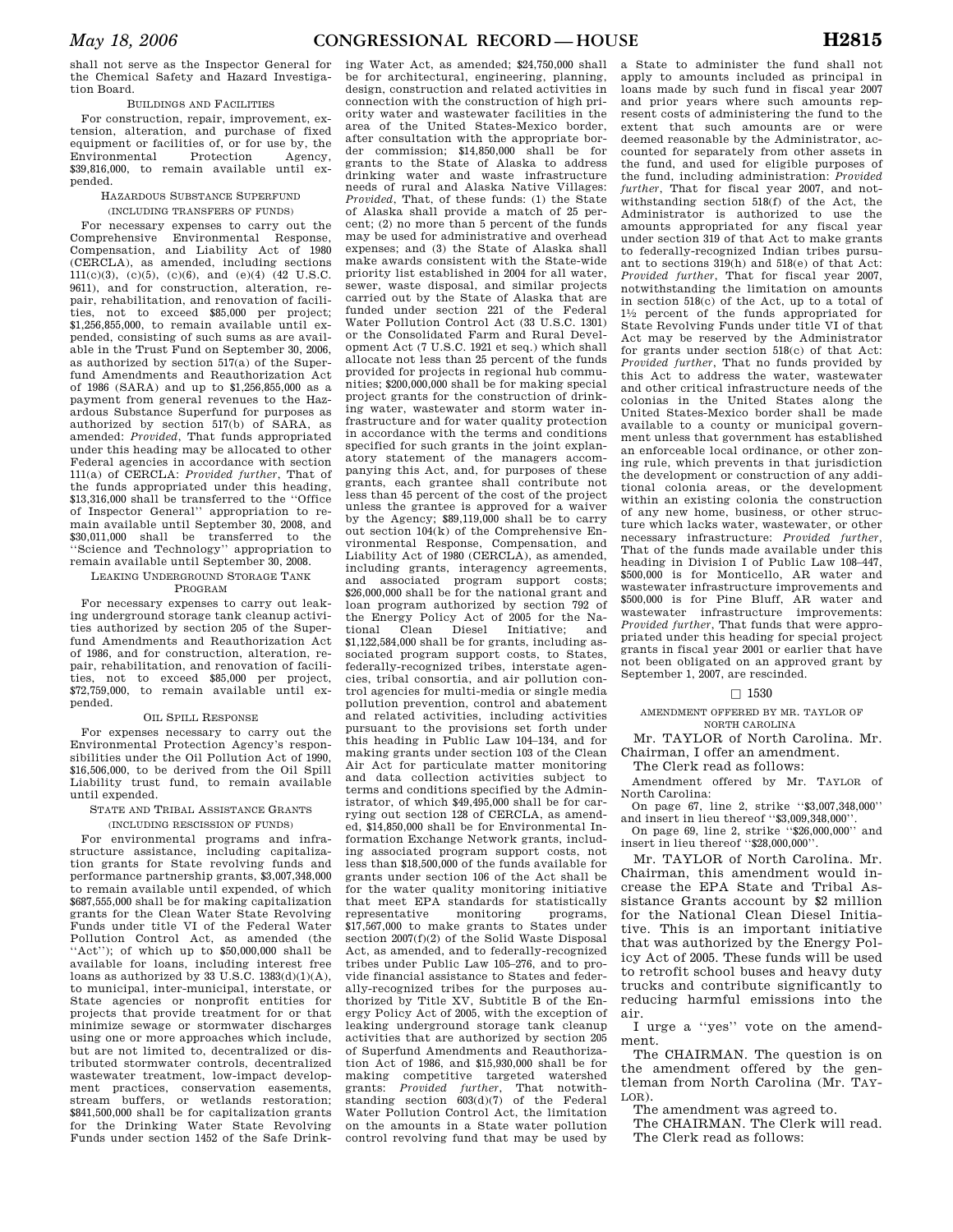# ADMINISTRATIVE PROVISIONS

For fiscal year 2007, notwithstanding 31 U.S.C. 6303(1) and 6305(1), the Administrator of the Environmental Protection Agency, in carrying out the Agency's function to implement directly Federal environmental programs required or authorized by law in the absence of an acceptable tribal program, may award cooperative agreements to federally-recognized Indian Tribes or Intertribal consortia, if authorized by their member Tribes, to assist the Administrator in implementing Federal environmental programs for Indian Tribes required or authorized by law, except that no such cooperative agreements may be awarded from funds designated for State financial assistance agreements.

The Administrator of the Environmental Protection Agency is authorized to collect and obligate pesticide registration service fees in accordance with section 33 of the Federal Insecticide, Fungicide, and Rodenticide Act (as added by subsection (f)(2) of the Pesticide Registration Improvement Act of 2003), as amended.

None of the funds provided in this Act may be used, directly or through grants, to pay or to provide reimbursement for payment of the salary of a consultant (whether retained by the Federal Government or a grantee) at more than the daily equivalent of the rate paid for level IV of the Executive Schedule, unless specifically authorized by law.

By December 31, 2006, EPA shall finalize a rule for the Federal Water Pollution Control Act, as amended, section 106 (Water Pollution Control) grants that incorporates financial incentives for States that implement adequate National Pollutant Discharge Elimination System fee programs.

# POINT OF ORDER

Mr. DUNCAN. Mr. Chairman, I raise a point of order against the paragraph.

The CHAIRMAN. The gentleman will state his point of order.

Mr. DUNCAN. Mr. Chairman, on behalf of the Transportation and Infrastructure Committee, I raise a point of order against the provision beginning on page 73, line 3 and ending on line 8.

This provision violates clause 2 of rule XXI. It changes existing law and therefore constitutes legislating on an appropriation bill in violation of House rules.

The CHAIRMAN. Does any other Member wish to be heard on the point of order?

If not, the Chair finds that this paragraph includes language imparting direction to the Executive.

The paragraph therefore constitutes legislation in violation of clause 2 of rule XXI.

- The point of order is sustained, and the paragraph is stricken from the bill.
- AMENDMENT OFFERED BY MR. PALLONE Mr. PALLONE. Mr. Chairman, I offer

an amendment.

The Clerk read as follows:

Amendment offered by Mr. PALLONE:

On page 73 after line 2 insert the following:

None of the funds made available in this Act may be used to promulgate in final form, issue, implement, or enforce the Environmental Protection Agency's Toxics Release Inventory Burden Reduction Proposed Rule published in the Federal Register on October 4, 2005 (Volume 70, Number 191) at pages 57822 and following or the Toxics Release Inventory 2006 Burden Reduction Proposed Rule published in the Federal Register on October

4, 2005 (Volume 70, Number 191) at pages 57871 through 57872.

Mr. PALLONE. Mr. Chairman, I am introducing this amendment with the gentlewoman from California (Ms. SOLIS) to protect local communities' rights to know what toxic chemicals are being dumped in their backyards.

Eighteen years ago Congress passed the Emergency Planning and Community Right-to-Know Act, which established the Toxics Release Inventory Program. This simple program does not force companies to reduce the amount of toxic chemicals they use. Rather, it requires that they disclose the types and amounts of chemicals used at a particular facility and how those substances were disposed of, recycled, or released into the environment.

This critical disclosure requirement lets communities know specifically how much of which chemicals are being dumped where. For citizens concerned about their health, this information can be critical. It is also valuable to a host of other constituencies, including workers who could be affected on the job site, first responders and others who need to plan for incidents at specific facilities.

Not only does the program provide this important information to those who need it, it also has been extremely successful at getting companies to voluntarily reduce their toxic releases. Since the program started, overall toxic releases are down 59 percent around the country.

In fact, the chemical industry themselves thinks this is a good program. Earlier this year the Washington Post quoted Michael Walls, manager of Regulatory and Technical Affairs for the American Chemistry Council, saying, ''It's one of the most successful regulatory programs we have been involved in.''

Unfortunately, Mr. Chairman, the EPA does not seem to agree. Last year they proposed a set of changes that would seriously undermine the intent of the program.

First, they are proposing to eliminate reporting for more than 22,000 facilities that release up to 5,000 pounds of toxic chemicals every year. These facilities would switch to a simple form merely indicating what chemicals they have on site, not how they are released and in what quantities.

Second, the EPA is proposing to eliminate the same type of detailed reporting from facilities that manage up to 500 pounds per year of persistent bioaccumulative chemicals, some of the deadliest substances used in industry today. These chemicals, which include mercury and lead, can cause serious harm even in tiny quantities.

And, third, EPA is proposing to require that companies report only every other year rather than every year as the program currently requires. This final change makes the least sense of all. EPA themselves point out that data for certain chemicals can swing widely from year to year depending on

the actions of one particular facility such as a large mining operation.

The EPA would gut the intent of the TRI program, and I would like to remind my colleagues that this program was created in the wake of the Bhopal disaster in India, where an explosion at a Union Carbide facility more than 20 years ago killed thousands. We have the program so we know where we might have the potential for another Bhopal, but also so we know where slow, silent releases of toxic chemicals could pose serious threats to public health.

So I would like to emphasize again to my colleagues that our amendment is really about protecting community right to know. It is about standing up for the principle that your constituents should be able to find out what toxic chemicals might be getting dumped in area streams, pumped out into the air, or trucked to a nearby landfill. And it is also about protecting a highly successful program, one of the few that has been consistently recognized even by industry as being effective and worthwhile.

So, again, I ask that my colleagues join me in supporting this amendment, and I would like to thank Chairman TAYLOR for being open to discuss this issue, and I hope that we can continue to work together.

Mr. TIAHRT. Mr. Chairman, I move to strike the last word.

Mr. Chairman, I rise in opposition to this proposal, this amendment, and I want to tell you it is really difficult for me to see us put more and more barriers in the way of keeping and creating jobs in America.

What the gentleman is doing with his amendment is striking language that will allow reforms to the Toxic Release Inventory annual reporting requirements. The reason it is important is because it directly affects small businesses. In fact, it has a tremendously greater impact on small businesses than it does on large businesses.

There was an example given by W. Mark Crain in a report called The Impact of Regulatory Costs on Small Firms. It was done by the Small Business Administration Advocacy Group, the overall regulatory burden was, as estimated by Mr. Crain, to exceed \$1.1 trillion in 2004. The costs have gone up since then. But for manufacturing firms of fewer than 20 employees, the annual regulatory burden of 2004 was \$21,919 per employee, two and a half times greater than the \$8,748 burden per employee with firms of 500 or more employees. So by striking this language, you target the small businesses, and in Kansas small businesses are four out of five jobs. So this is a direct assault on the jobs in America because it raises costs making us less competitive.

Now, the EPA has followed the proper process of reforms. In response to the continuing calls for this Toxic Release Inventory annual reporting system, EPA conducted stakeholders outreach meetings in 2003. It took public